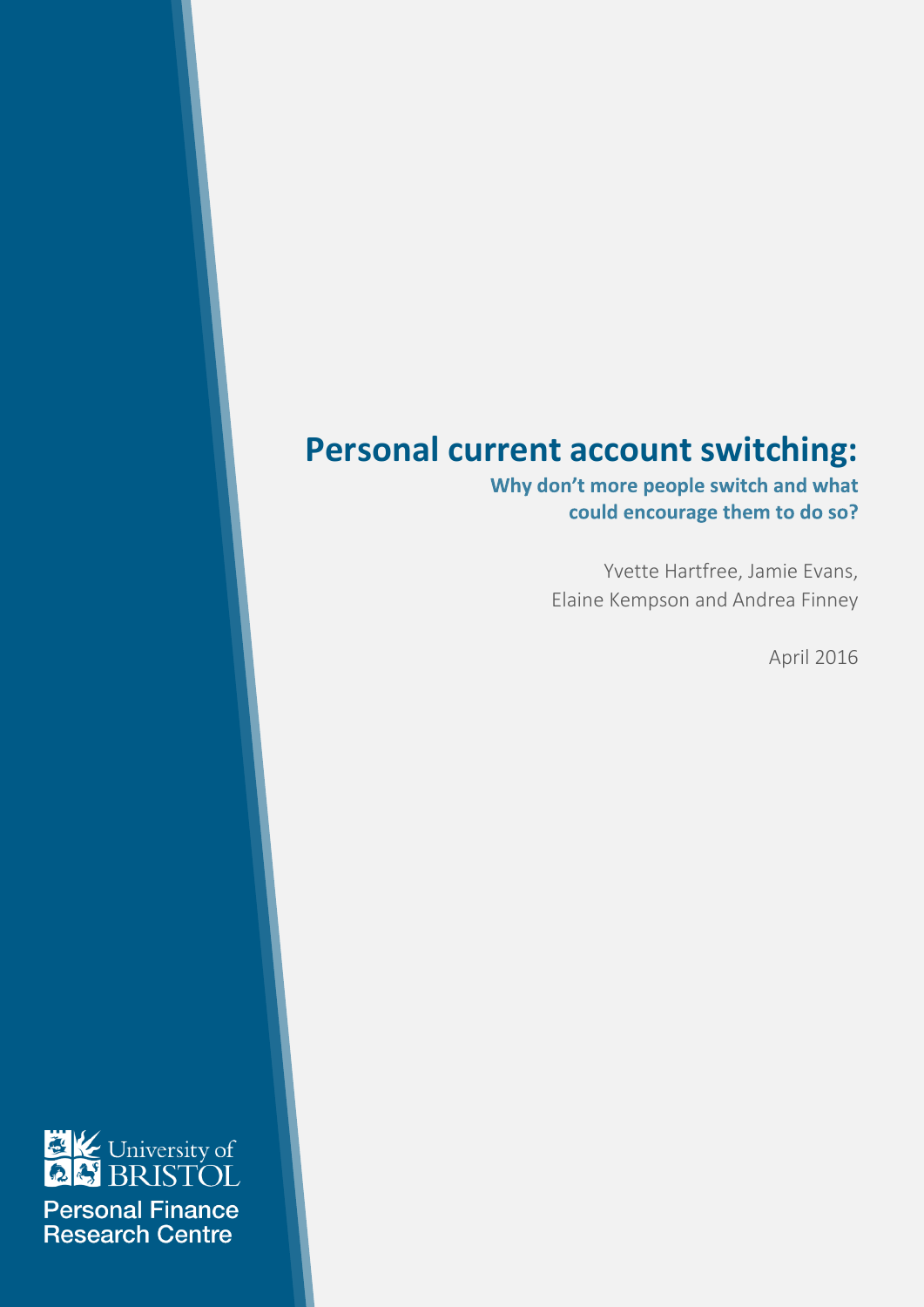### A report by

**Yvette Hartfree, Jamie Evans, Elaine Kempson and Andrea Finney** Personal Finance Research Centre **University of Bristol**

### Acknowledgements

We are very grateful to the Yorkshire Building Society Group who provided the funding for this research. In particular we would like to thank Henri Murison for his support in bringing this study to fruition, and Andy Caton for providing the foreword for this report.

At the Personal Finance Research Centre thanks must go to David Collings for his help and administrative support throughout the project.

The views expressed in this report are those of the authors and do not necessarily represent those of Yorkshire Building Society.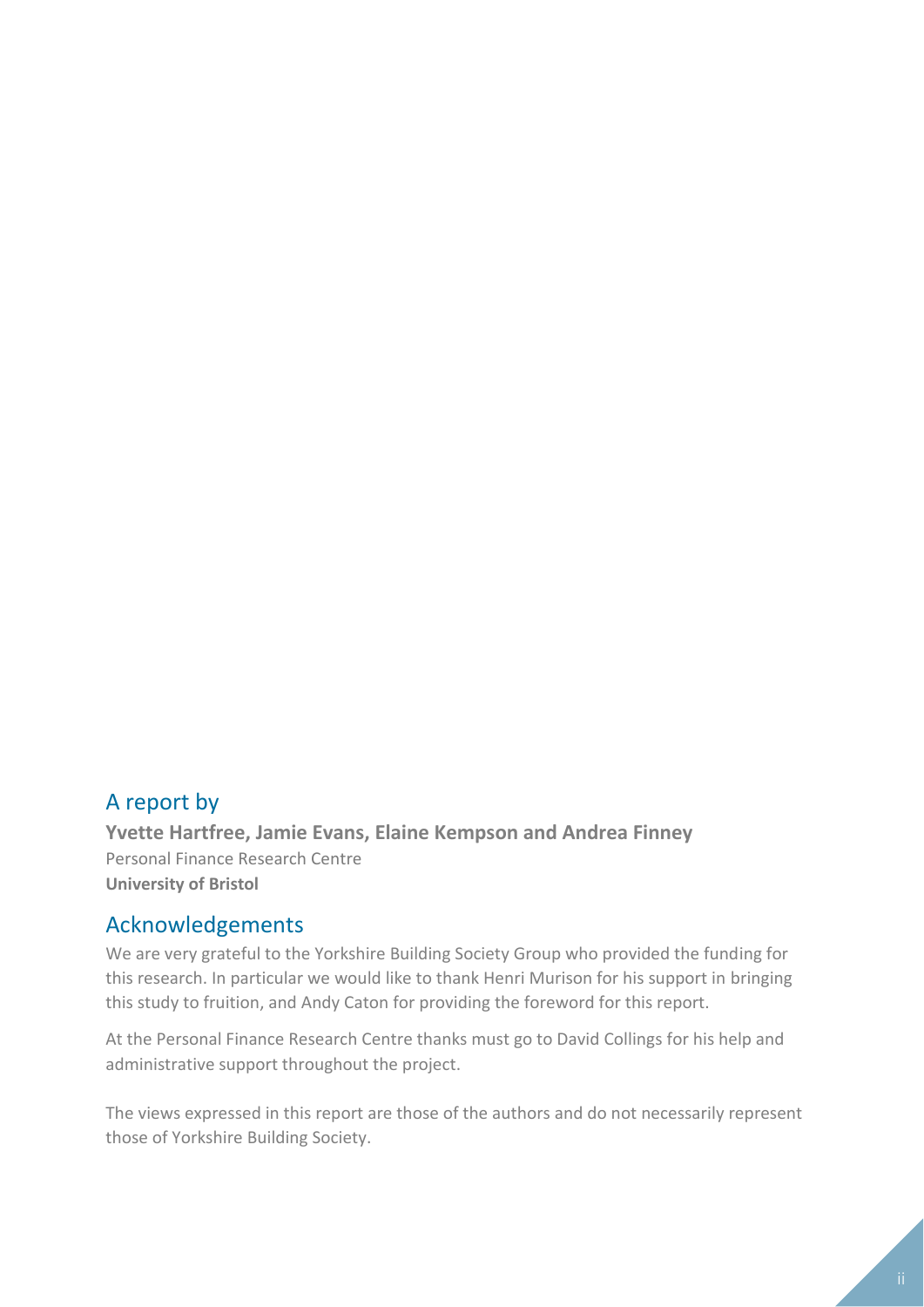## **Contents**

|                                                                       | 2.2 How does the UK compare to other countries? 13                    |
|-----------------------------------------------------------------------|-----------------------------------------------------------------------|
|                                                                       | 2.3 How does the PCA market compare to other markets?  14             |
|                                                                       |                                                                       |
|                                                                       |                                                                       |
|                                                                       |                                                                       |
|                                                                       |                                                                       |
|                                                                       | 3.1 Engagement with the current account market 18                     |
|                                                                       |                                                                       |
|                                                                       |                                                                       |
|                                                                       |                                                                       |
|                                                                       |                                                                       |
|                                                                       |                                                                       |
|                                                                       |                                                                       |
|                                                                       |                                                                       |
|                                                                       |                                                                       |
| The account switching process and introduction of the Current Account |                                                                       |
|                                                                       |                                                                       |
|                                                                       |                                                                       |
|                                                                       |                                                                       |
|                                                                       |                                                                       |
|                                                                       | 5. Bringing Behaviour Change Insights to Current Account Switching 35 |
|                                                                       | 5.1 Understanding behaviour and behaviour change 35                   |
|                                                                       |                                                                       |
|                                                                       |                                                                       |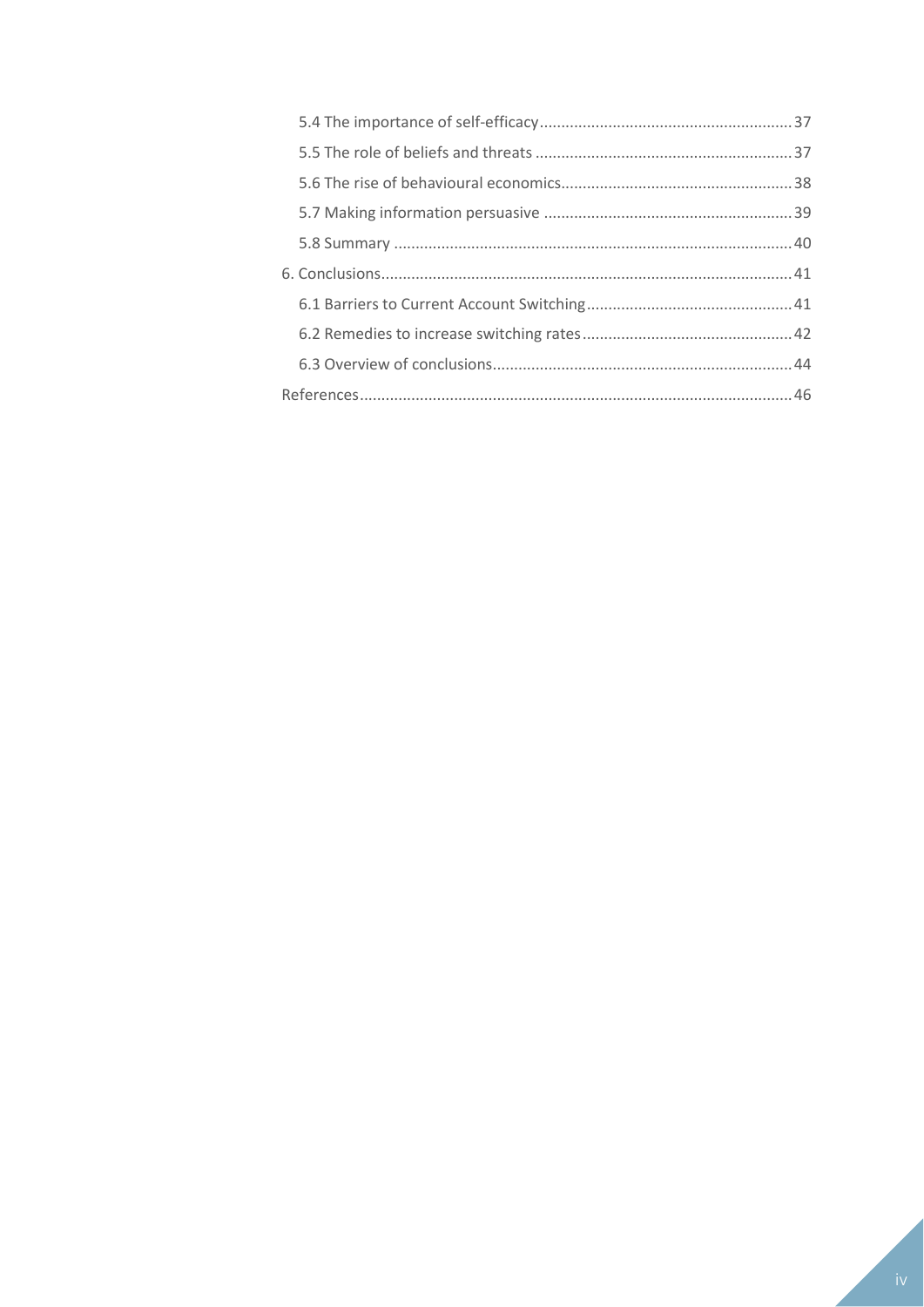### **Foreword by Andy Caton**

The UK current account market isn't working well for customers  $-$  a commonly shared view among organisations who represent consumers, government, academics and building societies like our own, as well as many of the challenger banks. If it isn't working, and is broken – that leaves open the question, how can we fix it? In order to build our understanding, we asked the Personal Financial Research Centre at the University of Bristol to undertake this review.

At a fundamental level, as this research shows, what people want is their current bank to treat them well; ensuring reliability that their account will always work, receiving high levels of customer service, and without costs or charges they view as unwarranted or unfair. As a mutual organisation, it is our customers who own the business as members of the Society – and are therefore at its heart. There is no need to compromise service, or take short term decisions designed to generate a profit to pay a dividend to shareholders. High quality service is implicit to the mutual model and goes beyond a simple business objective – based on the closer relationship to customers and awareness of their interests and needs. Mutuality provides a clear choice and alternative, but in current accounts the PLCs dominate more than in the other major personal retail banking product types.

Competition has been proposed as being the solution to address problems in the market. The problem is that switching, the Competition and Markets Authority (CMA) mechanism of choice to drive this better market, has a bad track record of delivery. The customer who simply wants a decent product, service and price may have changed gas and electricity supplier, and had the experience that service was just as bad, or worse. The grass is not always greener on the other side. The idea that constant changing of provider, when the marginal gains to the individual may be small, is the route to market wide fairness seems to be flawed. The smaller player, such as a building society or challenger bank, relies on switching to attract new customers, but if it attracts those customers based on a better customer service or product offering it would be justified in expecting to retain them through long-term loyalty and contentment. Yet in line with the theory of switching under pinning competition, there is a constant flux which must become an essential habit for the individual consumer.

Throughout the current CMA inquiry we at the Yorkshire Building Society have engaged positively, to make the best of this opportunity to get a better deal for consumers across the UK. Undoubtedly, any change in this market will yield some progress – which we would welcome.

The simpler world – where the individual can rely on their existing bank or building society to do a better job - will be difficult to achieve. Challenger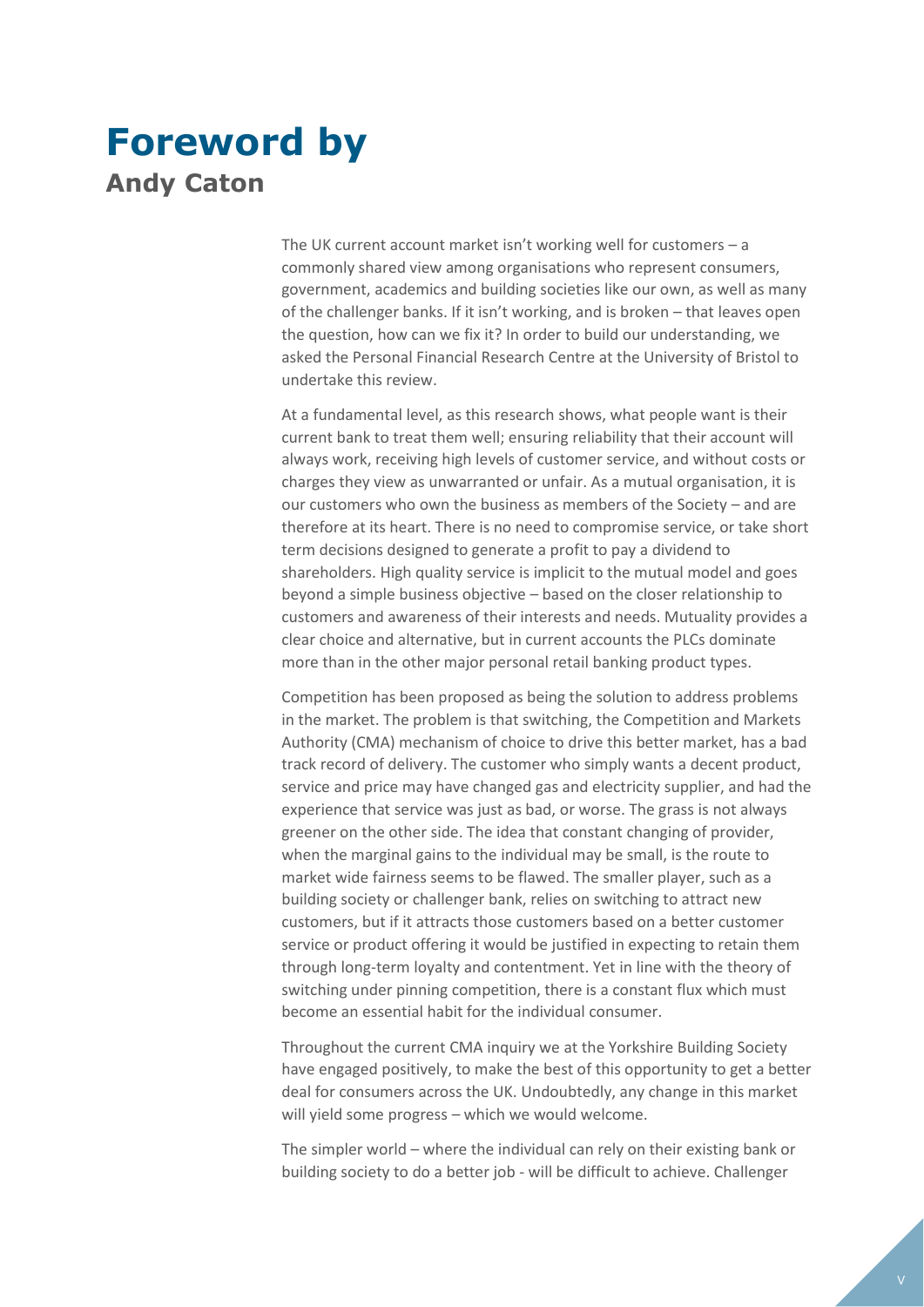banks, for example, will take up to a decade to become large enough to achieve substantial scale, and some may be acquired by incumbents before that happens.

This research shows that it will take more than a better functioning market to get consumers what they actually want. The challenge is more complex, and harder to resolve, than just chipping away at domination by the top few, PLC banks. As a mutual, we would call for real choice. It will require greater emphasis on encouraging diversity of business models and offerings which reflect innovation and meeting needs differently. However, it may be that current accounts are already trapped in a cycle where competition has very limited chances of operating fully as it should – inhibiting the diversity which does exist and any real chance of meeting consumer needs better.

#### **Andy Caton**

Chief Corporate Affairs & Treasury Officer Yorkshire Building Society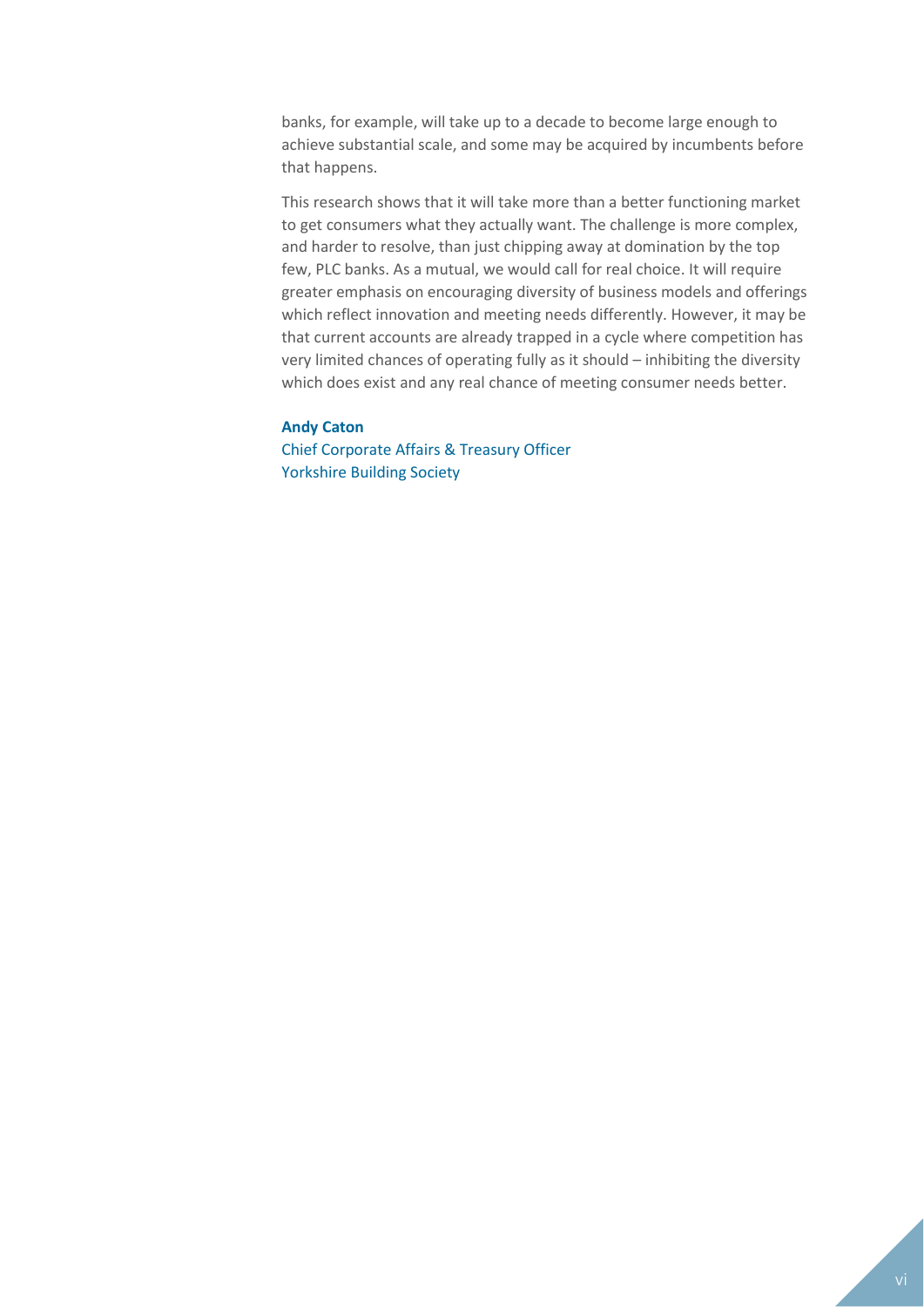## <span id="page-6-0"></span>**Executive summary**

#### **Levels of switching**

Despite the introduction of the Current Account Switching Service in 2013, switching rates have remained stubbornly low at between four and six per cent a year. The main beneficiaries of switching have been Santander, Halifax and Nationwide, with small gains by other challenger banks.

The UK is not alone in this respect and is close to the average for other European countries where comparable figures exist. This includes countries such as Sweden, Ireland and the Netherlands where regulators have also designed initiatives to stimulate switching.

Nor are low switching rates limited to banking. In general switching rates are slightly higher for utilities, but even here they are only about double those for banking. Rates are highest for insurance policies that have to be renewed annually, ranging from 20 to 30 percent for different types of policy.

#### **Barriers to switching**

Research into the barriers to switching has consistently identified a high level of passivity among current account holders, the great majority of whom have never considered switching. The main reason for this appears to be contentment with their current arrangements and the lack of any good reason to make changing necessary, which results in inertia or preference for the status quo. The longer a customer has been with their bank the stronger their 'mooring' to it. Indeed when such 'mooring' is strong, customers do not switch even when they are dissatisfied with the service they receive.

The main triggers for people considering switching are either high levels of dissatisfaction (often linked to an error or penalty charge) or a change in circumstance that disrupts their existing banking arrangement (e.g. moving home or a bank branch closure). The attractiveness of offers from other banks does not seem to encourage people to consider switching. Even then many of the people who consider switching do not actually switch to another provider. The key barriers are switching costs (and perceived costs) including the loss of a valued relationship, hassle of the process and the fear of things going wrong.

Those who *do* switch are 'variety-seeking' people who are more pricesensitive than other customers and are more likely to have switched in other markets too. Pull factors (principally better offers from other banks) have the greatest impact on this group of people, but this may be more important in determining which bank they switch to than in determining the decision to switch at all. They tend to be people with higher incomes who are unlikely to be in overdraft.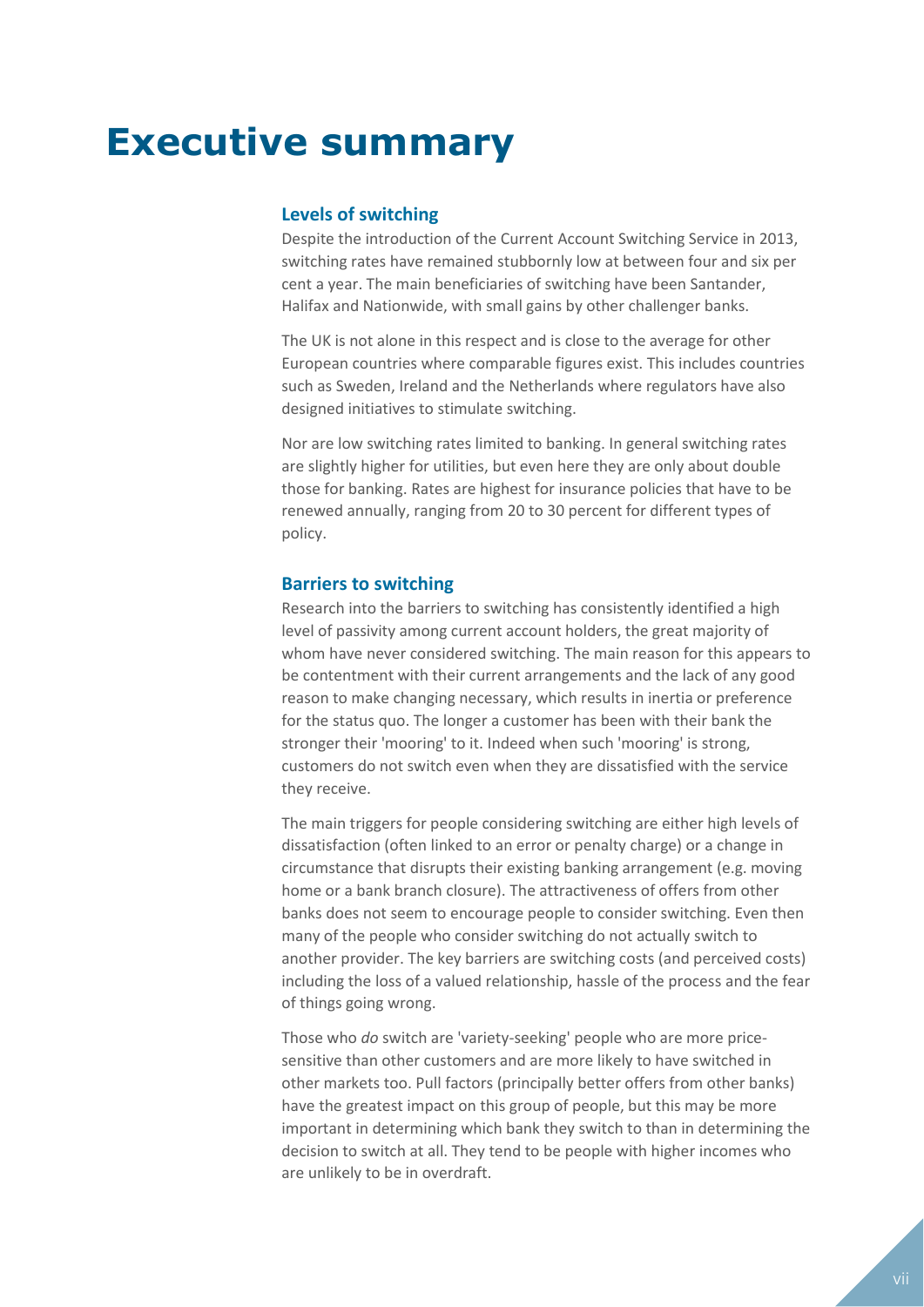#### **Procedural switching barriers**

The Current Account Switching Service (CASS) was introduced in 2013 to simplify and speed up the process of switching and, in doing so, to address the real (and perceived) barrier that the process itself poses to switching. It seems to have achieved the first of these aims, albeit with little impact on switching levels.

Switching times have fallen substantially. Potential switchers find it easy to access the information they need – often using the internet to do so. The majority of them do not, on the whole, find it difficult to compare different accounts, although the areas where this is most difficult are also the ones that consumers rate as most important to know: overdraft fees and charges; credit interest rates and customer service levels. It has also been suggested that the Free-if-in-credit model of UK current accounts impedes transparency and, in doing so, inhibits switching. Certainly it helps to create an impression that 'all banks are the same' among people who have never considered switching. However, the fact that switching rates are no higher in countries where bank charges are more transparent suggests that it is not, in practice, an important barrier.

Those who have actually switched bank accounts since the introduction of CASS report that the process was quick, straightforward, error free and under their control. Nevertheless, even after they have switched their bank account once, they are no more likely than others to say they would switch again in the future.

However, the perception that switching will not be easy or error-free persists in the minds of those who have not actually tried switching. In part this is due to lack of awareness of CASS. Only half of consumers seem to be aware of its existence and most of those who were did not have any real understanding of it. Tackling this could encourage more of the people who consider switching to actually do so. But it is unlikely to encourage more people to consider switching in the first place.

Account Number Portability has been mooted as a further step in removing procedural barriers to account switching, both in the UK and overseas. But no country has yet gone down this route primarily because of the cost and uncertain gains in terms of switching.

#### **Behaviour change research insights**

People, including customers of PCAs, do not always act rationally and follow Rational Choice Theory in making optimal decisions. In relation to current account switching the most salient aspects of learning from behaviour change theories are:

- The Stages of Change model: different interventions will be required at different stages of behaviour change process.
- The process of behaviour change needs to be manageable with stages in the process broken down into a succession of smaller, manageable steps.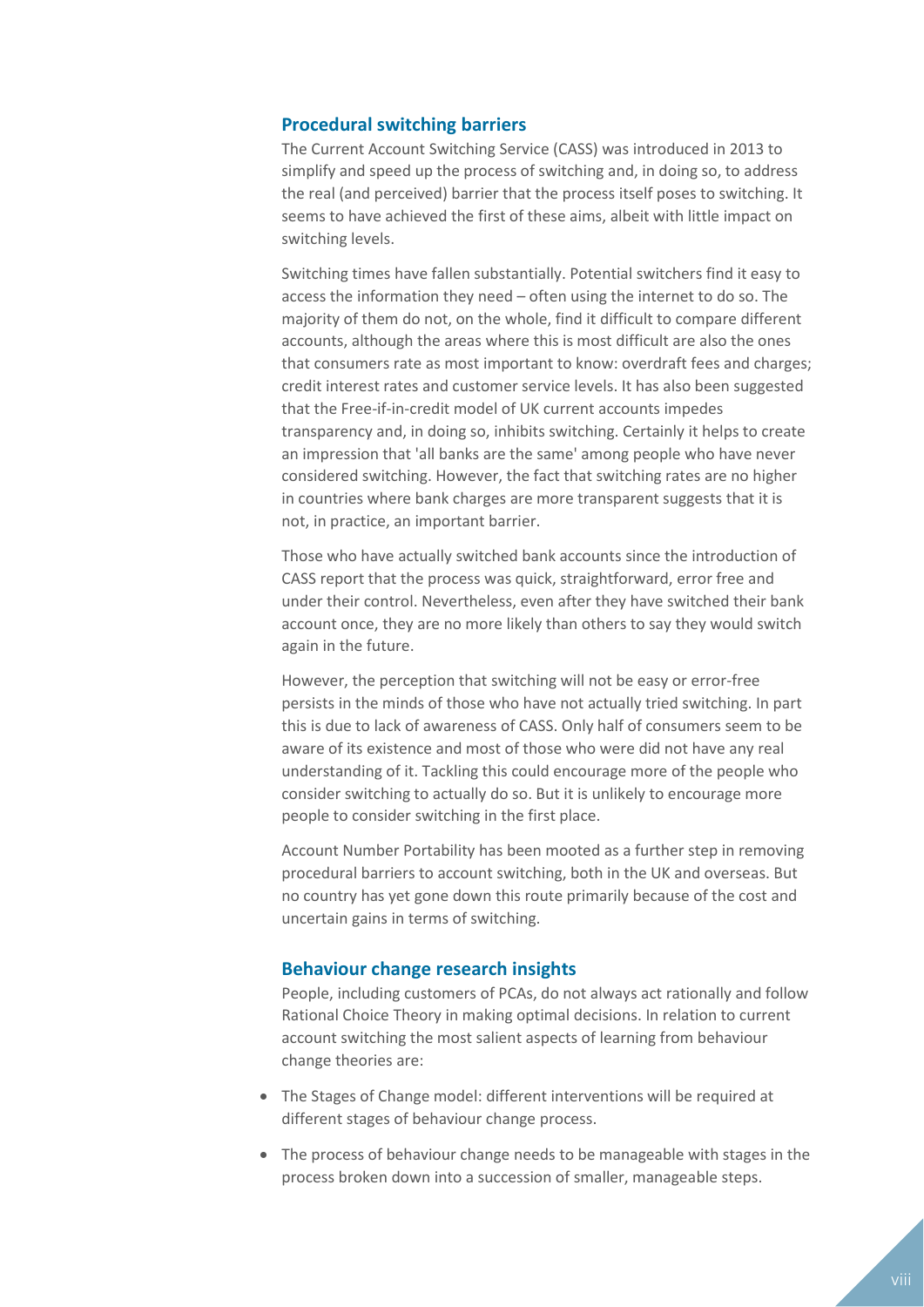- The perception of a threat can trigger behaviour change, but in the case of PCA switching it may be that switching itself is seen as the threat preventing people from undertaking it. This relates to the behavioural biases, identified in behavioural economics, of risk, loss and disappointment aversion.
- How information is presented is important and information overload is a barrier to behaviour change. Policy makers need to think carefully about limiting the amount of information presented to people, such as when comparing current accounts. Messages need to address uncertainty and fears, and to be persuasive they need to come from a credible source.

#### **Conclusions**

With the introduction of CASS in 2013, the key procedural barriers to switching bank accounts have been addressed and the process is swift, error free and straightforward from the consumer's perspective.

The CMA has proposed a set of remedies that are designed to promote higher levels of switching by current account holders. These focus on barriers such as the need for triggers, for better information on price and service quality and to raise awareness of CASS. The evidence reported in this study suggests that these will all assist the minority of customers who are dissatisfied with their existing bank and would like to switch, but are deterred by lack of information and fears that the switching process will not be straightforward or error free.

But the great majority of account holders (perhaps as many as eight in ten) seem unlikely to consider switching. These remedies will not (and are not designed to) address the inertia that keeps the great majority of customers 'moored' to their existing provider. While many of these people may not be entirely satisfied with the service they get, their level of dissatisfaction is not great enough to trigger consideration of switching. Indeed, they express a desire for regulators to tackle the culture and service standards of banks and do not think that customers should be expected to switch to get a better service.

So, although there is still some scope for increasing levels of current account switching it seems very unlikely that they will rise appreciably as a result of the CMA's proposed remedies. Whilst the personal current account market does not appear to be working well in terms of competition, as measured by switching rates, most customers would rather that poor levels of service in the banking industry were addressed, rather than the solution be their having to switch providers in order to get this.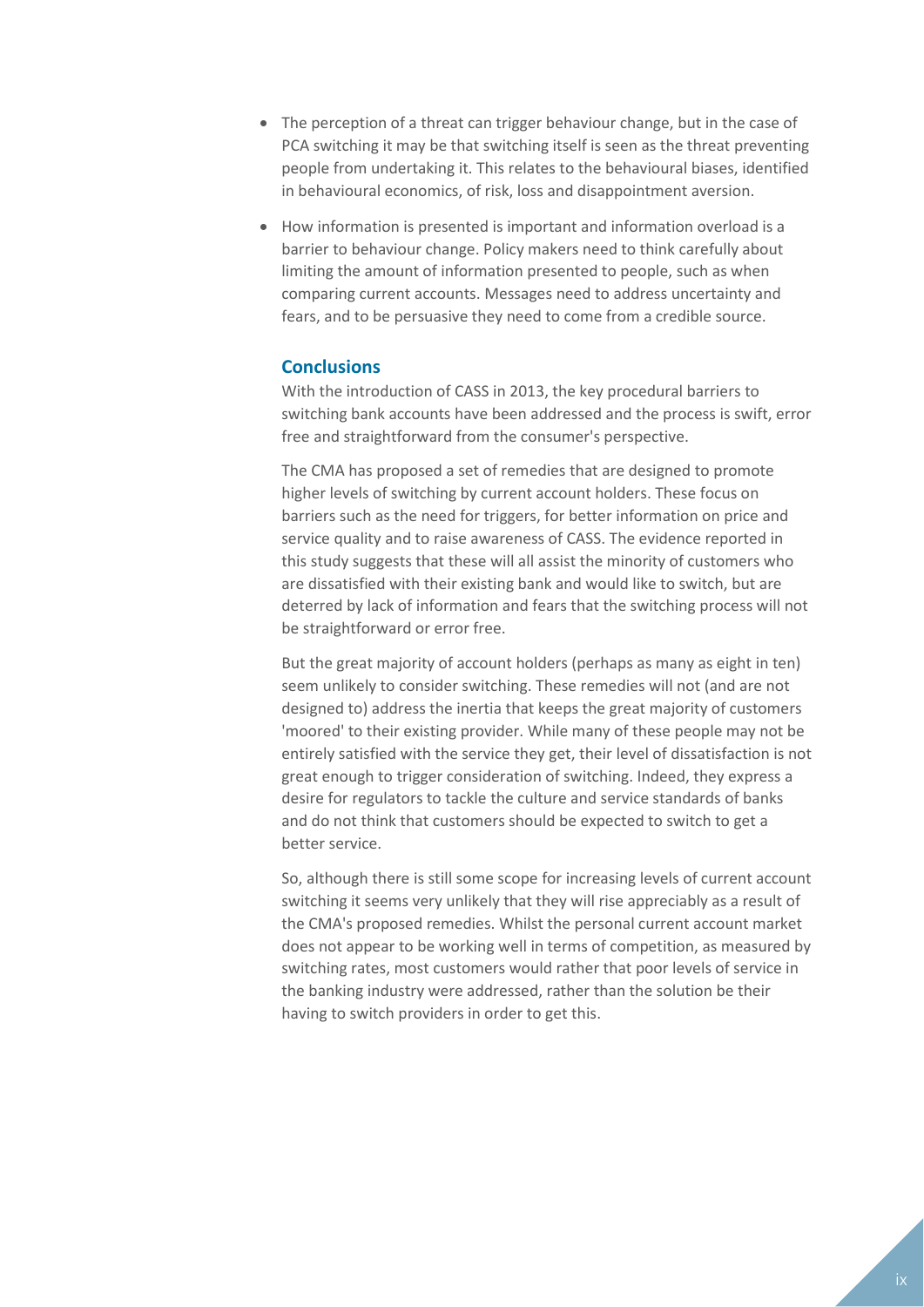## <span id="page-9-0"></span>**1. Introduction**

#### <span id="page-9-1"></span>**1.1 Background**

The impetus for this report is the CMA investigation into the retail banking market, looking into concerns that the market is not competitive and is not working in the best interest of consumers (CMA, 2015a). Their investigation covers retail banking services to both personal current account customers and to small and medium-sized enterprises. The investigation explores three hypotheses or 'theories of harm' that restrict competition in retail banking:

- 1. Impediments to customers' ability to effectively shop around, choose and switch products and suppliers results in in weak incentives for banks to compete for customers on the basis of price, quality and/or innovation.
- 2. The level of concentration is giving rise to market power for some banks leading to adverse outcomes for customers.
- 3. There are barriers to entry and expansion for providers.

In Great Britain retail banking is dominated by four banks - Lloyds Banking Group, HSBC Group, Royal Bank of Scotland Group and Barclays – who account for around 70 per cent of active personal current accounts (PCAs) and 80 per cent of active business current accounts. The next largest are Santander and Nationwide. In addition to these, the retail banking sector is made up of a large number of smaller banks and building societies. Whilst the number of fee-charging personal current accounts is rising, three quarters of PCAs follow the free-if-in-credit (FIIC) model, where fees are only charged for additional services such as overdrafts and foreign transaction fees, and services are paid for indirectly through foregone interest on credit balances (CMA, 2015a).

The focus of this research is on the personal current account market and on the first 'theory of harm': the ability of customers to shop around, choose and switch products and providers. Of particular concern is the low level of switching by personal customers with switching rates at around just four per cent per year (Ofcom, 2015)

In response to concerns over the lack of competition in retail banking and low switching rates, a number of changes have been introduced, including the establishment of the Payment Systems Regulator and the Prudential Regulation Authority and the introduction of free basic bank accounts (CMA, 2015a). Of most interest to this research study are the Current Account Switching Service (CASS) launched in September 2013 to make current account switching easier, and discussions on account number portability (ANP) where customers take their account number with them when they switch.

The CMA's framework for understanding why customers do not engage with the current account market covers three key issues: **access** to information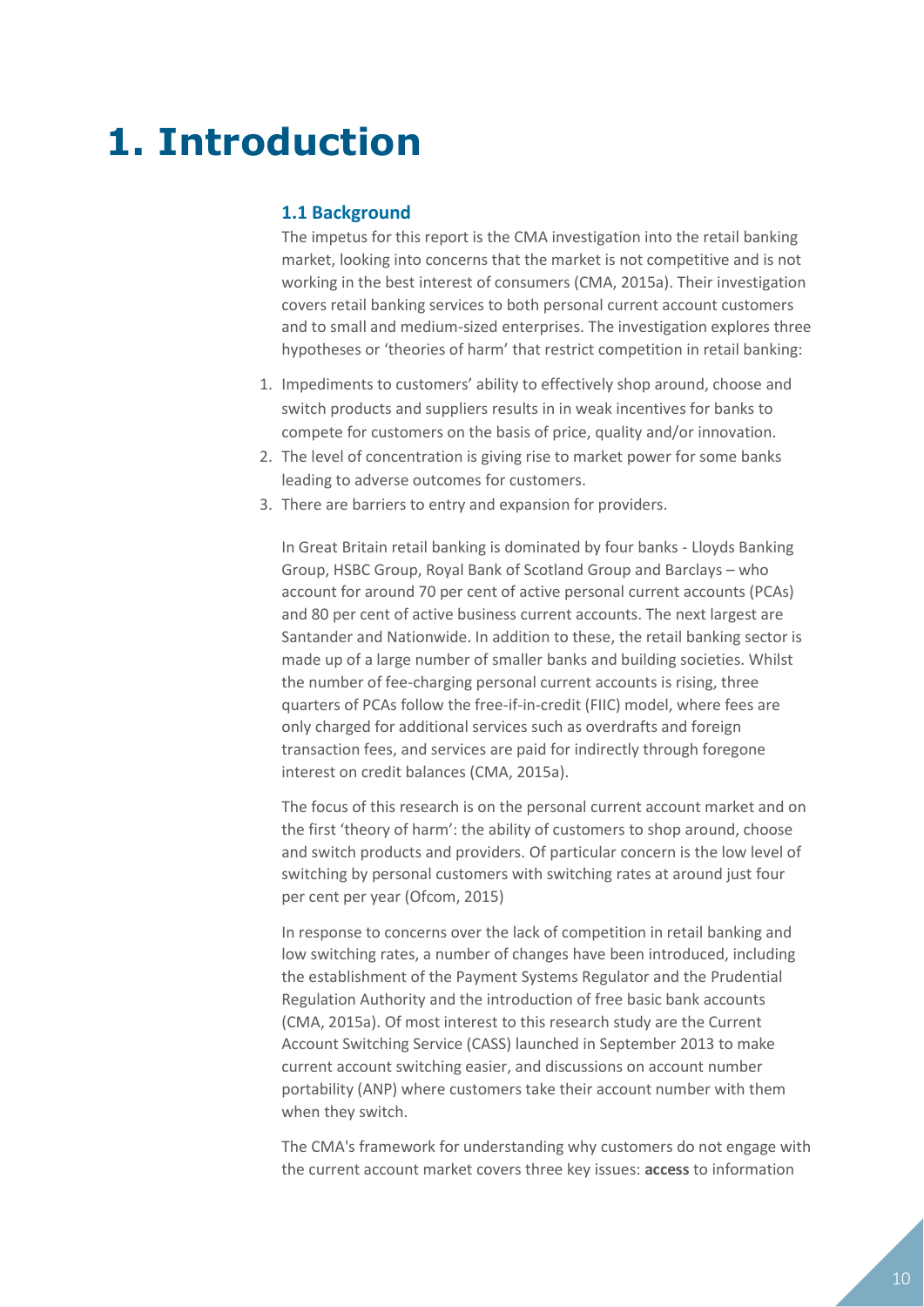and transparency of information on PCA charging structures; ability to **assess** and compare alternative offers on bank account features, prices and service levels to choose the best product and provider for them; and the extent to which customers **act** on this information to switch products or providers. Access to information and the ability to assess and compare alternatives can be described as 'searching' behaviours; and the extent to which customers act on this information can be described as 'switching' behaviour.

#### <span id="page-10-0"></span>**1.2 Research aims, methods and scope**

The overall aims of this research study were to:

- understand the barriers to switching personal current accounts from the consumer perspective;
- to recommend potential solutions that would increase switching rates; and
- assess the likely impact of the provisional remedies put forward by the CMA (CMA, 2015b).

The research comprised a targeted evidence review of empirical studies covering both UK and international evidence. The aim was not to conduct an exhaustive review, but to identify and review the evidence that was most relevant. To provide a wider context to understanding the barriers to PCA switching and potential solutions the scope of the review also included (where particularly relevant) evidence on PCA switching in other countries, consumer switching behaviour in other markets and a review of the wider behavioural change literature.

#### <span id="page-10-1"></span>**1.3 Report Structure**

Chapter 2 presents an analysis of PCA switching rates in the UK and compares these to switching rates in other countries, and to switching rates in other consumer markets. Chapter 3 explores the barriers to switching among people who have never considered it and those who have considered switching, but not gone ahead and done so. It also explores the triggers for switching covering both push and pull factors. In Chapter 4 we focus on procedural barriers to switching and in particular on the impact of the Current Account Switching Service. To explore switching barriers from a wider perspective, in Chapter 5 we examine behaviour change theories and how these relate to the low levels of switching seen in the PCA market. Finally, Chapter 6 draws together over-arching conclusions as to the key barriers to current account switching and assesses the CMA's provisional recommendations for raising switching rates.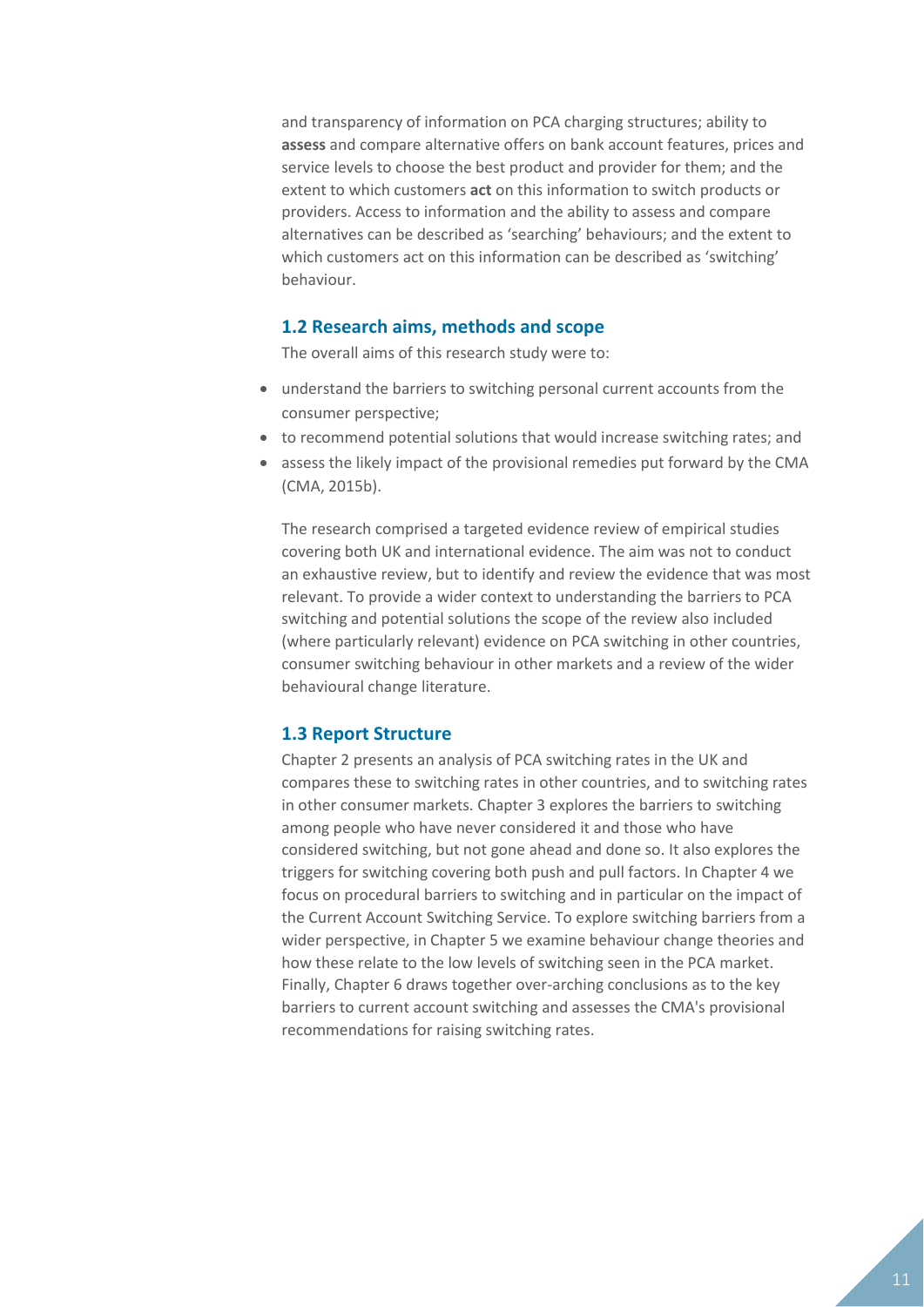# <span id="page-11-0"></span>**2. Overview of switching behaviour in the UK**

This chapter provides an overview of switching behaviour in the UK's PCA market over the past few years. We begin with an in-depth look at recent PCA switching rates, before considering how the PCA market in the UK compares with other countries and with other markets in the UK. We then examine the characteristics of those who do and do not tend to switch PCA provider. Lastly, we consider the destination of recent switchers, in terms of which banks and building societies are gaining and losing the most switchers.

#### <span id="page-11-1"></span>**2.1 UK PCA switching rates over time**

The UK PCA market has long been seen as a market characterised by high levels of customer loyalty and therefore particularly low rates of switching. This is evidenced by Ofcom's 'Switching Tracker', an annual survey of switching behaviour amongst consumers in a range of markets (Ofcom, 2015). Over the last five years the proportion of consumers switching bank account provider has never exceeded more than five per cent. Indeed, in most years the rate has fallen well below this number, as demonstrated in Figure 2.1. To put this into perspective, of the eight markets featured in the Switching Tracker in 2014 only one other market (Digital TV) had a lower rate of switching, as discussed below.



**Figure 2.1 – Proportion of consumers who had switched bank account provider in the past 12 months, by year (Data source: Ofcom, 2015)**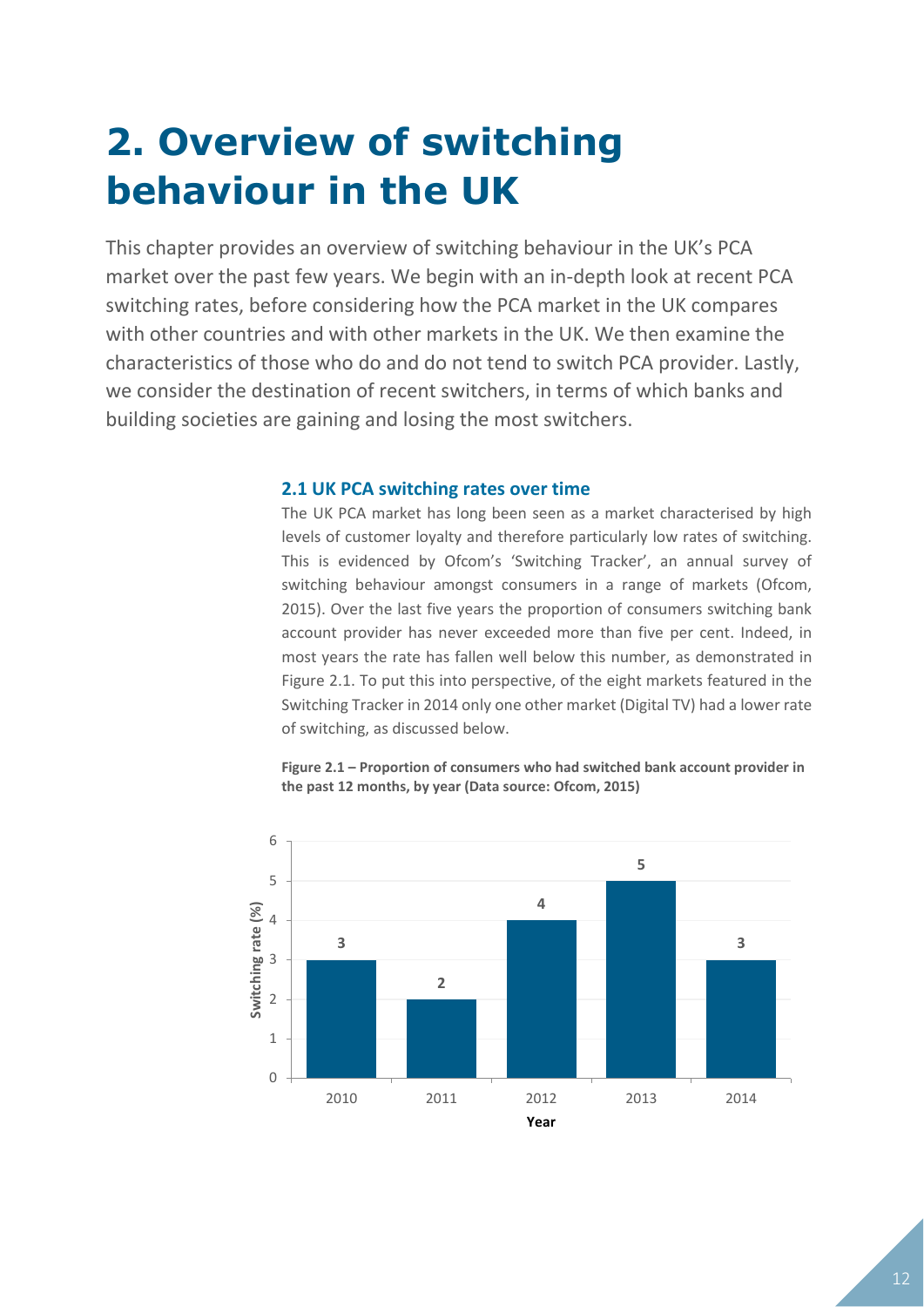Research highlights the fact that consumers tend to stay with one bank for long periods of time, rather than switching to competitors (CMA, 2015a). Over a third (37 per cent) of consumers had been with their bank for 20 years or more, over half (57 per cent) for more than ten years and nearly three-quarters (72 per cent) for more than five years. Only eight per cent of consumers were found to have switched bank in the last three years, falling to just three per cent in the last year.

Despite the introduction of the Current Account Switch Service (CASS) in September 2013, a service designed to make it easier for consumers to switch PCA providers, little, if any, rise in the level of switching has been seen. The Current Account Switching Index, introduced to measure the impact of CASS one year on from its launch, shows that there has been little change in switching levels since its introduction; switching rates remain in the region of three to four per cent (TNS, 2014). This is corroborated by monitoring records published by Bacs, the company responsible for administering CASS (Bacs, 2013-15) whose data (Figure 2.2) reveal that absolute levels of switching have not risen since the service's introduction and, if anything, may have even fallen slightly.





#### <span id="page-12-0"></span>**2.2 How does the UK compare to other countries?**

The UK is not alone in experiencing low levels of switching in the PCA market. A European-wide survey found that the UK switching rate over a two year period was in line with the overall rate for the ten countries sampled (see Figure 2.3). France, Latvia and the Netherlands were shown to have the lowest rates at two per cent, whilst Spain and Romania were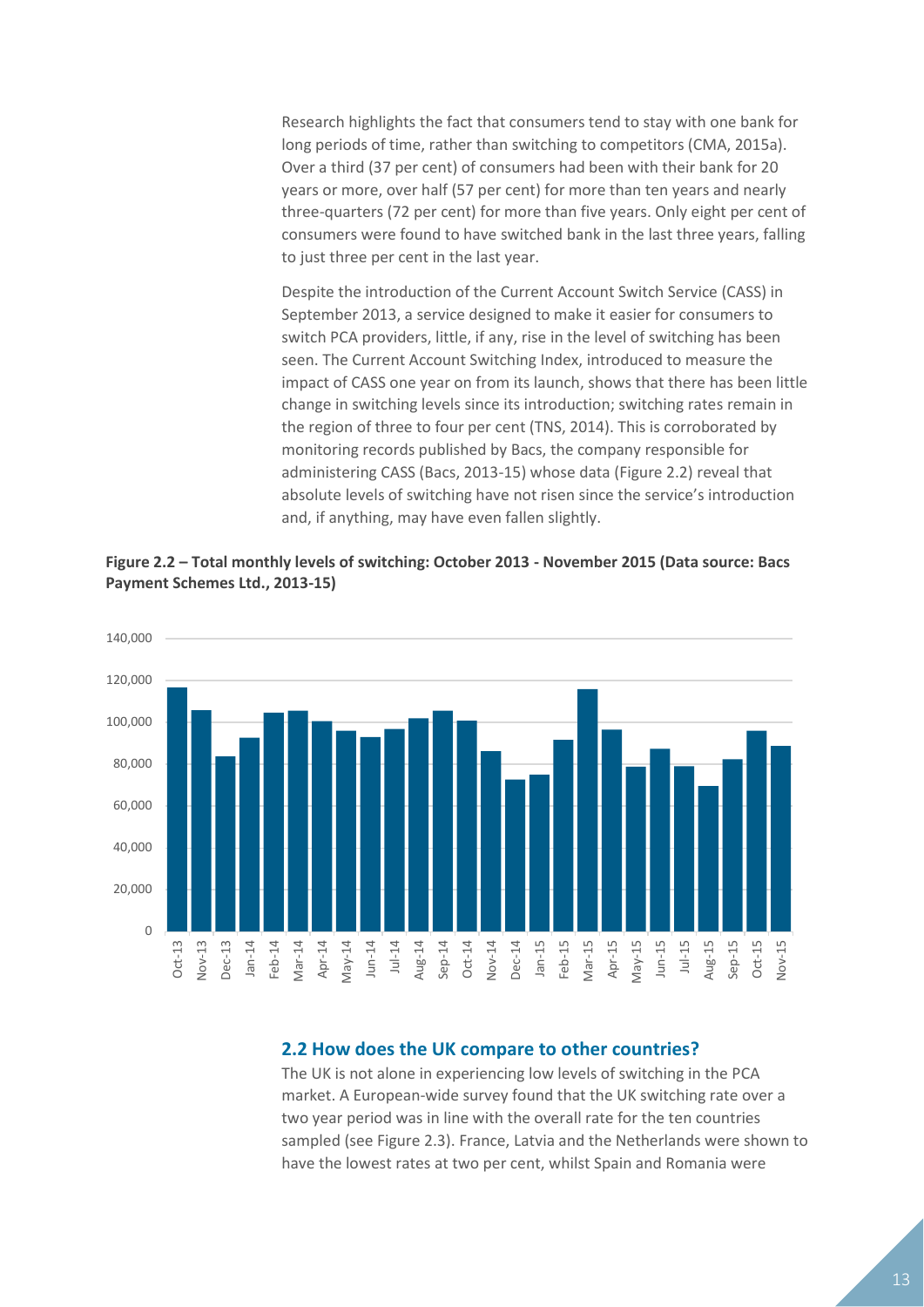highest at six and eight per cent respectively. Respondents to this survey were also asked whether or not they were considering switching in the near future: again, the UK was exactly average, with seven per cent saying that they were (Directorate-General for Health and Consumers, 2012).





A number of countries, including Sweden, the Netherlands and Australia, have taken steps to address low levels of switching but none seem to have found a way to significantly improve switching rates. As shown above, in 2012, just four per cent of Swedish consumers were found to have switched current account provider in the previous two years (Directorate-General for Health and Consumers, 2012), rising only to 12 per cent when asking about the previous five years (European Commission, 2012). Research from the Netherlands, where customers typically are charged monthly fees for their current account, also found low levels of switching: 73 per cent of adults surveyed had never voluntarily switched banks, while 24 per cent had done so just once (The Netherlands Authority for Consumers and Markets, 2014). Indeed, in 2012, just ten per cent of Dutch consumers were found to have switched provider in the previous five years (European Commission, 2012). Figures from Australia meanwhile estimate annual rates of switching at between eight to ten per cent (Australian Government, 2011).

#### <span id="page-13-0"></span>**2.3 How does the PCA market compare to other markets?**

When compared with other similar markets in the UK in 2015, levels of switching within the PCA market tend to be at the lower end of the scale. One survey, for example, found that switching was considerably higher within the insurance, energy and communications industries compared to the financial services sector, as shown in Figure 2.4 (Tesco Bank, 2015). Whilst the survey suggests that the same proportion of consumers switched their mortgage provider in the previous year as switched their current account provider (six per cent), this rises to as much as 29 per cent when looking at car insurance. The gap is even wider when considering switching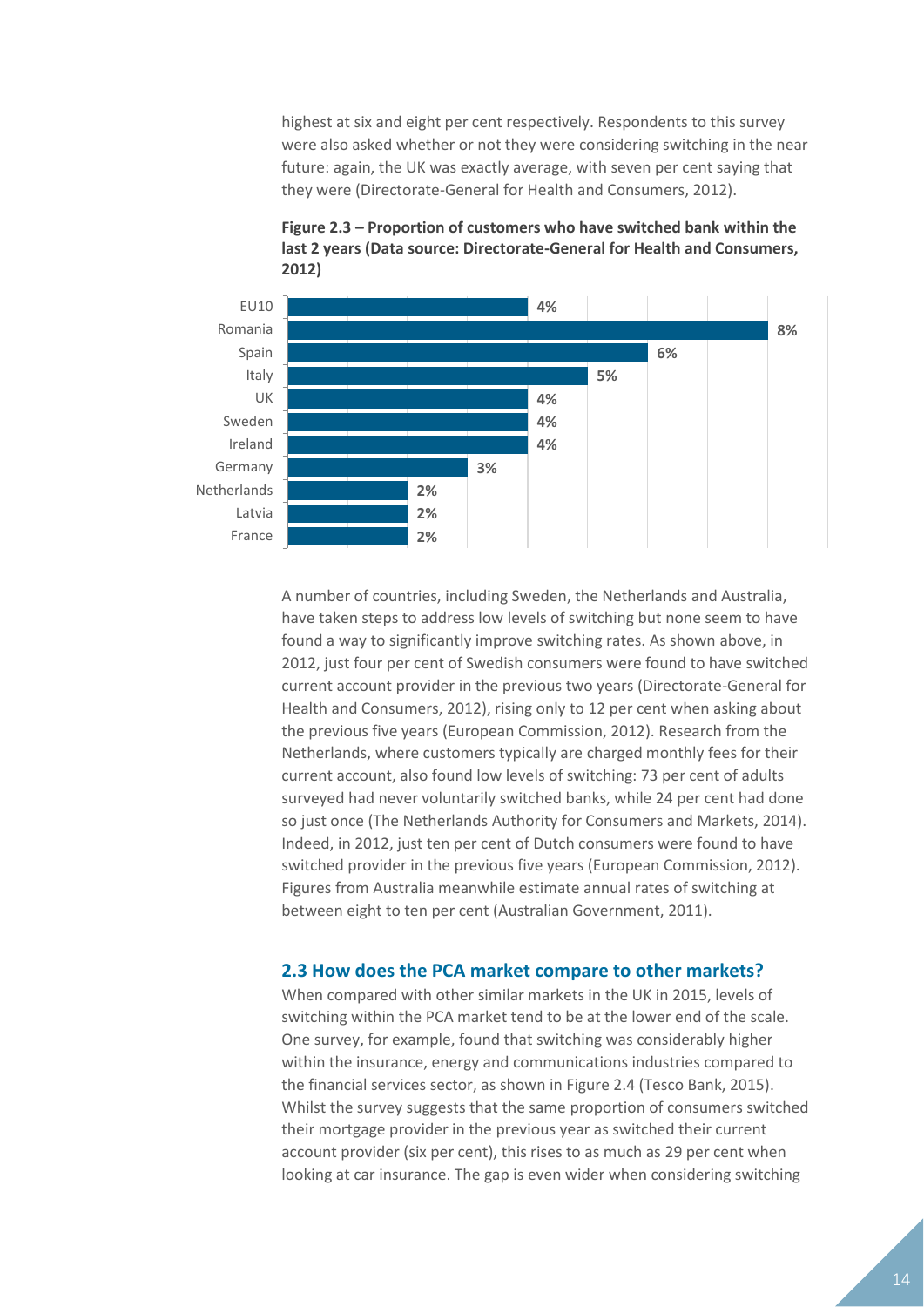over the past three years: 60 per cent switched car insurance provider whereas just 16 per cent switched PCA. It should, however, be noted that insurance is sold as an annual policy that needs to be renewed and that this almost certainly helps to explain the higher switching rates for these products.



#### **Figure 2.4 – Proportion of consumers that have switched product/service. (Source: Tesco Bank, 2015)**

Ofcom's Switching Tracker also compares annual switching rates in the UK PCA market with a range of other markets, as shown in Figure 2.5 (Ofcom, 2015). As mentioned earlier, of the eight markets surveyed, just one (Digital TV) had a lower rate of switching in 2014, while car insurance is the market in which customers were found to be least loyal, followed by the energy market (CMA, 2015a; Tesco Bank, 2015).



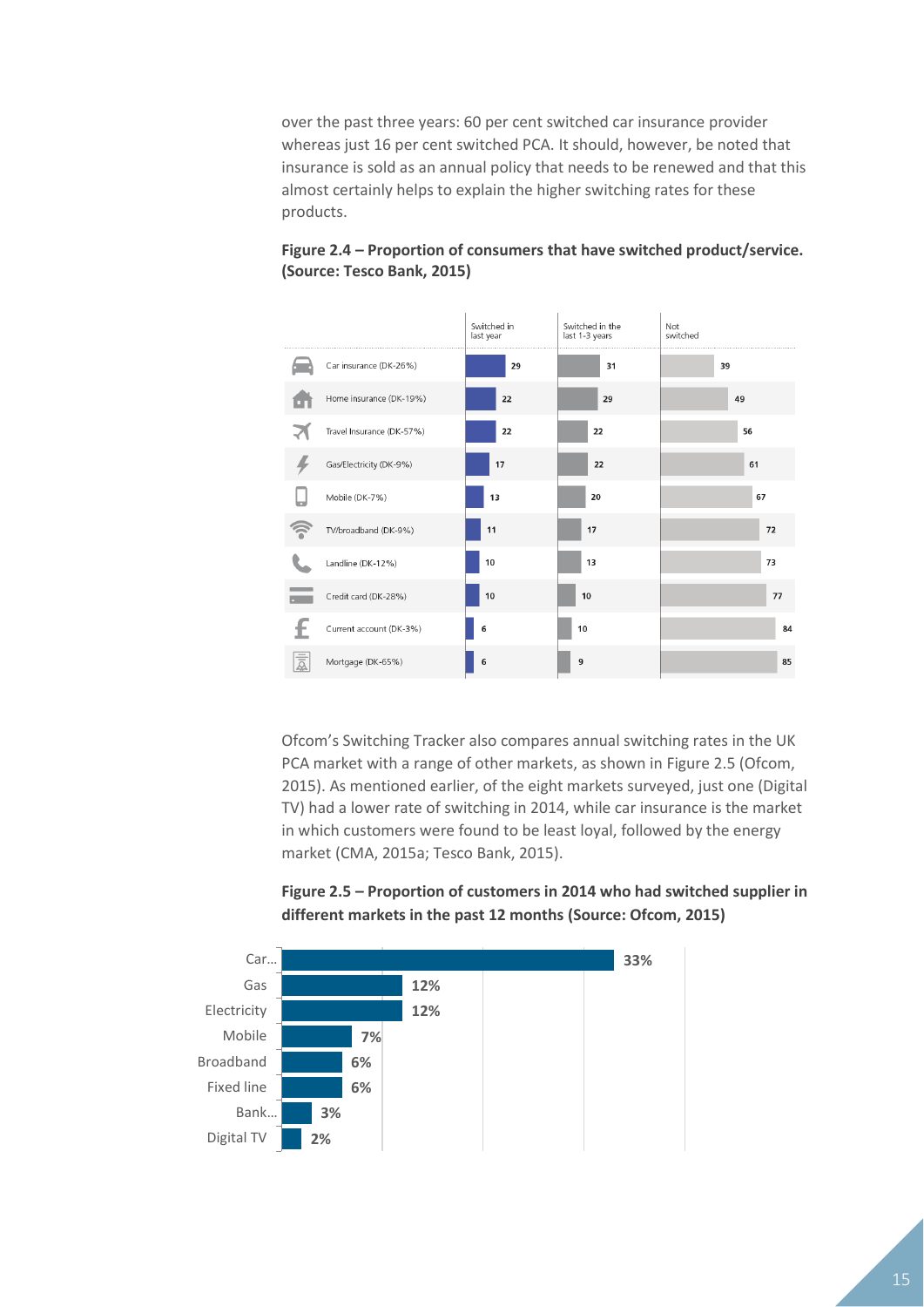Similarly, research conducted on behalf of the CMA, confirms that consumers are less likely to have switched provider in the PCA market than in other similar markets. Whilst the switching rate over the last three years was just eight per cent for the current account market, this rose to 31 per cent within the energy market and up to 45 per cent for car insurance (CMA, 2015a). Although these figures are lower, the ordering remains almost identical. Interestingly, the three financial products included in this survey – current accounts, mortgages and savings accounts/cash ISAs – all had the lowest three year switching rates, at eight, nine and 13 per cent respectively. This may indicate that there are deeper underlying barriers to switching in the financial services sector. Indeed, low levels of switching in the cash savings market was the focus of a review by the Financial Conduct Authority (FCA, 2015a) that concluded consumers were put off switching by the perceived hassle and low gains of doing so. However, a review of the credit card market by the FCA (FCA, 2015b) found that approximately 14 per cent of customers take out a new credit card each year and concluded that 'competition is working fairly well for consumers' in most segments of the market. This implies that, while certain financial products do have low levels of switching, the issue is not necessarily with financial products *per se*.

It should be noted that, whilst compared to certain markets (such as insurance) the PCA market has a very low level of switching, when compared with others the situation looks less abnormal. As the aforementioned surveys have shown, certain financial markets have equally low rates of switching and a number of telecommunication markets are only marginally higher. Indeed, of the markets commonly asked about, it is only the market for insurance products which seems to be vastly different. This may suggest that low volumes of switching are not an issue that is particular to the PCA market and that other, not sector-specific factors account for consumers' apparent loyalty to their current provider.

#### <span id="page-15-0"></span>**2.4 Characteristics of consumers who switch**

Research commissioned by the CMA provides an indication of the typical characteristics of people who switched their current account provider in the last year (GfK, 2015). The profile of switchers and non-switchers was similar in terms of age and gender, but switchers tended to have higher incomes: 54 per cent of switchers had high incomes, compared to 41 per cent of nonswitchers. Switchers were also less likely to be overdrawn than nonswitchers: 79 per cent of switchers were not overdrawn, compared with 70 per cent of those who had not switched. Additional qualitative research to explore this found that some overdrawn consumers felt unable to change bank because they do not think they would be able to receive the same overdraft facilities with a different provider.

Those on lower incomes were also less likely to have even contemplated switching: 80 per cent of non-switchers on low incomes had never considered switching, compared with 74 per cent of non-switchers overall. Furthermore, over two-thirds (69 per cent) of low income consumers felt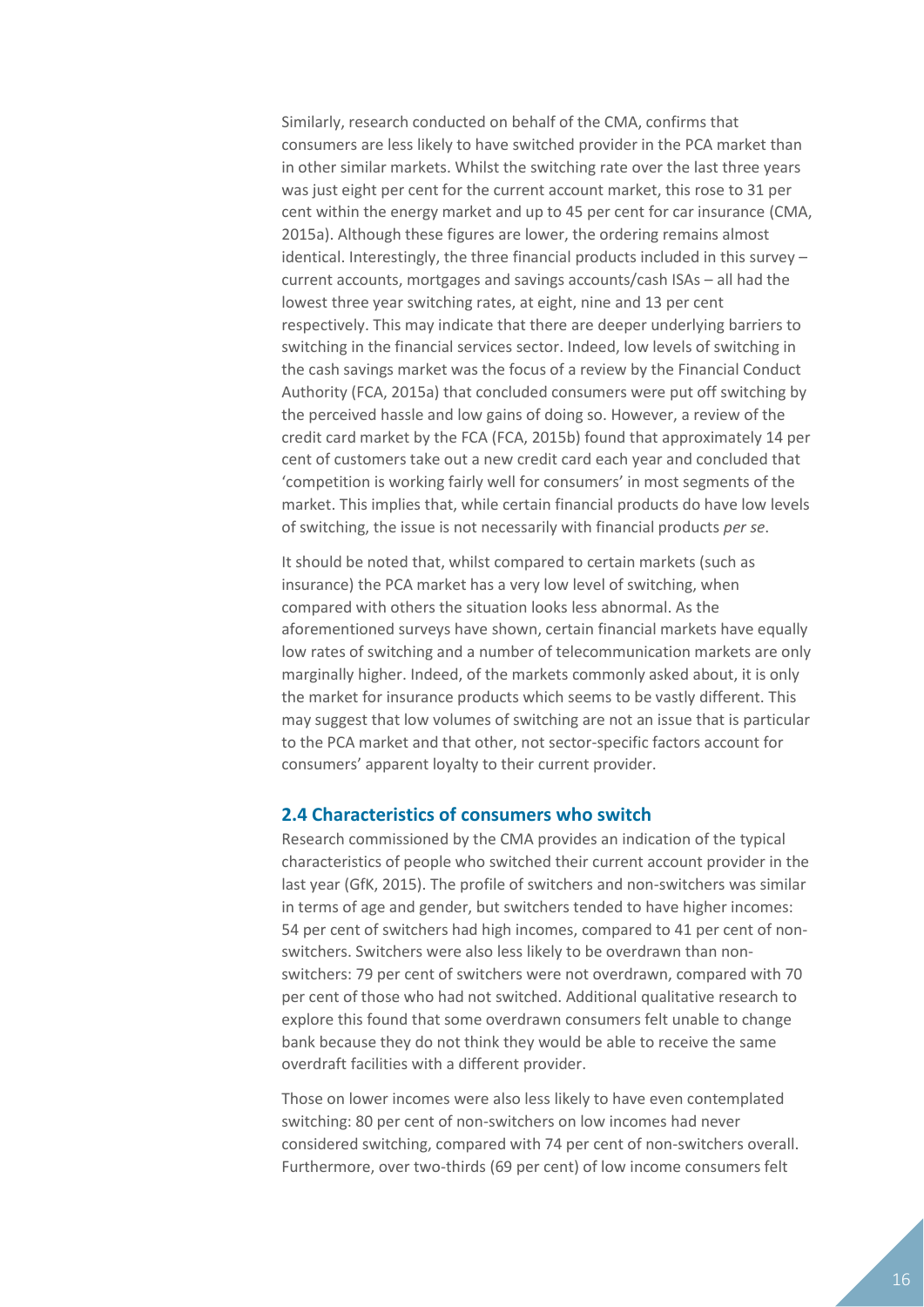they lacked the knowledge necessary to choose the right provider for them (OFT, 2008).

Those who switch provider in other markets are slightly more likely to also switch current account provider. In one survey (GfK, 2015) 74 per cent of those who switched PCA provider in the past year had also switched in other markets in the last three years. There are two possible explanations for this: familiarity with switching processes in other markets may encourage consumers to switch their bank account as well, or other underlying factors may make some people more likely to switch in all markets.

#### <span id="page-16-0"></span>**2.5 Destinations of switching consumers**

Examination of switching patterns since the introduction of CASS in 2013 suggests that the biggest banks have recently been losing ground to some of the slightly smaller banks and building societies on the high street (TNS, 2014). Banks such as Santander, Halifax and Nationwide accounted for the highest proportion of customers switching in, whilst Lloyds, NatWest and HSBC saw the biggest net losses. Gains for other 'challenger' banks though have been relatively few and far between; with the exception of Metro Bank, none of the other new entrants to the market gained even one per cent of the overall number of switchers.

CASS switching data (Bacs, 2015) similarly showed that the companies making the biggest net gains in the first quarter of 2015 were Santander and Halifax, followed by Clydesdale Bank and then Nationwide. The remaining banks and building societies for which data was available had all made net losses, with Barclays, NatWest and Lloyds Bank losing the most customers.

#### <span id="page-16-1"></span>**2.6 Summary**

Despite the introduction of the Current Account Switching Service in 2013, switching rates have remained stubbornly low at between four and six per cent a year. The main beneficiaries are Santander, Halifax and Nationwide, with low gains by other challenger banks.

The UK is not alone in this respect and is close to the average for other European countries where comparable figures exist. This includes countries such as Sweden, Ireland and the Netherlands where regulators have also initiatives designed to stimulate switching.

Nor are low switching rates limited to banking. In general, switching rates are slightly higher within the utilities markets, but even these are only about double those for banking. Rates are highest for insurance policies that have to be renewed annually, ranging from 20 to 30 per cent for different types of policy.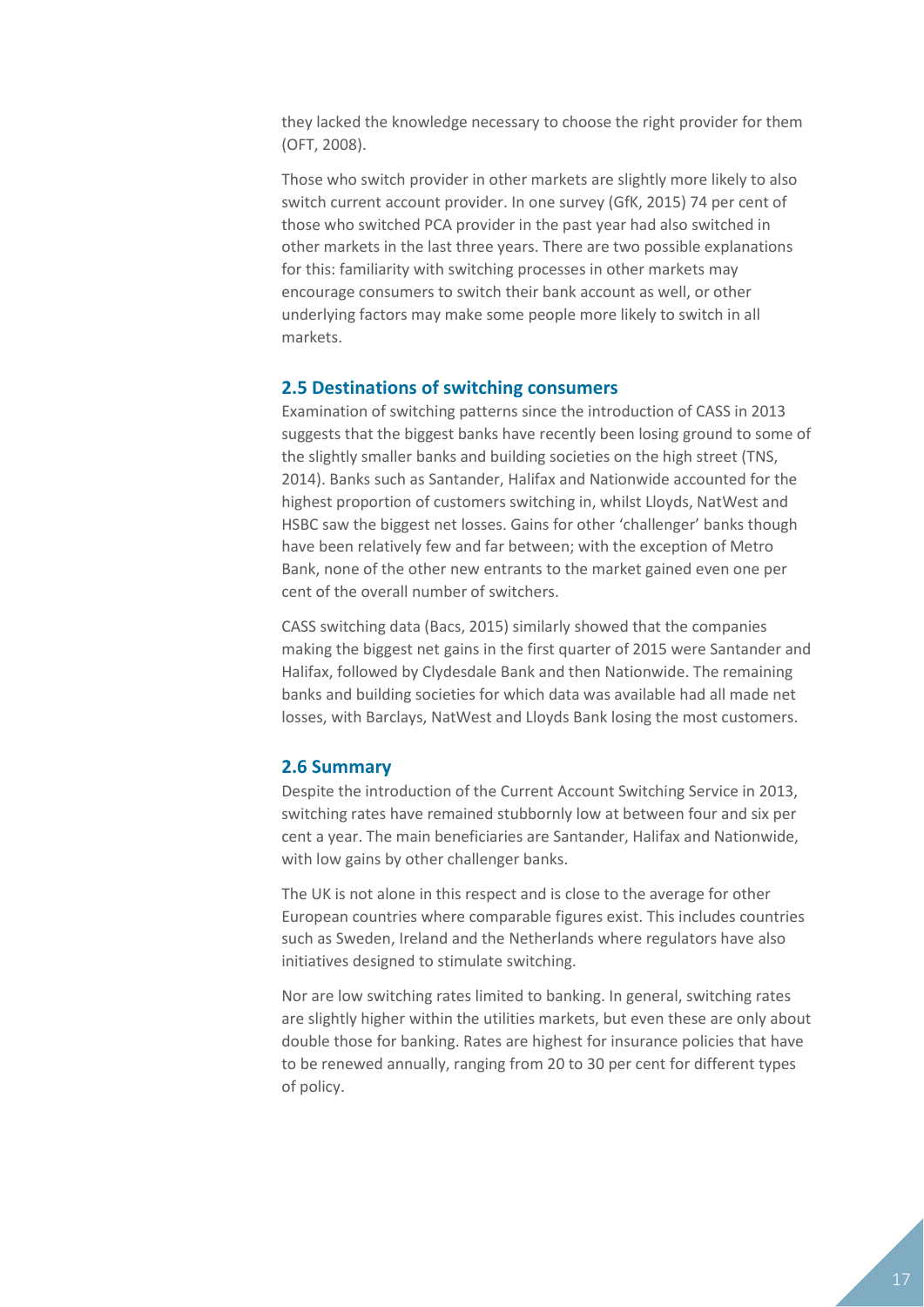# <span id="page-17-0"></span>**3. Barriers to switching**

This chapter explore the reasons why customers do or do not switch their current account provider. Firstly, it examines the reasons why the majority of customers have not even considered switching. It then looks at those who have considered switching and the factors that influenced their decision to switch or to stay with their existing provider. Lastly, this chapter looks at customer segmentation models that have analysed the motivations and characteristics of switchers, potential switchers and non-switchers.

#### <span id="page-17-1"></span>**3.1 Engagement with the current account market**

There is a high level of consumer passivity in the personal current account market. Surveys of UK consumers show that the majority, between 75 and 89 per cent, have never considered switching their current account provider (Payments Council, 2014; GfK, 2015; Consumer Focus, 2010). This represents a key barrier to raising switching rates as a means of increasing competition in the current account market.

Research consistently shows that the main reason why PCA customers say they have not considered switching is because they were satisfied with their current provider. Other reasons for not having considered switching include: customer loyalty; the perception that switching would be too much 'hassle', too complicated or time consuming; concerns that something could go wrong; lack of knowledge over whether there would be financial gains and how much these could be; and the perception that all banks are the same and so there is nothing to be gained from switching (OFT, 2013; Optimisa 2015; GfK, 2015; Consumer Focus, 2010; TNS, 2012). High levels of satisfaction, combined with perceptions that switching is too much 'hassle' with relatively little to gain from it, means that most PCA customers have no incentive to think about switching their account.

Some of the studies reviewed described this lack of consideration of switching and looking for possible alternatives as customer **inertia** and had explored this in more detail. Qualitative research (Optimisa, 2015) found that customers who had not considered switching had long-term relationships with their existing provider, felt content with the service they received and were used to the way they managed their accounts through their bank's services. Satisfaction with their current provider was not necessarily in any active sense, but rather an absence of any cause for dissatisfaction. The research concluded that a strong trigger was required to overcome this inertia and the perceived effort of switching against the relatively minor perceived gains. Another qualitative study (Davies et al., 2016) found that most customers wanted their existing provider to deliver a good service and did not want to have to switch providers to get this.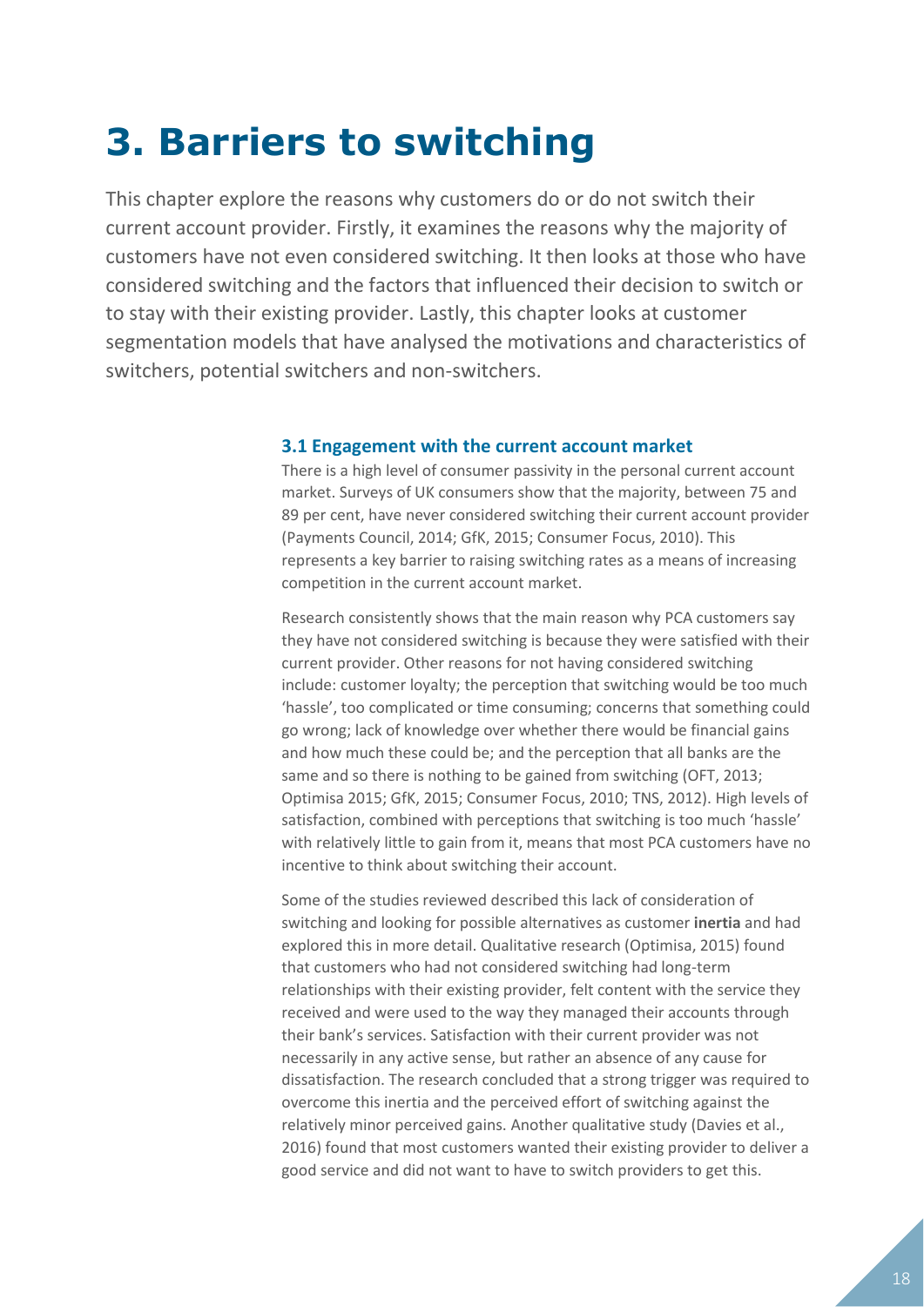Instead they felt that addressing poor service was a more important issue than the encouragement of switching.

Similarly a study that compared switchers with non-switchers in New Zealand (Clemes et al., 2007), using logistic regression, identified 'customer commitment' to maintaining a relationship as having the strongest influence on people's decisions on whether to switch provider, over and above the quality of the banking service they received and their satisfaction with it. Customer commitment, similar to customer loyalty, relates to the desire (or not) to maintain a valued relationship.

A study on customer switching in other markets (Bansal, et al. 2005) introduces the concept of 'mooring' factors (taken from population migration modelling) to help understand switching behaviour. Mooring factors are personal, social and cultural factors that hold people to their place of origin and include: unfavourable personal attitudes to switching, unfavourable subjective norms (cultural norms), high switching costs (financial, time and effort), infrequent past switching and low varietyseeking tendencies. The analysis found that mooring effects were the strongest drivers of switching intentions. So when mooring effects were weak customers were more likely to switch, but when mooring effects were strong customers stayed with their current service provider, even when they received low levels of service quality or were dissatisfied with the service they received. Even though this study was based on switching behaviour in other consumer markets (hairdressing and car repairs) the findings resonate with what has been found in the banking sector and also relate to wider behavioural change issues that are discussed in chapter 4.

#### <span id="page-18-0"></span>**3.2. Triggers for engagement**

Thus, around just one in five PCA customers have considered switching their current account provider. CMA analysis (2015a) found that 17 per cent of customers had looked for a new PCA in the last 12 months. The research evidence identifies a number of reasons for why people consider switching, some of whom do actually switch their PCA provider (Consumer Focus, 2010; CMA, 2015a; Davies et al., 2016; Optimisa, 2015; TNS, 2012). These comprise both push and pull factors.

Push factors are negative factors that push people to leave or consider leaving their current provider, research shows that they include:

- poor service and service failures such errors in delivering banking services and dissatisfaction with the way problems are handled;
- dissatisfaction with the price or perceived value of banking services such as penalty fees and interest rates;
- enforced switches such as because of the closure of a local branch; and
- changes in personal circumstances such as moving home or getting a new job and choosing a more conveniently located bank.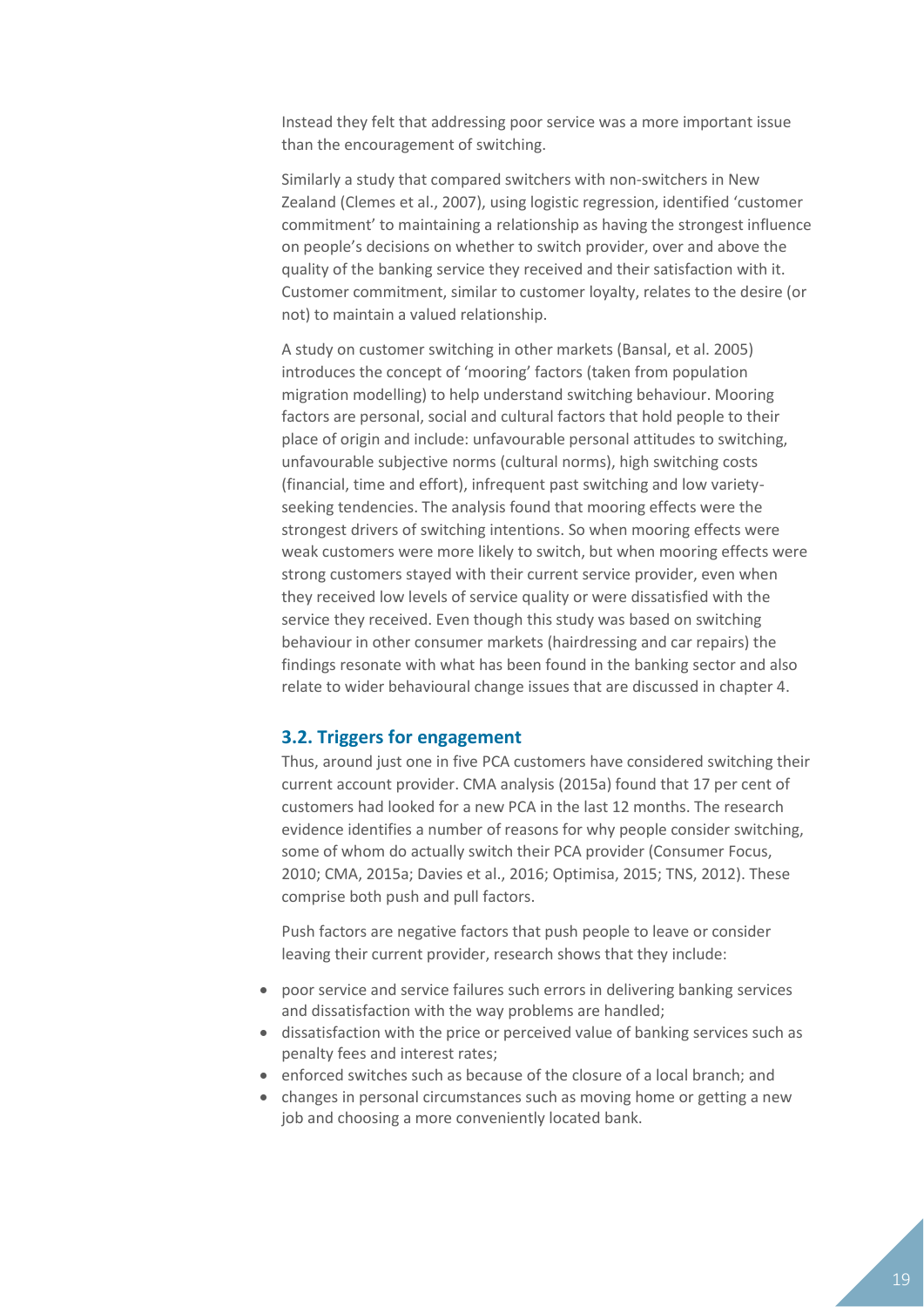Pull factors are positive factors from other providers that encourage people toward them. These are more financially related than service driven and include switching bonuses, more attractive fees and interest rates and the incentive to save money and get a better deal.

The evidence varies as to whether push or pull factors are the main determinant of switching behaviour. Studies also vary as to whether the samples on which the analysis is based are only those who have considered switching, only those who have actually switched, or both. It is possible that those who consider switching, but do not follow it through are motivated by different factors to those who actually switch. However, it appears from the evidence, as discussed below, that push factors are more pertinent in the decision to engage in the market and consider a switch, whereas pull factors play more of a role among those who actually switch.

A quantitative study of the factors that influenced switching intentions in Canada (Levesque and McDougall, 1996) found that the primary drivers of intentions to switch bank were core service delivery - such as providing an accurate, error-free service and keeping customers informed, and whether customers had experienced a problem and complained in the last six months. This is supported by qualitative research where those who were considering switching their account were more influenced by push factors as a result of dissatisfaction caused by failure to meet banking needs, than by pull factors (Optimisa, 2015)

Evidence from the other markets also shows that motivations for engaging with the market with a view to switching are led by push factors. A study of switching in the Dutch energy market found, using logistic regression, that relationship quality (covering perceptions of the quality of both the product and service of their existing provider) had the greatest impact on switching intentions, more so than the attractiveness of other providers (Wieringa and Verhoef, 2007). Qualitative research for Ofcom on switching in the communications sector also found that the key motivations were reactive, and largely centred on push factors such as service failures, substantial price increases, poor customer service, worsening service delivery, but did also include as a response to better offers from other providers (a pull factor) (Futuresight, 2015).

The evidence suggests that pull factors play a more significant role when looking at the behaviour of those who go on to switch. A survey of UK switchers (Consumer Focus, 2010) showed that the main reason for switching was the pull factor of getting a better deal (58 per cent), followed by push factors of low service (47 per cent) and dissatisfaction with price or value (36 per cent). Similarly, a European study of bank switching behaviour (TNS, 2012) found that among switchers the main motivation was to obtain a better product or service: amongst switchers 40 per cent did so because another provider offered better fees or interest rates, and 32 per cent did so because the new provider offered a better service, as compared to 18 per cent who were dissatisfied with their current provider, or had experienced a problem (11 per cent). It also found that current switchers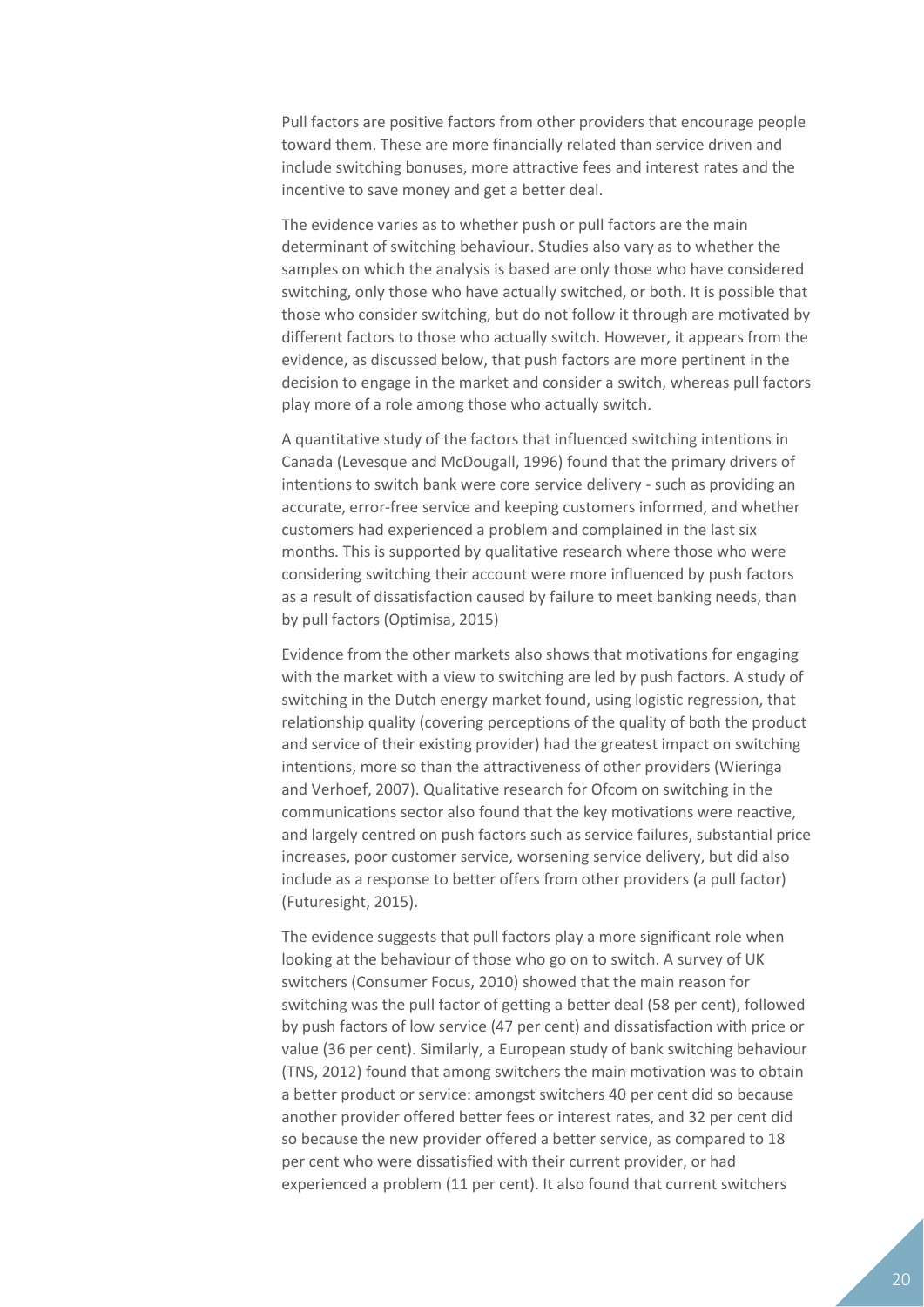had significantly higher sensitivity to fees and interest rates, compared to less recent switchers, indicating that price becomes a less important feature once customers have switched provider and established a new relationship.

#### <span id="page-20-0"></span>**3.3. Switching barriers / costs**

A key issue is that even when people engage in the current account market few of them actually switch. CMA analysis (2015a) found that of the 17 per cent of customers who had looked for a new PCA in the last 12 months, only 14 per cent of those who had looked actually switched. Below we consider why intentions to switch do not materialise. Understanding these barriers is of key importance to identifying how switching rates might be increased.

Research on UK consumers who have thought about switching, but not gone ahead with it highlight two main reasons: the perception that it is too much hassle, and fears that it could go wrong and so is not worth the risk. In one consumer survey (conducted before the introduction of CASS) 62 per cent of people who had considered switching thought it was too much hassle. Fears about mistakes being made in the switching process were also common, reported by a third of respondents, but fears about mistakes being made in transferring Direct Debits was more widespread with 48 per cent of non-switchers concerned about this. Fears were also reported in relation to the effect switching would have on their credit rating (Consumer Focus, 2010). In a more recent survey (after the introduction of CASS) although mentioned by only a quarter of people, the perception that it was too much hassle was still the most commonly cited reason for not switching (GfK, 2015).

Other reasons reported for not switching include: being happy with their current provider and account product, being unable to find a better deal, the perception that all banks are the same, having higher levels of trust in their current provider compared to alternative providers, and the perceived benefits of being a long-term customer and having a track record such as access to better deals and easier access to new products (GfK, 2015).

Factors that discourage customers from switching their PCA provider are known as 'switching costs'. Switching costs include: financial costs or monetary loss, procedural costs such as the time and effort involved, and relational switching costs that can result in psychological and emotional discomfort (Matthews et al., 2008). It also relates to the perception of risk (Colgate, et al., 2007).

To understand these factors in more depth and the role they play we draw on evidence from three New Zealand studies that have examined which switching costs have the most impact on people's decisions to switch or stay with their current provider. Analysis by Matthews et al. (2008) confirmed a positive relationship between people's desire to change bank and their likelihood of switching, but that this relationship was less positively correlated when switching costs were perceived to be high. The switching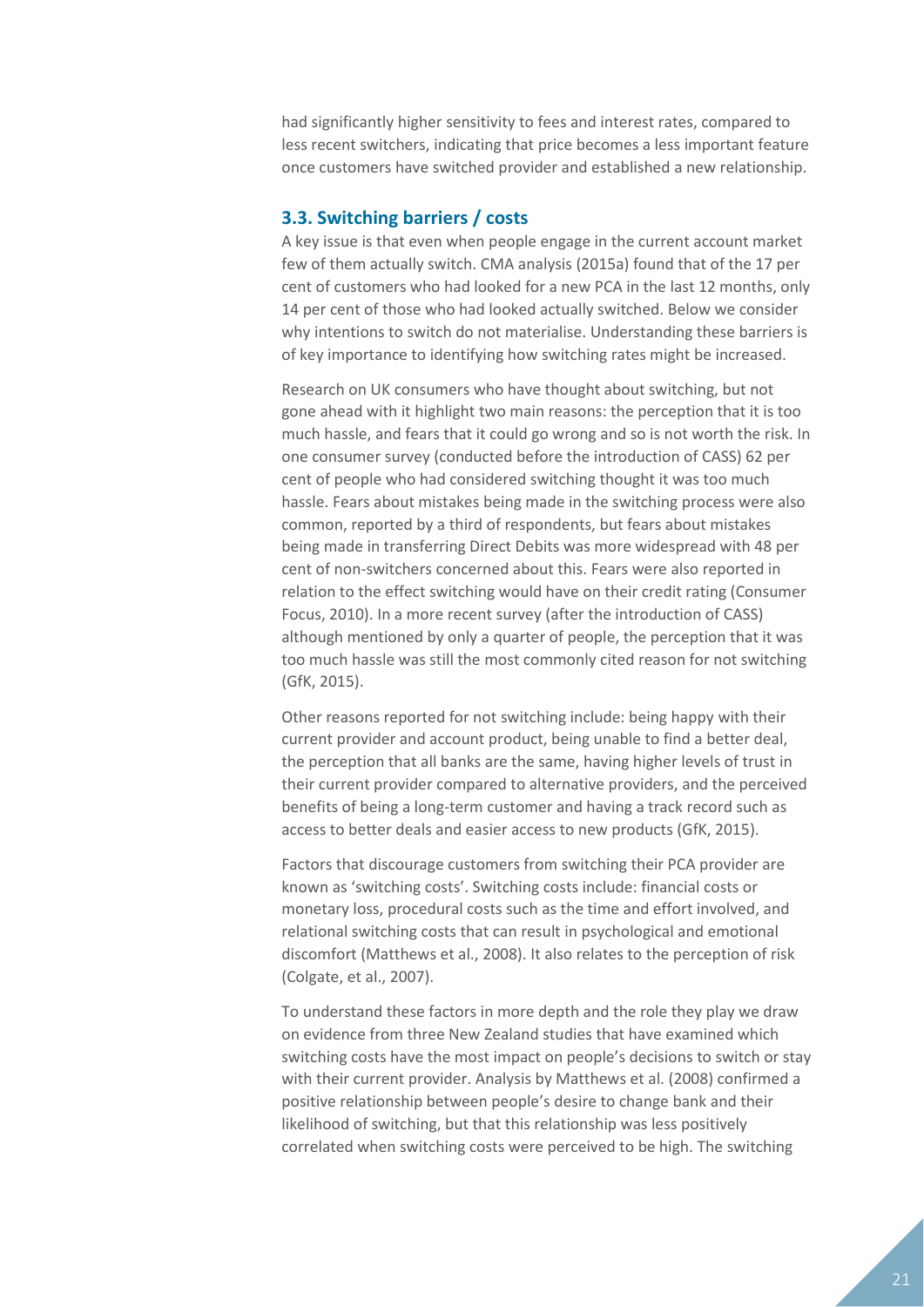costs that had the greatest impact on deterring customers from switching banks were:

- the loss of benefits such as reward schemes, discounts and other privileges;
- the loss of the personal relationship customers had with bank staff; and
- financial costs incurred in moving from one bank to another such as fees.

Other switching costs that deterred people from switching, but to a lesser extent included: the effort spent searching for an alternative provider and assessing their suitability; and the hassle and inconvenience of actually switching from one bank to another.

In Colgate et al's. (2007) analysis of the New Zealand service industry as whole (that included banking), survey respondents were asked to think about their most recent switching dilemma and the reasons why they stayed. The most important reasons that influenced people to stay with their existing provider (in order of importance) were:

- confidence this included trust, satisfaction, familiarity and not having experienced a critical incident;
- social bonds this covered positive aspects of the relationship that people had with their provider such as staff being friendly and understanding; and
- the time and effort involved in looking for and switching to a new provider.

Other factors also influenced people's reasons to stay, but to a lesser extent, including: the view that alternative options would not be better than their existing provider, loyalty, financial switching costs, concern over switching problems and whether their current provider convinced them to stay.

As mentioned earlier, Clemes et al's (2007) comparison of switchers and non-switchers in New Zealand identified 'customer commitment' (or loyalty) as having the strongest influence on people's decisions on whether to switch provider.

Overall, these three New Zealand studies suggest that the procedural costs of switching i.e. the time and effort involved in searching for a new provider, assessing their suitability and then actually switching, are less important than relational switching costs, such as the direct relationship customers have with bank staff, as well as more general feelings of familiarity and trust.

Research in other UK markets sheds light on the factors influencing switching behaviour more generally. Qualitative research on barriers to switching in the UK communications sector (covering landline, broadband, mobile phones and pay TV services), among people who were actively looking to switch found a large drop-out rate during the searching and switching process (Futuresight, 2015). Some people dropped out and decided to stay with their current provider because they could not find a better alternative that met their needs, but most people who dropped out did so because they accepted a better offer from their existing provider.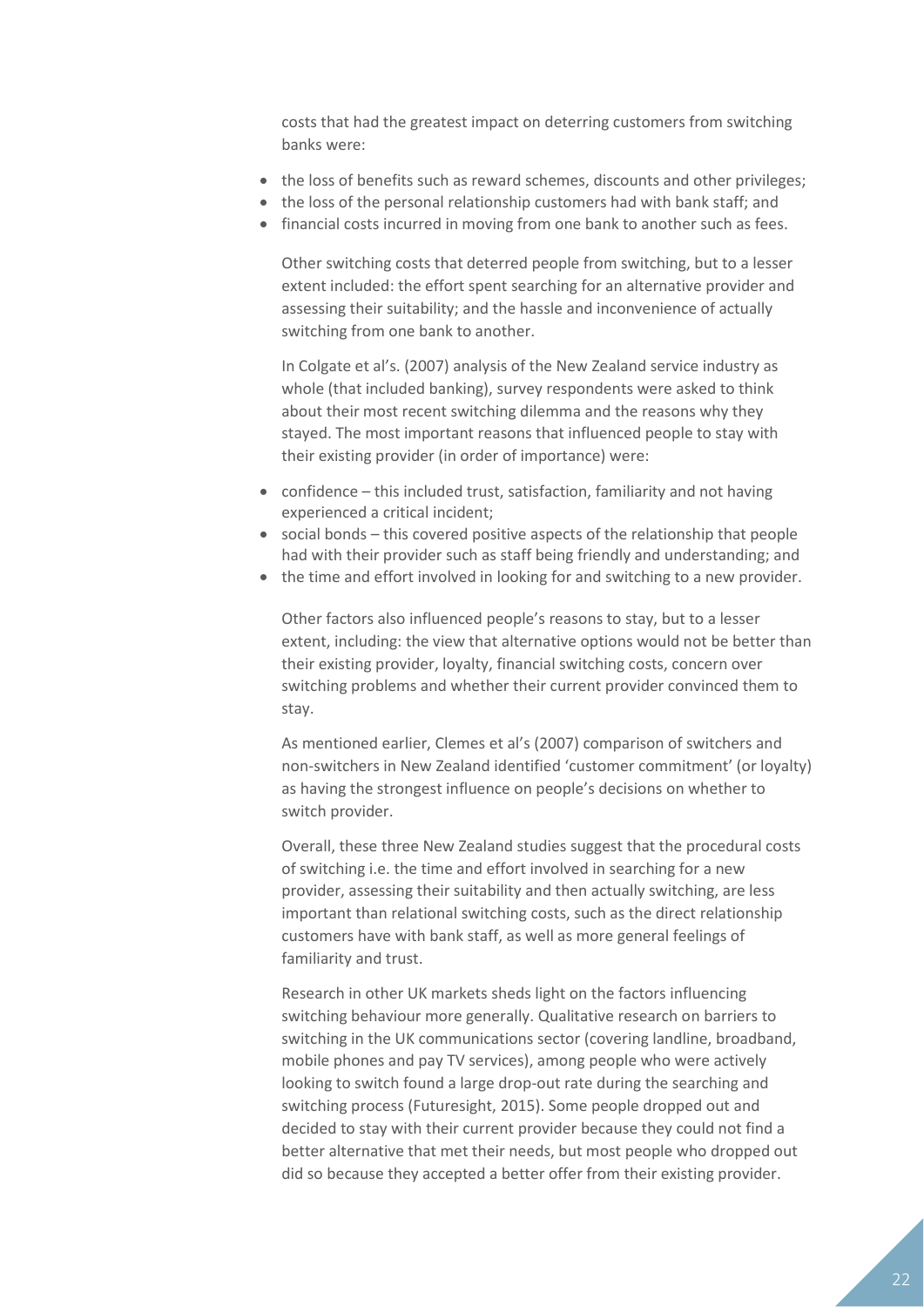Their main motivation for searching was to enable them to negotiate a better deal with their current provider and avoid the risk and hassle of switching to a new provider. Under these circumstances new providers could not offer them a sufficiently better deal to compensate them for the hassle and risk of switching. Whilst the communications sector is not directly comparable to the banking sector, these findings highlight the issue of inertia or status quo bias (discussed further in Chapter 4) and people's underlying resistance to switching provider and preference for staying put.

Furthermore, the experience of customers in the UK energy market finds that a quarter of those who switched (26 per cent) would not do so again (Consumer Focus, 2013). Positive reasons for this were because they were happy with their new supplier. Negative reasons included finding the switching process too difficult or off-putting, finding that their new supplier was more expensive than their old supplier, or that they their customer service was worse.

#### <span id="page-22-0"></span>**3.4. Propensity to switch – who switches?**

As discussed in Chapter 2 consumers who switch typically have higher incomes and are less likely to be overdrawn than those who have not recently switched their current account provider. Those who switch in other markets are also more likely to switch current account provider. Research also suggests that switchers are more price sensitive than non-switchers (Consumer Focus, 2010) and similarly that more recent switchers are more price sensitive than those who switched some time ago (TNS, 2012). Looking beyond the socio-demographic characteristics of switchers to their attitudes and motivations, the review identified two studies that had explored this and conducted segmentation analysis of customers, comparing switchers with non-switchers.

A European-wide study of bank switching behaviour (TNS, 2012) used a segmentation model based on four key switching behaviour influences: overall satisfaction; intentions to stay with the existing provider; likelihood of recommending their existing provider; and comparison of the existing provider against other providers. The analysis identified four customer groups:

- Apostles: had high levels of commitment and satisfaction with their current account provider. They represented the largest proportion of non-switchers and were not influenced by the removal of switching barriers.
- Hostages: had higher levels of dissatisfaction, but could not find suitable alternatives e.g. a local branch, good advisors, better fee. They were also more risk-averse.
- Shoppers: had higher variety-seeking tendencies, higher risk tolerance and were driven by short-term price considerations. The segment included the second largest proportion of intending switchers.
- Rebels: were dissatisfied with their existing provider and included the highest proportion of intending switchers. However, they also faced higher levels of switching barriers, were less informed and confident in financial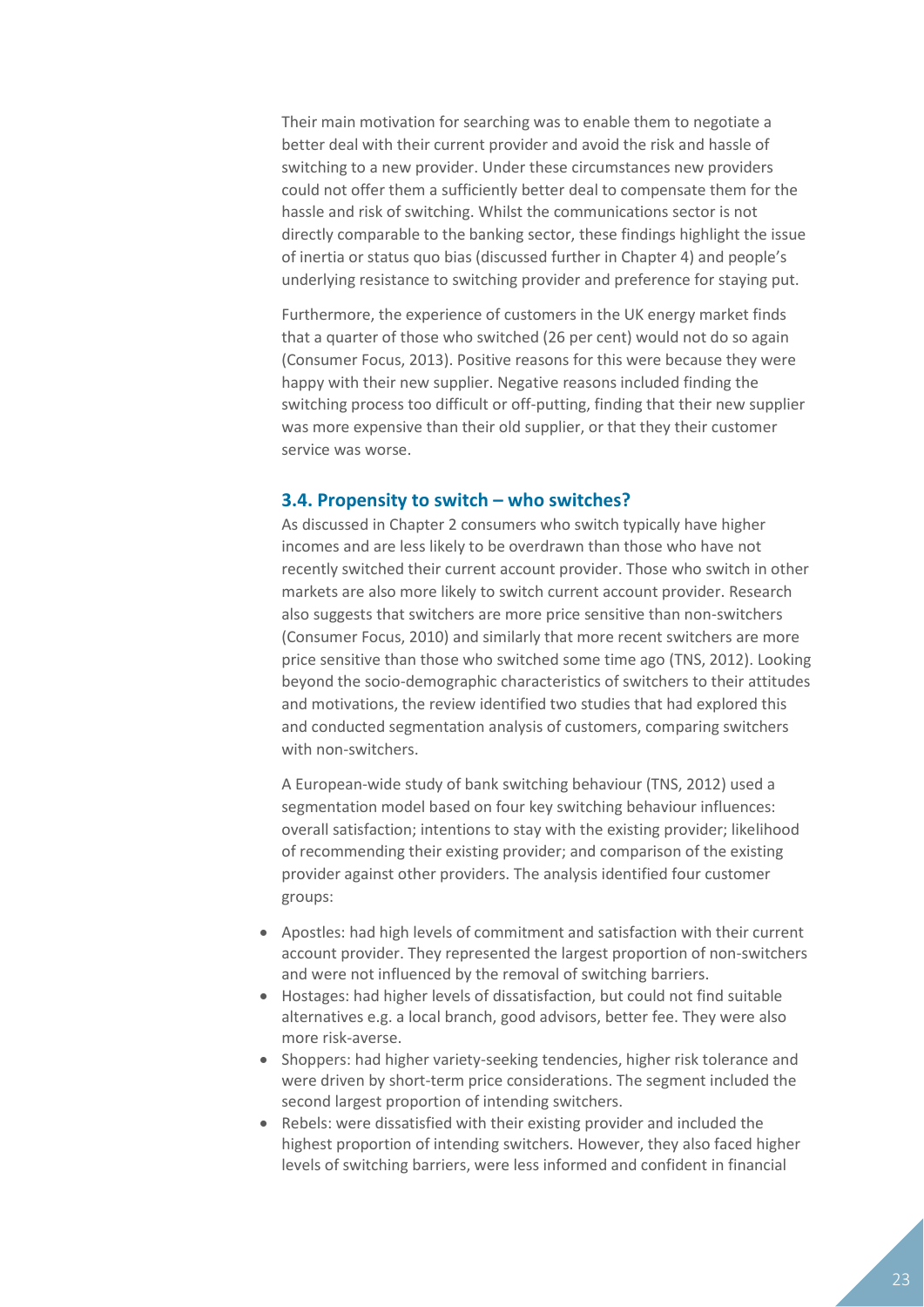matters and were more risk averse. This group would be more likely to switch if barriers were removed.

Analysis in the Netherlands of the switching intentions of Dutch energy customers (Wieringa and Verhoef, 2007) segmented customers using Latent Class Analysis based on four factors: overall perceptions of the quality and price of their suppliers products and services, their level of trust in them and extent to which they would recommend them – termed 'relationship quality'; the perceived attractiveness of other energy suppliers; perceived switching costs (or risk) and the extent to which problems were expected; and energy usage. This analysis identified four customer groups.

- Relationship-inertia customers: were fairly loyal and their switching intentions were only affected by relationship quality. They were the largest segment representing 71 per cent of customers and may be considered as a group who stay with their current provider without considering other alternatives.
- Relationship-oriented customers (representing 14 per cent of customers): were also loyal, but their switching intentions were significantly influenced by switching costs and usage whereby higher usage resulted in lower intentions.
- Alternative seekers (representing nine per cent of customers): were also fairly loyal. Their switching intentions were sensitive to both switching costs and the attractiveness of other providers, so they could be interested in looking for a better deal.
- Disloyals: comprised customers who were most likely to switch (a switching rate of 77 per cent), but their switching intentions were not correlated with any of the four factors, suggesting that they like to switch independently of these factors. In other words they are the variety-seekers discussed earlier. They were the smallest group representing just six per cent of customers.

These segmentation analyses support earlier findings in this chapter, and show that the majority of banking customers are loyal and satisfied (or perhaps more accurately not dissatisfied) with their existing provider and are not influenced by switching costs. However, there are customers who are interested in switching, either because they are dissatisfied with their existing provider or because they are looking for a better deal, but who are put off from doing so because they are risk-averse or because of switching costs. There is also a small customer group who have a high likelihood of switching. These may be people who are less risk averse and have higher variety-seeking tendencies. Qualitative research on switching behaviour in the communications market (Futuresight, 2015) also identified a small number of people who were proactive switchers and considered switching as a matter of routine.

#### <span id="page-23-0"></span>**3.5. Summary**

Research into the barriers to switching has consistently identified a high level of passivity among current account holders, the great majority of whom have never considered switching. The main reason for this appears to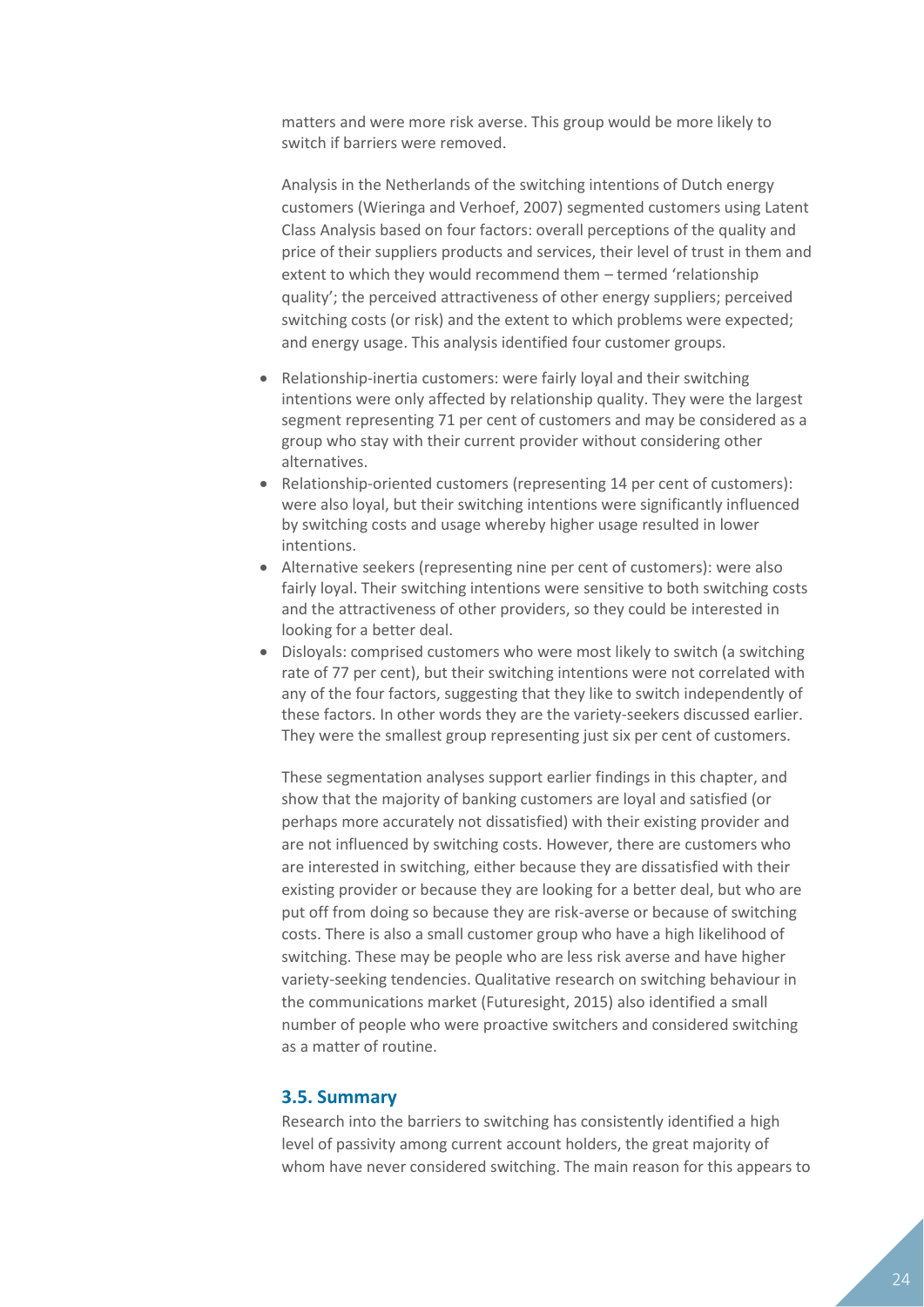be contentment with their current arrangements and the lack of any good reason to make switching necessary, which results in inertia or preference for the status quo. The longer a customer has been with their bank the stronger their 'mooring' to it. And when such 'mooring' is strong, customers do not switch even when they are not satisfied with the service they receive. Indeed, customers believe that they should not have to switch to get good service and instead the failure of banks to provide a good service should be addressed directly.

The main triggers for people considering switching are either high levels of dissatisfaction (often linked to an error or penalty charge) or a change in circumstance that disrupts their existing banking arrangement (e.g. moving home, or a branch closure). The attractiveness of offers from other banks does not seem to encourage people to consider switching. Even then, many of those who have who considered switching do not actually switch to another provider. The key barriers are switching costs (and perceived costs) including the loss of a valued relationship, hassle of the process and the fear of things going wrong.

Those who do switch are 'variety-seeking' people who are more pricesensitive than other customers and are more likely to have switched in other markets too. Pull factors (principally better offers from other banks) have the greatest impact on this group of people, but this may be more important in determining which bank they switch to than in influencing their decision to switch in the first place. They tend to be people with higher incomes who are unlikely to be in overdraft.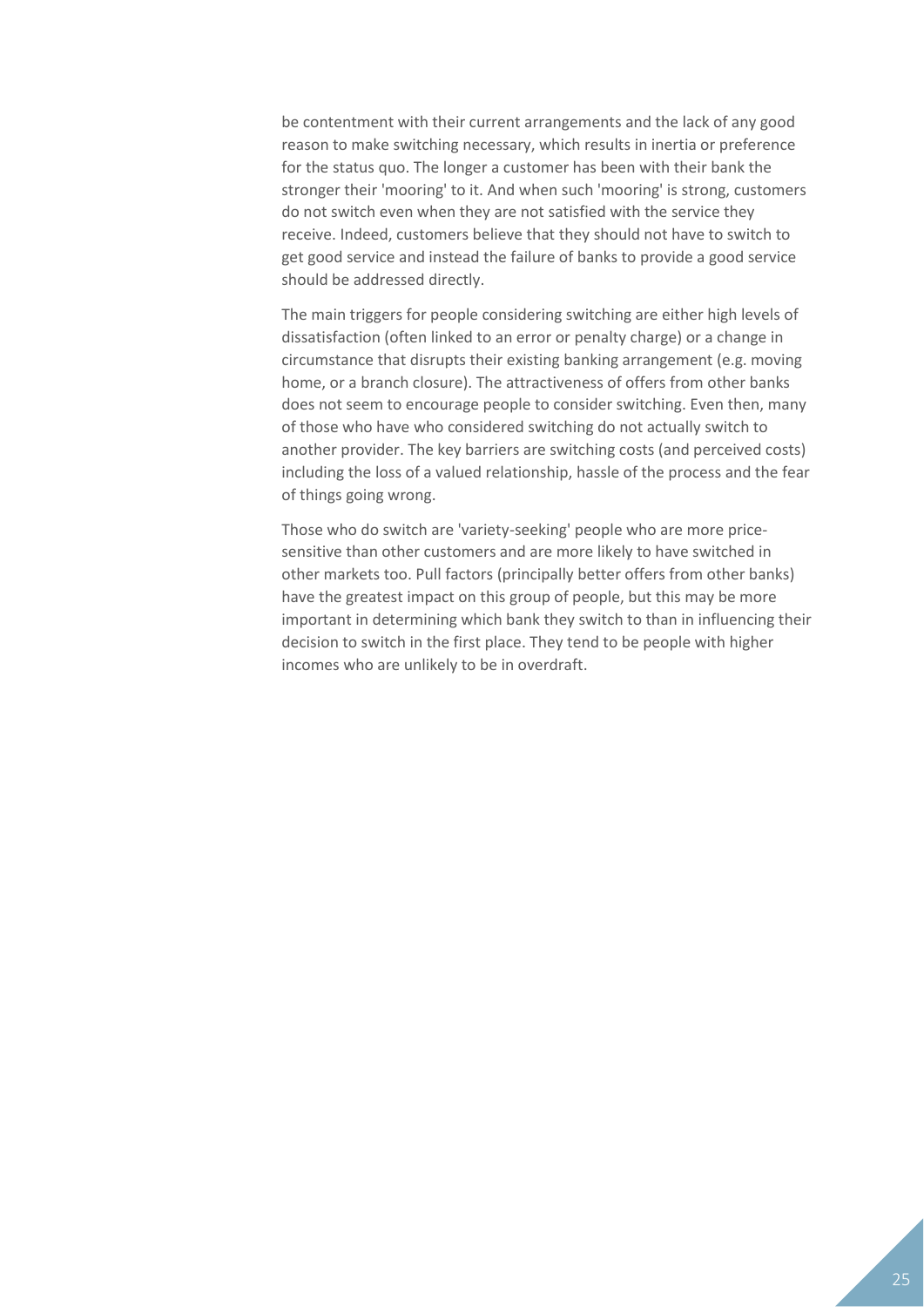# <span id="page-25-0"></span>**4. Procedural switching barriers**

This chapter looks specifically at procedural switching barriers, firstly the ease with which consumers can find and compare information about alternative products and providers in the PCA market, and secondly the account switching process itself. These issues have been the main focus of initiatives to increase switching rates such as the Current Account Switch Service (CASS) and are also central to the CMA's retail banking market investigation. The CMA's framework for understanding barriers to consumer switching focuses on: access to information; the ability to assess and compare information across providers; and the ability to act on this information and switch providers (CMA, 2015a).

#### <span id="page-25-1"></span>**4.1 Access to information**

Information is crucial for the efficient operation of any market. Indeed, in economics 'information failure', where consumers lack the information necessary to make informed economic decisions, is seen as an indicator of market failure. In the case of the PCA market, this may mean consumers pay too much for their banking services or end up with a product that isn't right for them. It is important therefore that consumers are able to access sufficient information about the wide range of products on the market. This enables them to find the current account which suits them best, both in terms of their finances and in terms of other non-price characteristics, such as the quality of customer service, the availability of mobile or online banking facilities and whether or not there are convenient, local branches.

In 2015, the majority of potential switchers in the UK appeared to find it relatively easy to access the information they needed to make an informed decision: nearly three quarters (74 per cent) of those who had looked around to compare different current accounts in the last three years said that they found it either quite or very easy to find out about the different features and charges on a current account (GfK, 2015).

Research carried out before the introduction of the Current Account Switching Service (CASS) (see below) showed that some information, however, was difficult for consumers to access: 1,350 mystery shopping assessments across the EU revealed that many EU consumers were not given or could not find enough information about the actual process of switching: 80 per cent of mystery shoppers received no literature about the switching process, while 44 per cent were not given guidance by bank staff, and 32 per cent were unable to find information about switching on the bank's website (GfK, 2012). When examining just the UK though these figures are slightly improved: 50 per cent received no literature, 26 per cent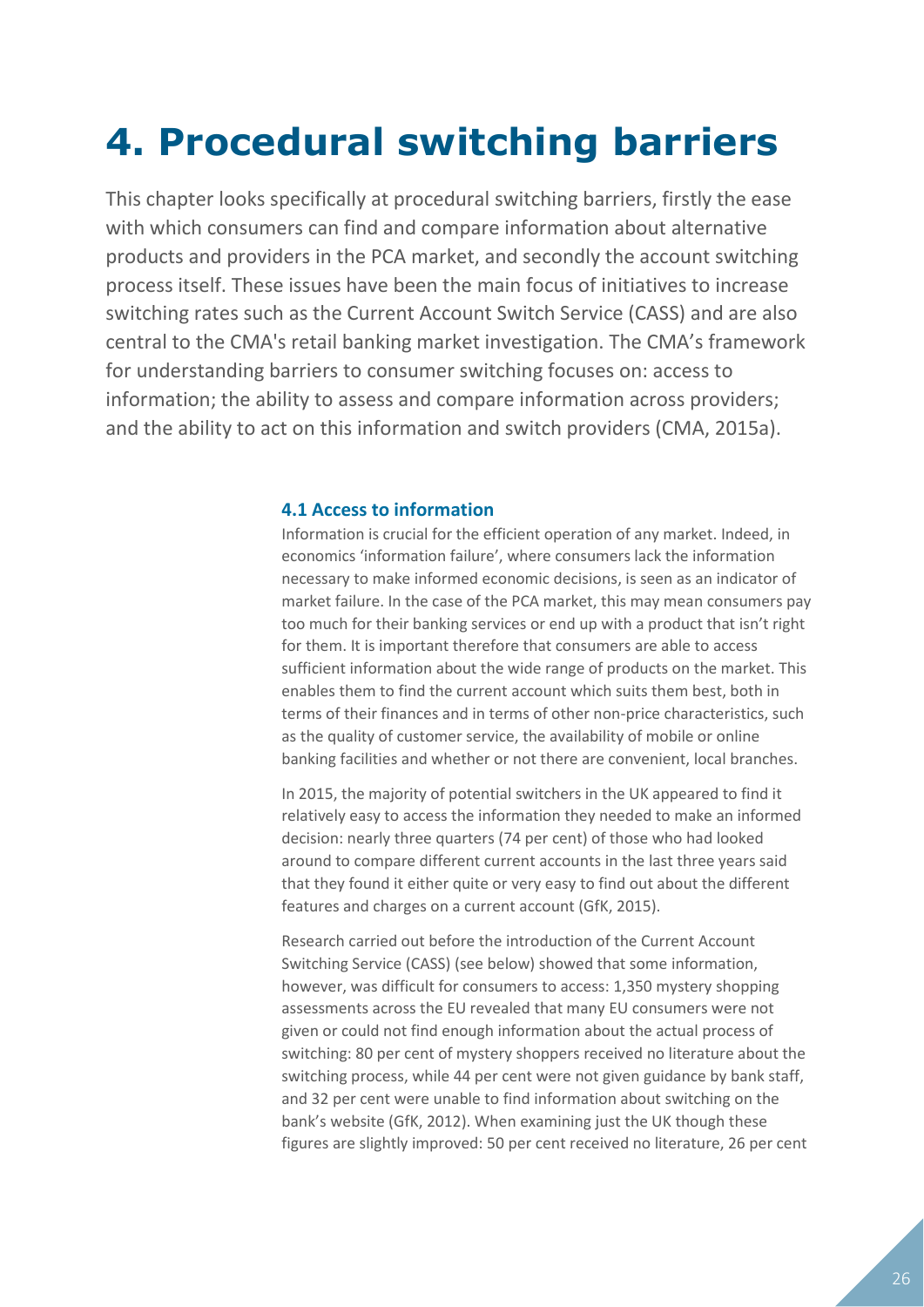were not given guidance by bank staff and just three per cent could not find switching information online.

Switchers in 2008 used a variety of sources of information to compare different alternatives in the PCA market (OFT, 2008): staff at bank branches were the most common port of call for consumers, followed closely by recommendations from family and friends. Bank websites, colleagues and promotional material from banks were also all relatively important sources of information, whilst online price comparison websites were the least common source asked about (although it is important to note that these findings are based on evidence from 2008 – discussed further below). The relatively limited use of price comparison websites in the PCA market is something that has been commented upon previously by the OFT (OFT, 2009) and is an issue that a new online tool called MiData is hoped to address (see below).

The internet has become an ever-more pervasive part of UK society: whilst 49 per cent of adults used the internet every day or almost every day in 2008, by 2015 this had risen to 78 per cent (ONS, 2015). Greater numbers of consumers are searching for and researching goods and services online: the proportion of adults that reported having used the internet to find information about goods and services during the previous three months rose from 58 per cent in 2007 to 69 per cent in 2015. The proportion who had used internet banking also went up from 30 per cent to 56 per cent in the same time period (ibid). Evidence suggests though that there is a risk that those without internet, or without the necessary online skills, could find it increasingly difficult to access the information they need to reach an informed decision, especially as current account providers focus more attention on online banking over local branches.

Indeed, a recent survey for the CMA found that those who indicated having confidence in the use of the internet were 13 percentage points more likely to search for a new account than those who were less confident (CMA, 2015c). Interestingly though, the survey also revealed that, despite their increased propensity to search, internet users were not really any more likely to actually switch their current account. This may mean that consumers concluded, after having searched, that they are already with the best provider, or it could also indicate that despite being able to access information about different PCAs, consumers find it difficult to actually make sense of and use this information. This is a subject we now turn to below.

#### <span id="page-26-0"></span>**4.2 Comparability of information**

There are concerns that even if information about different current accounts is available to potential switchers, this information does not necessarily allow for easy comparison of the various products on the market. Survey findings in 2015 show that between 18 and 23 per cent of consumers found it either difficult or very difficult to compare the costs and benefits of current accounts (Tesco Bank, 2015; GfK, 2015). This suggests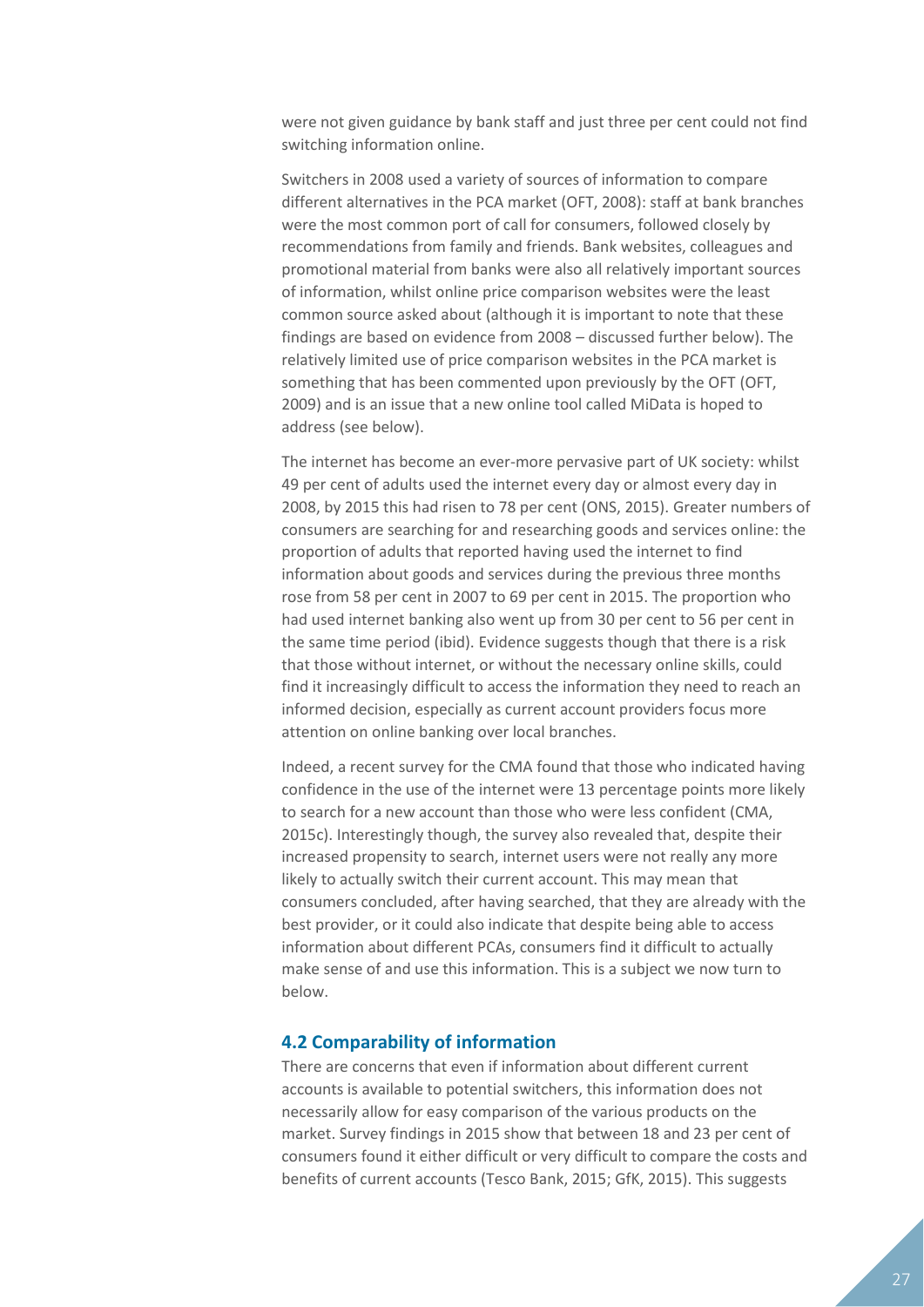that difficulty comparing PCAs may not be an issue for the majority of potential switchers but that it may be a factor preventing some consumers from switching.

Research in 2015 also shows that consumers find specific elements of the PCA market more difficult to compare than others (Tesco Bank, 2015). When asked to rank different factors in order of difficulty of comparison, consumers were more likely to rank customer service, overdraft fees and charges, and credit interest rates as the most difficult factor to compare between providers (see Figure 4.1). Ongoing rewards, discounts, mobile and online banking services, and convenient branches meanwhile were ranked as being less difficult. Worryingly though, two of the most difficult elements to compare, overdraft fees and charges and credit interest rates, were also ranked as the two most important things to know when comparing current accounts.

#### **Figure 4.1 – Level of difficulty of comparison vs. level of importance when comparing current accounts (% of respondents who ranked each characteristic at top of list) (Source: Tesco Bank, 2015)**



#### **Comparing the cost of current accounts**

As recognised by the CMA, the 'multitude of charges including monthly fees, daily fees, interest and item charges… makes it very difficult for consumers to compare the cost of PCAs across providers' (CMA, 2014, p14). These charges, along with interest forgone, can be a challenge to understand, especially for those with lower financial literacy. The matter is further complicated by the fact that the cost of a current account is largely dictated by a consumer's future behaviour; if they over-estimate their ability to stay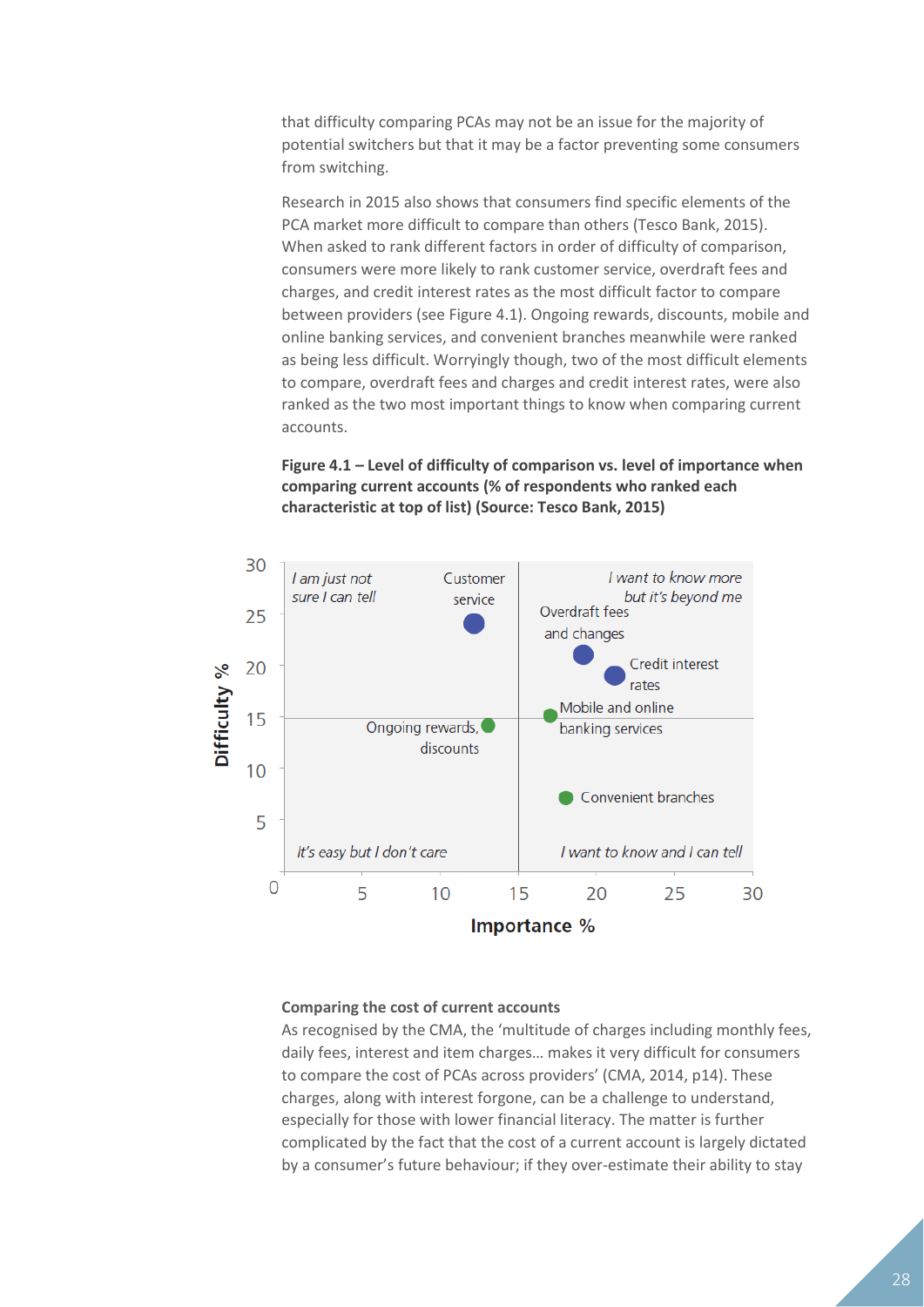out of their overdraft, for example, then they may considerably underestimate the charges they are likely to face in future (Consumer Focus, 2010; Which?, 2014). It is perhaps not surprising then that over half (55 per cent) of current account holders admitted that they don't know how to determine whether their account is better value than others or not, a figure which rises to 62 per cent among those who have not switched in the last year (Tesco Bank, 2015).

Pre-CASS research shows that nearly half (45 per cent) of consumers said they are unsure how much they could save by switching (Directorate-General for Health and Consumers, 2012). This suggests that it is indeed difficult for some consumers to compare accounts and make an informed decision.

The free-if-in-credit (FIIC) current account model contributes to the difficulty of comparing account products. Qualitative research suggests that most consumers perceive their personal banking services as being free (GfK, 2015) and found that many consumers believed that they 'pay for' their banking services simply by giving the banks their money and allowing them to then use it to make more money. Many respondents said they would switch if their bank were to introduce a fee, unless additional benefits were provided.

The FIIC model may also add to a perception held by some consumers that all banks are the same. Only 14 per cent of consumers perceived there to be large differences between the various PCAs on the market and 42 per cent say they would save nothing by switching (Directorate-General for Health and Consumers, 2012; Tesco Bank, 2015). Consumers commonly believe that all banks are the same and, because of negative media coverage, often do not fully trust them (Tesco Bank, 2015). It has been argued that such perceptions have worked to the advantage of current account providers that manage to promote a slightly alternative image; Halifax and Nationwide, both of which have origins in mutuality and appear to be more on the side of consumers, are two of the current account providers to have gained the most switchers in recent years (TNS, 2014). This suggests that it is important for banks to be able to 'stand out from the crowd' in terms of image, given that the FIIC model does not really allow them to stand out in terms of price.

It should be noted, however, that while the UK is almost alone in offering FIIC banking, switching rates are no higher in countries where this is not the case, as discussed in Chapter 2. This suggests that, if the FIIC model has any effect on switching rates, its impact is likely to be only marginal.

#### <span id="page-28-0"></span>**4.3 The MiData online tool**

The MiData online tool, launched early in 2015, allows consumers to download anonymised details about their own banking behaviour from their current account provider. They can then use this data to search online PCWs for the best deal based on how they have previously used their current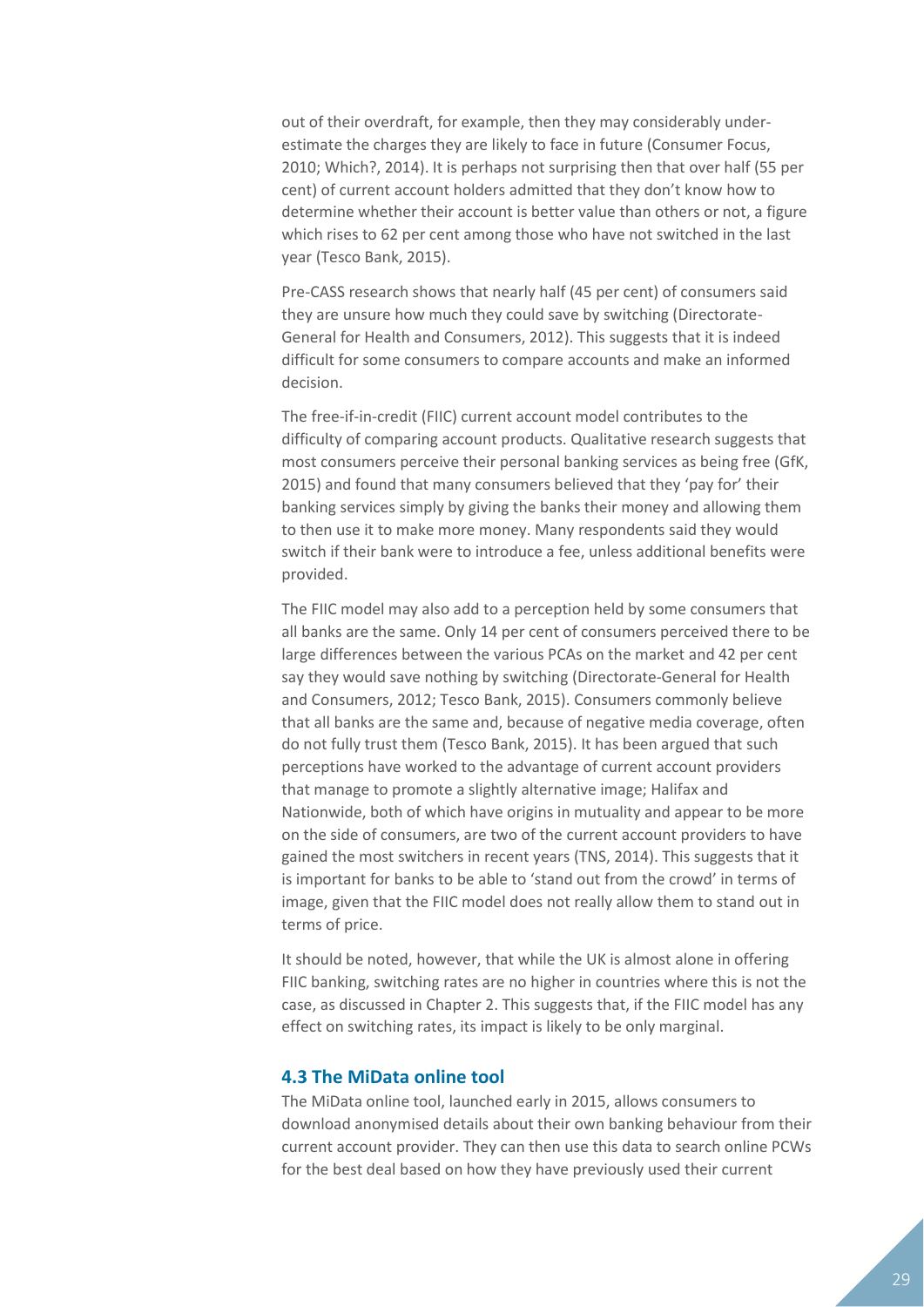account. It is hoped that this tool will make it easier for consumers to use the internet to compare accounts and therefore that it could help to improve competition within the market. An initial review by Which? suggested that, despite a few glitches, the tool could help customers save money (Which?, 2015), but further analysis has yet to be conducted so it is still too early to fully determine its long-term impact.

### <span id="page-29-0"></span>**4.4 The account switching process and introduction of the Current Account Switch Service (CASS)**

The Current Account Switch Service (CASS) was introduced in September 2013 in an effort to encourage PCA switching by making it easier than ever before to change from one provider to another. The service, which is underpinned by the Current Account Switch Guarantee, promises consumers that:

- the switch will be completed within seven working days (in contrast to 18 to 30 working days prior to the launch of CASS);
- the switch will go through on a date of their choosing;
- all funds and regular payments will be transferred to the new account by the new current account provider;
- any payments to or from the old account will be redirected to the new account for a period of 13 months; and
- if anything goes wrong, any charges incurred or interest lost as a result of any errors will be refunded.

The introduction of the service was the result of recognition by the Government and Payments Council that one of the possible barriers for potential switchers was anxiety about the switching process.

Indeed, research conducted prior to the introduction of CASS showed that three in five of those who had thought about switching felt the process would be too much hassle (Consumer Focus, 2010) and among those who had considered switching, but failed to do so, the most common reason for not switching was concern that the process would be too complicated (OFT, 2013). Such consumer concerns were often predicated on the notion that any regular payments going into or out of their accounts would go awry in switching, or would take a considerable amount of time to rearrange. Qualitative research showed that consumers commonly thought that the switching process was too risky and uncertain, were worried that their payments (both incoming and outgoing) could be misplaced, resulting in late payment charges or missed receipt of a payment (Optimisa, 2011). This fear was exacerbated by a lack of trust in banks' ability to avoid errors when managing the process of switching. The introduction of CASS was therefore hoped to allay such concerns by making it considerably easier to switch.

#### <span id="page-29-1"></span>**4.5 The impact of CASS**

Data on switching rates, as discussed in Chapter 2, show that switching rates have not increased following the introduction of CASS. However, it should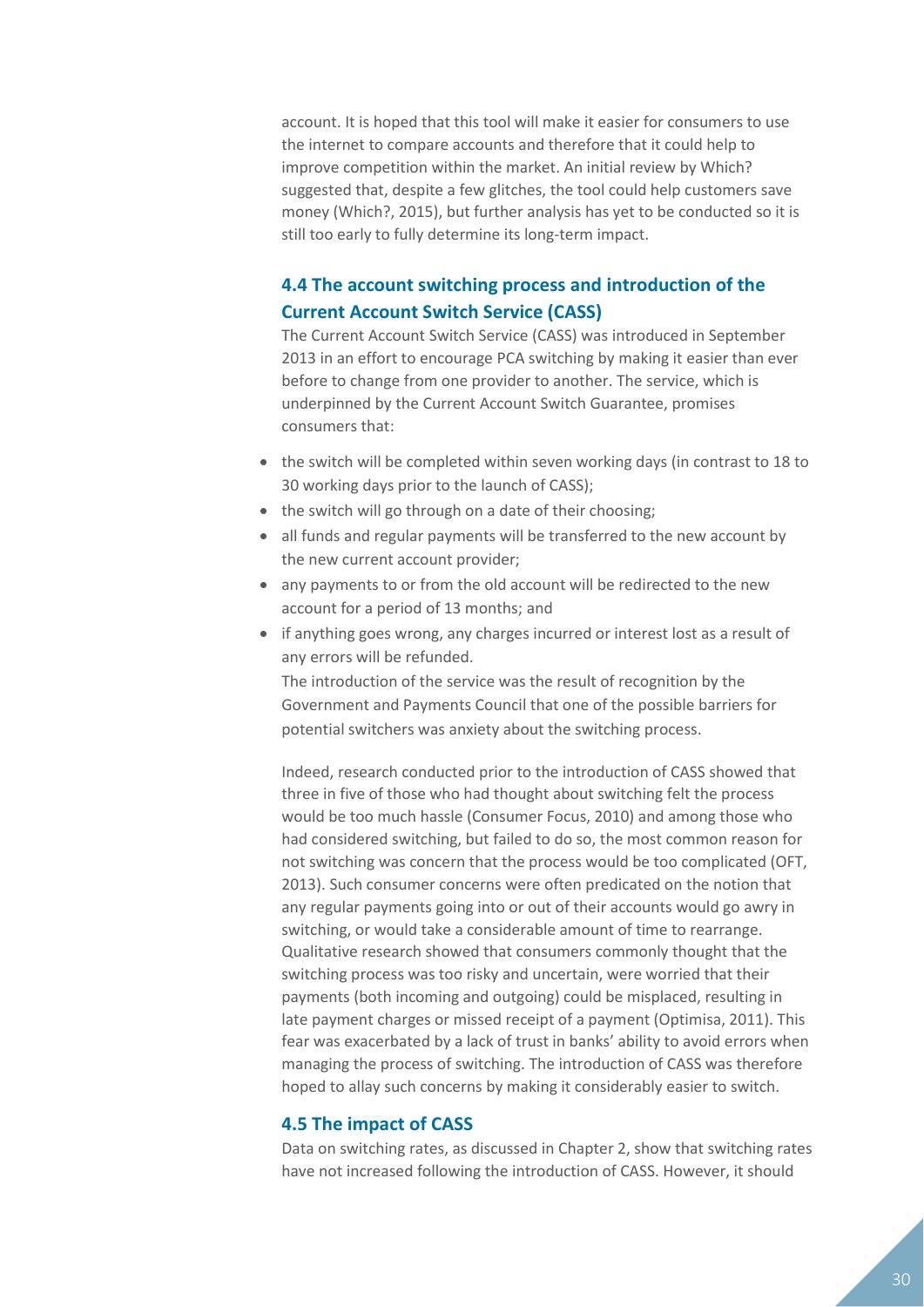be noted, as the Payments Council points out, that 'switching levels are not in themselves the truest indicator of whether the new service has been a success or not.' (2014, p6).

Since the introduction of CASS switching times have fallen fairly substantially: Bacs monitoring data shows that in the three months to September 2015 more than 99 per cent of switches were completed within the seven working day timescale (Bacs, 2015). This represents an improvement on the previous average of 18 to 30 working days (Optimisa, 2011). CASS has also been associated with a rise in levels of customer satisfaction: while 54 per cent were very satisfied with the switching process prior to the introduction of CASS, a year afterwards this had risen to 63 per cent (TNS, 2014).

As shown in Table 4.1, of those who switched their current account in 2014, after the introduction of CASS, nearly 9 in 10 agreed that the process was quick, required little effort on their part, was under their control and was error-free. When compared with previous years, these figures represent an improvement, though switchers were still no more likely to say they would switch again in future (Payments Council, 2014). As discussed in the previous chapter (see 3.3) this suggests reasons other than the ease of the switching process influence decisions on whether to switch or not.

**Table 4.1 – Perceptions of the switching process amongst consumers who have switched in the past 12 months (Data source: Payments Council, 2014)**

| Perceptions of switching<br>(consumers who have switched)                                    | 2012 | 2013 | 2014 |
|----------------------------------------------------------------------------------------------|------|------|------|
| It was quick to switch banks                                                                 | 88%  | 85%  | 88%  |
| There was very little work or effort involved<br>on my part                                  | 74%  | 76%  | 88%  |
| I felt in control of the process                                                             | 82%  | 80%  | 88%  |
| The process was error-free                                                                   | 86%  | 81%  | 89%  |
| I would be happy to switch bank accounts in<br>future if I felt it would be beneficial to me | 81%  | 82%  | 81%  |

#### <span id="page-30-0"></span>**4.6 Perceptions of the switching process**

Within the literature there is acknowledgement of a gap between the largely positive experiences of recent switchers and the negative perceptions that many non-switchers hold about aspects of the switching process. The biggest concern for those considering switching is that something will go wrong at some point in the process of switching. Surveys show that while consumers are relatively confident that the process will be quick and require fairly minimal effort, they are not so confident that they will be able to switch without any errors (Bacs, 2015; YouGov, 2015). Indeed, when asked what changes (in relation to the switching process) would make them most likely to consider switching their main current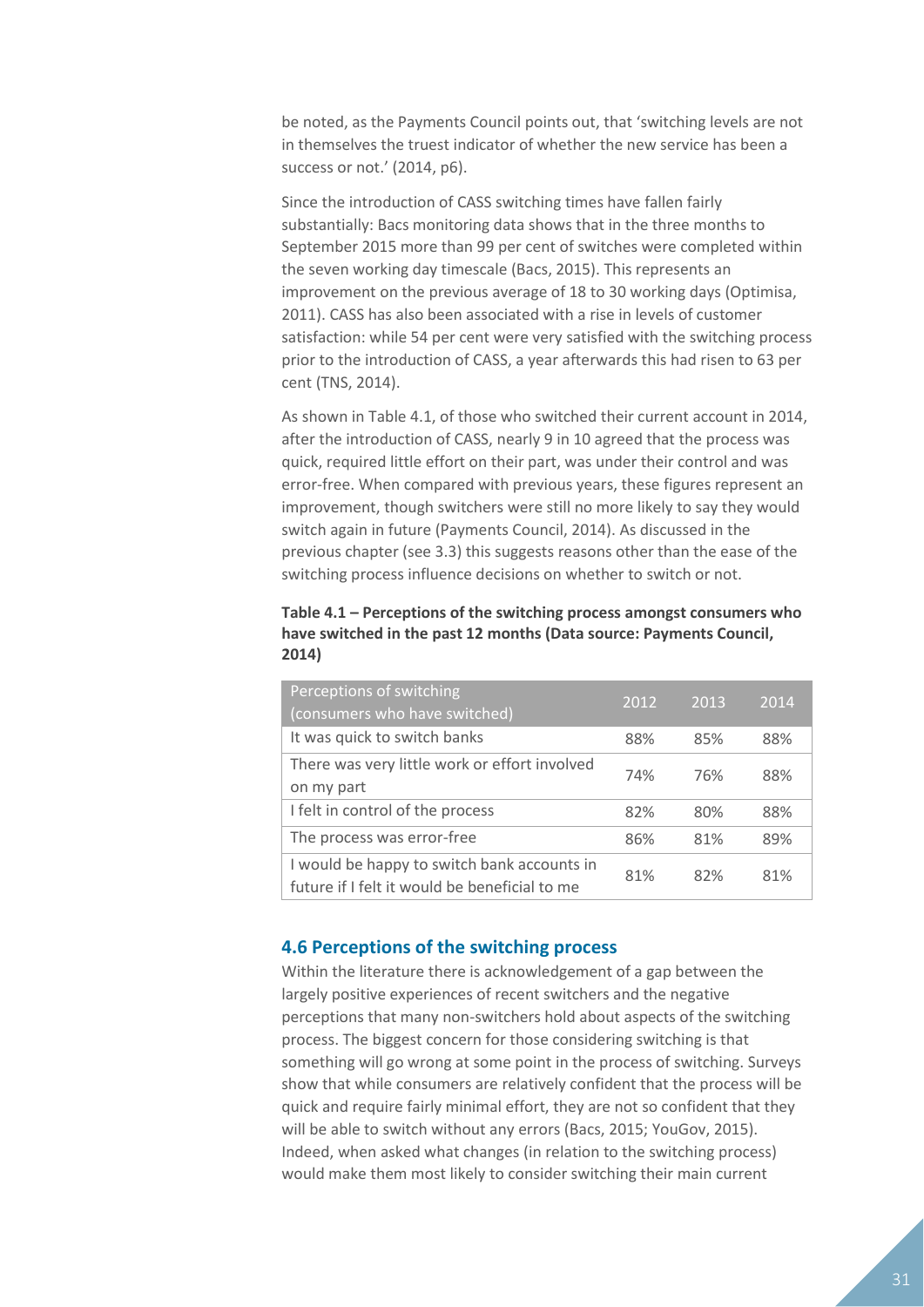account, the most commonly selected answer was 'a guarantee that nothing will go wrong when switching' (49 per cent), closely followed by 'all payments, direct debits and standing orders being automatically transferred to the new account' (47 per cent) (YouGov, 2015). These considerations were both more important to consumers than: being able to keep the same account details (33 per cent); having payments redirected for an unlimited period of time (29 per cent); switching within five days (25 per cent); and having the ability to choose the date of the switch (24 per cent). This suggests that consumers' aversion to risk is an important factor behind the low levels of current account switching.

A possible reason behind such negative perceptions could be that consumers are not fully aware of, or do not fully understand, how CASS has improved the process of switching. Various research has attempted to evaluate the awareness of CASS within the general population with varying results: surveys from Bacs (2015), TNS (2014) and YouGov (2015) found that awareness stands at 73, 59 and 41 per cent respectively. Such variation may be the result of differences in question wording, so it is difficult to know the 'true' value for the wider population. Perhaps what is more important, though, is whether or not consumers understand what CASS offers. It seems, however, that most are not entirely sure what it is or does: among those four in ten people in the YouGov survey who reported having previously heard of CASS, just 17 per cent said they *'fully understood'* the process, while 51 per cent had *'some understanding'* and 32 per cent had *'no understanding'* (YouGov, 2015). Similar results were obtained when consumers were asked how well they understood a range of other aspects of CASS, including: which banks and financial institutions were covered by the guarantee; the nature of the guarantee CASS offered; how the redirection service worked; and who was eligible for CASS. If consumers are not fully aware or do not understand CASS then it is likely that they will still perceive significant costs involved in the switching process. This may, in part at least, explain why switching rates don't appear to have risen since the service's introduction.

#### <span id="page-31-0"></span>**4.7 Account number portability**

There are a number of ways in which the current process of switching could be improved for consumers: for example, the time it takes to switch could be shortened, payments could be redirected for longer (if not indefinitely), and customers could be able to keep the same account details as they move from provider to provider. The last of these - known as Account Number Portability (ANP) - is the most radical change and the one to have been discussed with most enthusiasm within the literature. ANP enables customers to retain the same account details as they move from bank to bank, which means they no longer need worry about payments getting lost in the switching process, thus removing one of consumers' biggest concerns about the switching process. The mechanism is most comparable to the mobile phone market, where consumers are able to keep their old phone number as they change phones or network. However, it is a relatively high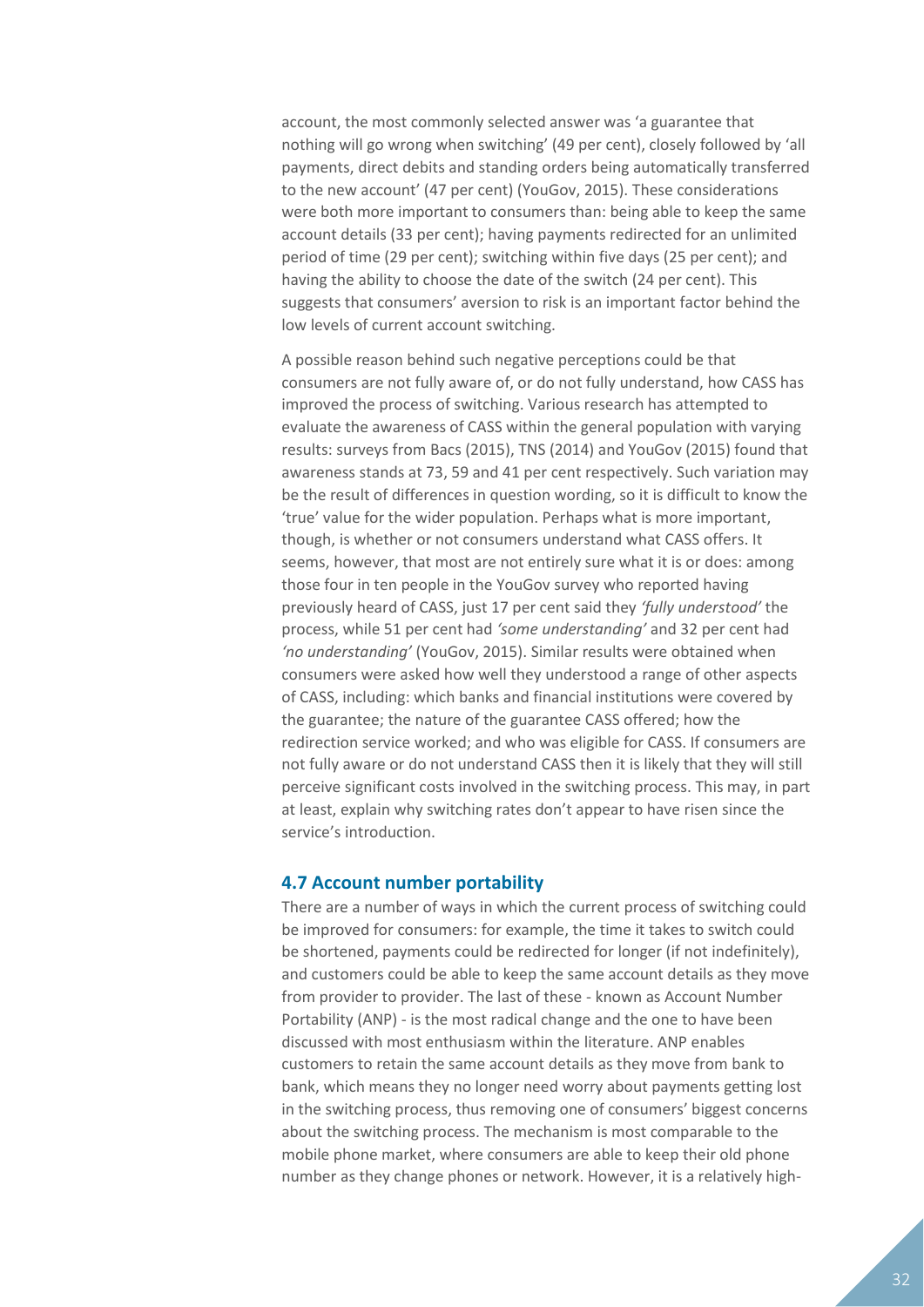cost solution that, while reducing the barriers to switching, may or may not be effective in encouraging more consumers to change their current account provider.

No country has yet employed full ANP, although Sweden operates a similar system for business customers, whereby payments can be made to a customer's unique number (called a 'bankgiro' number) rather than their account number. This number is easily portable, with customers only being required to remove the number from their old account and link it to their new account in order to keep payments flowing smoothly when they switch account.

The development of an ANP in other countries, however, has stalled somewhat due to concerns about the cost of making significant changes to the existing infrastructure. The Australian Government, for example, suggested that the implementation of ANP *"would be akin to taking a gold sledge hammer to crack what is really quite a small nut in the broader scheme of competition and account switching in banking services in Australia"* (2011: p.9).

It is unclear as to whether the introduction of ANP in the UK would really make a significant difference in terms of the volume of consumers switching: surveys have shown that between a quarter and a third of consumers would be more likely to switch if they could retain their account details, but the majority (55-64 per cent) believe it would make no difference (BBA, 2014; YouGov, 2015). Similarly, qualitative research commissioned by the Payments Council found that consumers viewed ANP as "nice-to-have" but not an essential part of the switching service (Optimisa, 2013). Participants felt that ultimately ANP delivers the same outcome as CASS, so was not hugely advantageous.

#### <span id="page-32-0"></span>**4.8 Summary**

Some of those considering switching current account provider may abandon the process because of procedural barriers to switching. While potential switchers generally find it easy to access the information they need to make an informed decision, a minority may find it difficult to compare the various current accounts on offer. Indeed, the areas where this is most difficult are the ones that consumers rate as most important to know: overdraft fees and charges; credit interest rates and customer service levels. The MiData online tool may help to address such issues, though it is still too early to know for sure.

It has also been suggested that the Free-if-in-credit model of UK current accounts impedes transparency and, in doing so, inhibits switching. Certainly it helps to create an impression that 'all banks are the same' among people who have never considered switching. However, the fact that switching rates are no higher in countries where bank charges are more transparent suggests that it is not, in practice, an important barrier.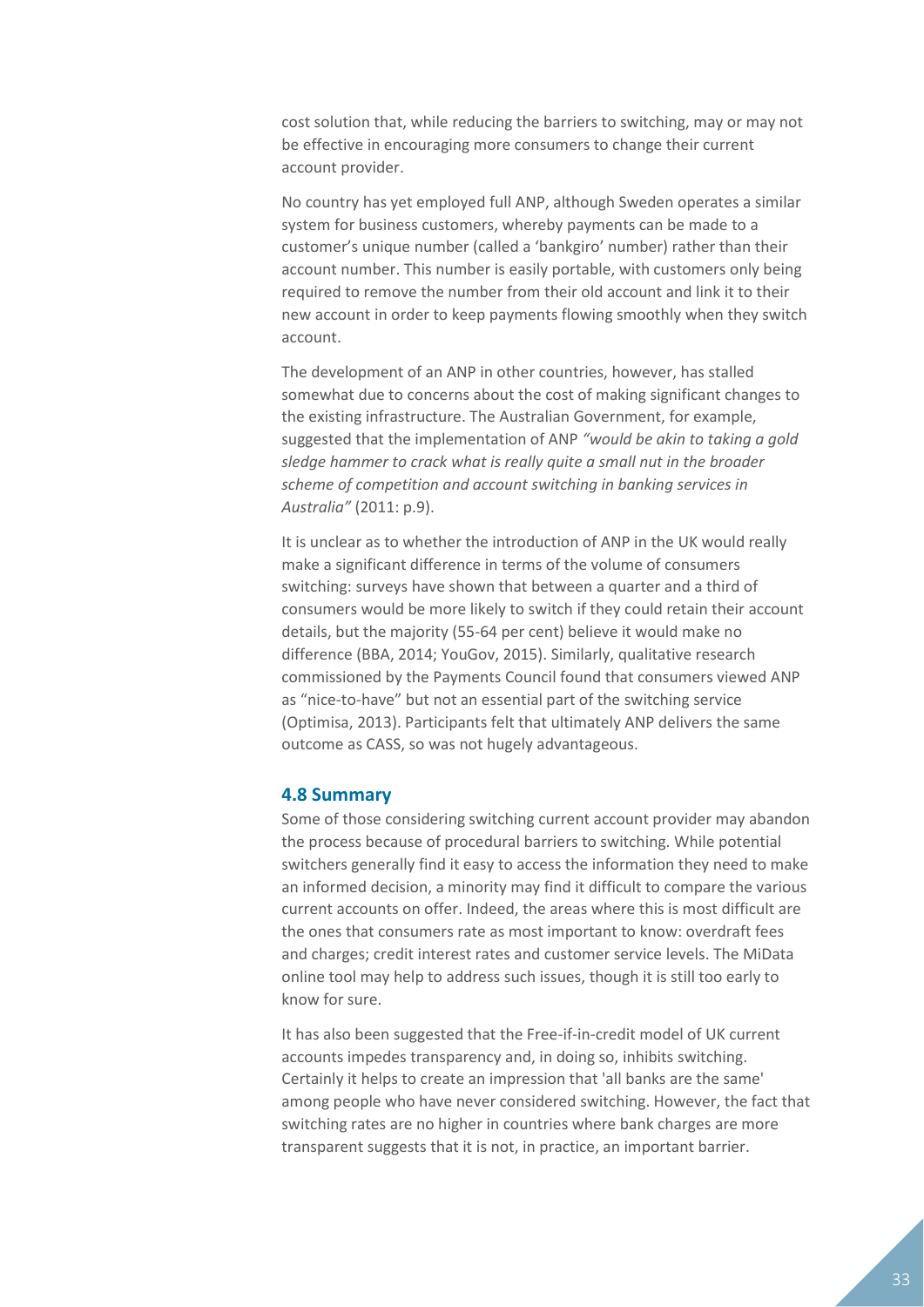Widespread concern that the process of switching was too complicated and time-consuming led to the introduction of the Current Account Switching Service (CASS) in 2013. This aimed to simplify and speed up the process of switching and, in doing so, address the real (and perceived) barrier that the process poses to switching. It seems to have achieved the first of these aims: those who have switched bank accounts since the introduction of CASS report that the process was quick, straightforward, error free and under their control. Nevertheless, even after they have switched their bank account once, most consumers are no more likely than pre-CASS to say they would switch again in the future.

Overall switching rates have not improved since the introduction of CASS, which may be the result of non-switchers' continued perception that switching will not be easy or error-free. This perception may in part be due to a lack of awareness of CASS: only half of consumers seem to be aware of its existence and most of those who were did not have any real understanding of it. Tackling this could encourage more of the people who consider switching to actually do so, but whether this would encourage more people to consider switching in the first place is another question.

Account Number Portability has been mooted as a further step in removing procedural barriers to account switching, both in the UK and overseas. But no country has yet gone down this route primarily because of the cost and uncertain gains in terms of switching.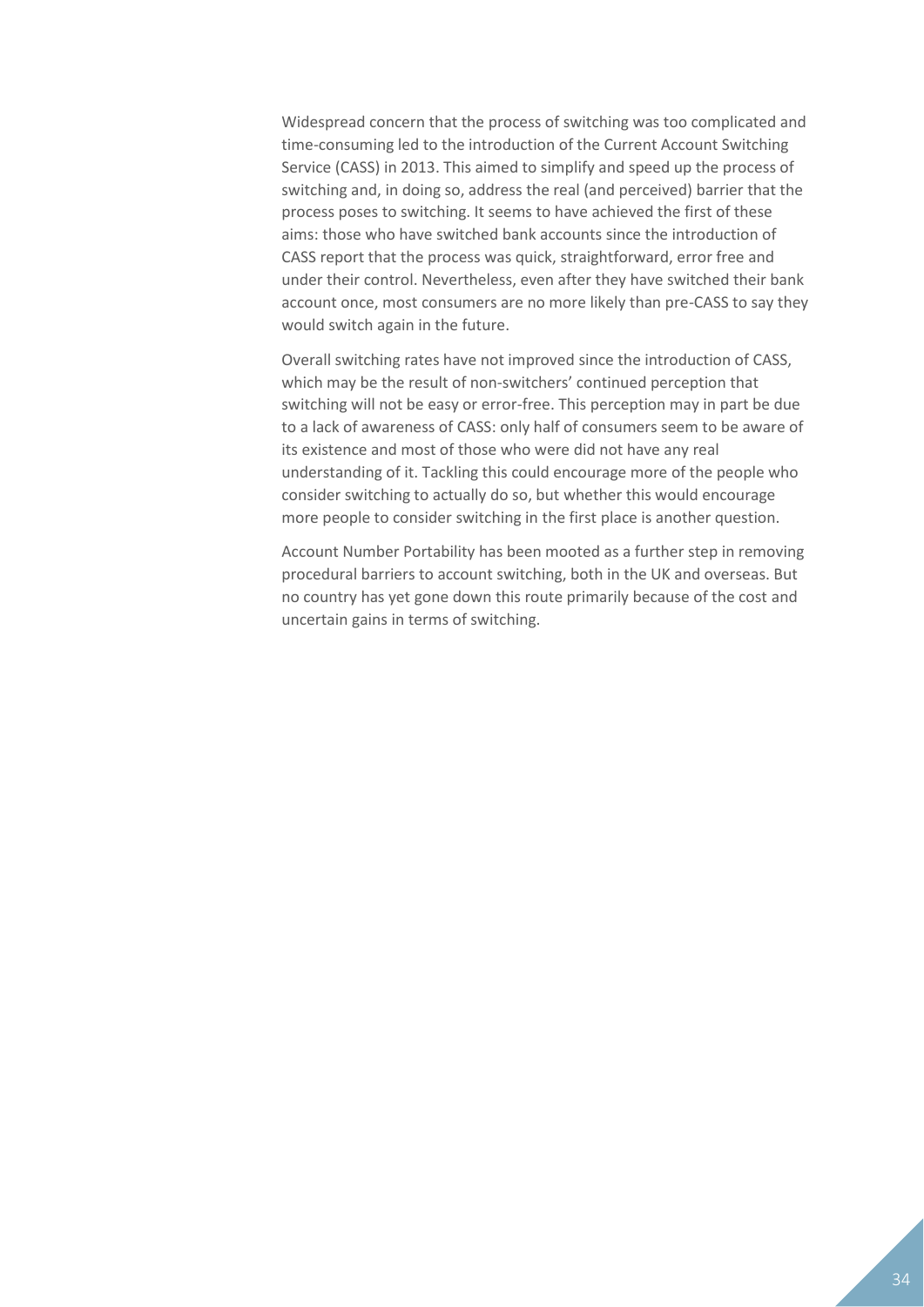# <span id="page-34-0"></span>**5. Bringing Behaviour Change Insights to Current Account Switching**

In this chapter we switch the focus from research that is directly related to switching behaviour to more general research that explores the psychological processes and behavioural biases which might explain low rates of personal current account switching and which, if overcome, might help enhance consumer engagement and empowerment in the PCA market.

#### <span id="page-34-1"></span>**5.1 Understanding behaviour and behaviour change**

An important distinction has been made between routine behaviour (such as brushing one's teeth) and one-off or planned behaviour (such as switching a bank account to a different provider) (Fishbein and Ajzen, 2010; Prager, 2012). This is important because these seem to relate to two distinct and relatively independent mechanisms of thought: the first is fast, automatic and non-conscious and the second is slow, deliberative and conscious (Evans and Frankish, 2009). Behaviour and the decisions that underpin infrequent planned behaviour, such as current account switching, involves the second of these and is a complex multi-stage process, often occurring in the face of uncertainty and cognitive overload (Galotti, 2004).

There is also a great deal of evidence that human behaviour is very resistant to change. We are creatures of habit who seek maximum gain for minimum effort and focus disproportionately on the short-term. We are difficult to influence through information, and do not respond well to being told what to do (Prager, 2012). This helps to explain why initiatives that rely on the provision of information to change behaviour meet with limited success.

There are a number of behavioural change models that can help to shed some light on the barriers to PCA switching. Some of the most relevant are discussed below.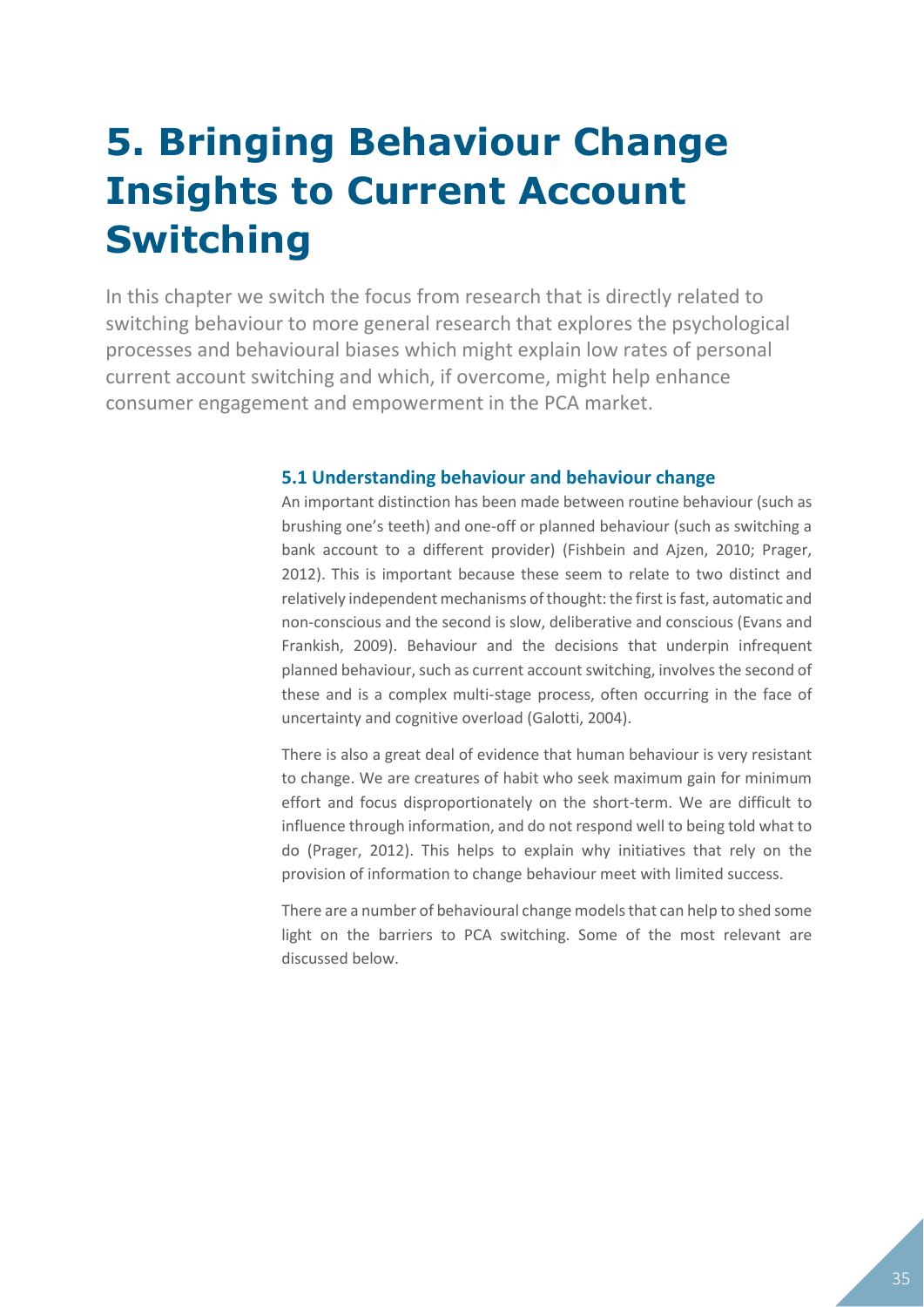#### <span id="page-35-0"></span>**5.2 Stages of Change model**

#### **Stages of change**

- 1. Pre-contemplation
- 2. Contemplation
- 3. Preparation
- 4. Action
- 5. Maintenance
- 6. Termination

A Stages of Change model has been proposed which identifies six different stages individuals go through in deciding on and implementing the process of change<sup>1</sup> CommGAP, 2010). Internal and external factors influence progress through the stages and may cause the process of change to be interrupted, stalled, reversed or abandoned altogether (Morris et al., 2012).

Applying this model to PCA switching, individuals would move from a stage of *pre-contemplation* when they have no intention to switch in the near future, to the *contemplation* stage when the pros and cons of switching are considered. This is followed by a *preparation* stage in which people develop a plan to switch their account, followed by the *action stage*, when they actually switch to a new account. The fifth and six stages of this model, *maintenance* and *termination*, have less relevance to our focus on the issue of PCA switching.

The particular value of the Stages of Change model is in helping to target interventions at the right stage of the switching process for greatest effect (CommGAP, 2010). For example, people with no intention to switch accounts (pre-contemplation) will require different mechanisms of influence (e.g. awareness raising or 'nudge') than those already weighing up the pros and cons of switching e.g. communication of the benefits) or making plans to do so (e.g. removal of switching barriers). This model resonates strongly with the CMA's framework of engagement: access, assess and act (CMA, 2015a) which correspond to 'contemplation', 'preparation' and 'action' and also to the issues discussed earlier in this report on consumers' lack of engagement in the PCA market i.e. 'pre-contemplation'.

#### <span id="page-35-1"></span>**5.3 Rational Choice Theory**

1

The most traditional of behaviour change theories – Rational Choice originates in neoclassical economics. It focuses on the availability and adequacy of information and consumers' use of this information. Rational Choice Theory (also known as Expected Utility Theory) has dominated economic analysis for a great many decades, not least because it has been shown to be a useful predictor of a wide range of behaviours (Darnton, 2008). According to rational choice theory people behave in such a way as to maximise their expected benefits (or 'utility') (Levin and Milgrom, 2004). Individuals are assumed to have full and accurate knowledge of the costs, benefits and likelihood of outcomes and consider all relevant goals, principles, and information in relation to these (Prager, 2012). Indeed, the provision of information to consumers is the bedrock of a great deal of financial services regulation.

Unfortunately, in the real world individuals do not behave in this rational way (Darnton, 2008). In other words, information – and even knowledge – is not

<sup>&</sup>lt;sup>1</sup> The Stages of Change model was developed in the late 1970s-early 1980s by psychologists James Prochaska and Carlo DiClemente to describe the process of behaviour change for addictive behaviours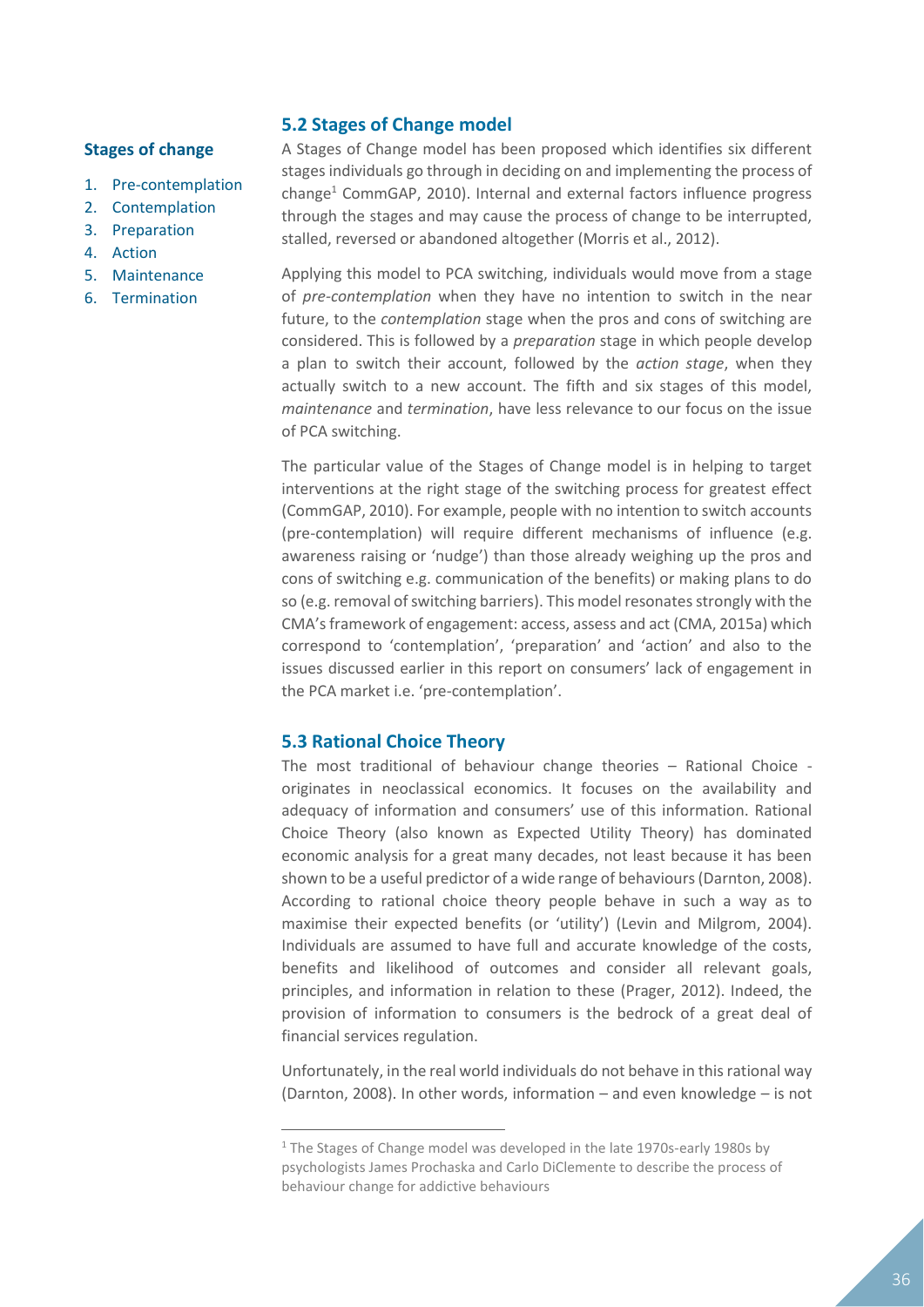enough to bring about change. As such, rational choice theory is criticised for failing to account adequately for apparently 'suboptimal' decisions and for disregarding situational or context-dependent factors (Levin and Milgrom, 2004). This is discussed further in relation to behavioural economics (see 5.6).

In fact, too much information – and choice – is now widely understood to be overwhelming. The more information there is, the more complex or confusing a decision is to make and the more likely someone is to defer it (Dolan et al., 2010). In behavioural economics this is known as **cognitive overload** or **choice overload bias**. Cognitive overload may partly explain why many consumers will accept without question what an advisor recommends (Altman, 2012) and the popularity of comparison websites which, when done effectively, systematically reduce (or prioritise) choice (BIS/Cabinet Office, 2011; Service, et al., 2014). In relation to current account switching it suggests that giving consumers access to detailed information about all the accounts available will be counterproductive. Instead they need guidance that identifies only a small number of accounts that best meet their needs.

#### <span id="page-36-0"></span>**5.4 The importance of self-efficacy**

Cognitive psychology, which focuses on how people *process* information and learn new behaviour, identifies self-efficacy (a belief in one's ability to succeed) as being a key factor to behaviour change. Self-efficacy is best acquired through completing a succession of smaller, more manageable tasks rather than a few big ones. If an action or task is successful, people feel better about themselves and are motivated to move on to the next step in the process of change (BIS/Cabinet Office, 2011). Conversely, failure can quickly lead to apathy (Darnton, 2008). Self-efficacy is also one of the key (internal) means by which movement from one stage to the next is driven in the Stages of Change model (above).

Applying this to current account switching, a first step might be for an individual to review and evaluate their current account and provider. Within this, a simple checklist which helps consumers review their priority needs from an account may be beneficial (Service et al., 2014). Having done this they would compare their account with others offered by their current provider and then with the accounts offered by other providers. Only then will the final step of going through the switching process be achieved.

#### <span id="page-36-1"></span>**5.5 The role of beliefs and threats**

In 'expectancy value theory' beliefs and other cognitive factors are understood to lead to behaviour change. According to this model, beliefs are related to perceived threats to an individual's wellbeing as well as to the effectiveness of behaviours needed to resolve them (Morris et al., 2012). Beliefs about threats, therefore, can act as triggers for behaviour change (or act as resistors to behaviour change).

In the context of account switching the perceived threat would be that the process would not be error free. Measure to encourage switching might,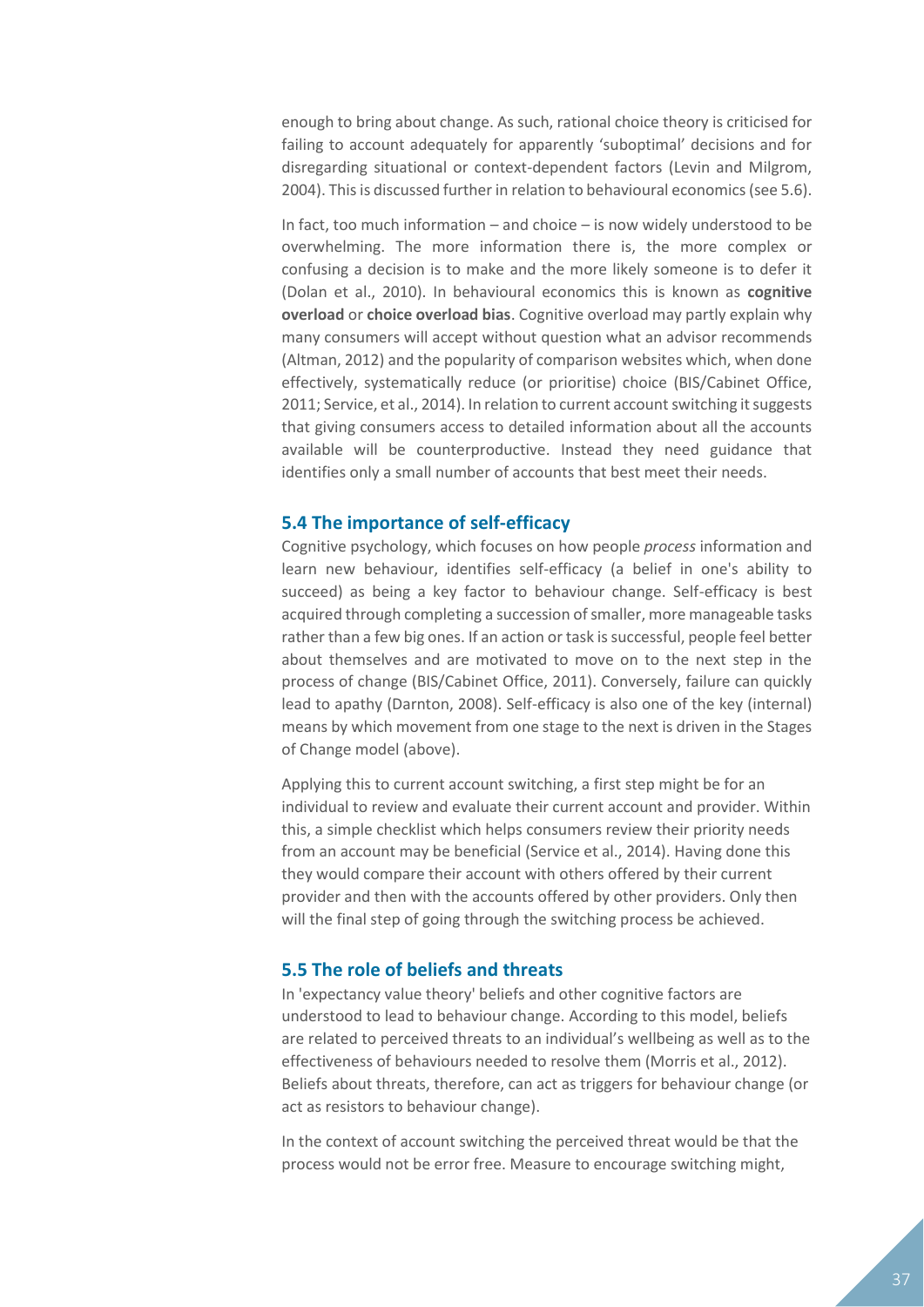therefore, include media campaigns or other information allaying people's fear.

#### <span id="page-37-0"></span>**5.6 The rise of behavioural economics**

Behavioural economics modifies neoclassical economics (see Rational Choice Theory above) by proposing that rationality is 'bounded' (Etzioni, 2010; Simon, 1957). Behavioural economics has identified a number of behavioural biases that can be seen as a type of evolved form of thinking, providing rules of thumb which enable us to shortcut cognitive deliberation (Jackson, 2005). Their particular value is to understand how the thinking used in planned behaviours, such as account switching, is moderated by more automatic, intuitive thinking (Thaler and Sunstein, 2008). Concepts of behavioural economics and traditional psychology have been brought together for policy makers in guiding frameworks such as 'Nudge' theory (Thaler and Sunstein, 2008), BELIEF (Tarr and Riley, 2010), MINDSPACE and, EAST (Service et al., 2014). Here, we note those which are likely to be of most relevance to current account switching.<sup>2</sup>

One of the most convincing of the biases states that we have a strong tendency to stick with current options (inertia) and 'go with' defaults. **Status quo bias** is underpinned by our inherent aversion to risk (**risk aversion**) and disappointment (**disappointment aversion;** which discourages us from making decisions that are less good than we want even if they are objectively good). It is further compounded by our tendency to overvalue things we see as 'ours', a type of loss aversion (discussed below) known as the **endowment effect**. In particular, it is suggested that customers overvalue their current products by a factor of three (Gourville, 2006). Saving account providers use this tendency to default a customer onto a nominal interest rate when an introductory rate or fixed rate product expires (Behavioural Insights Team, 2011).

In addition to **cognitive overload** (discussed earlier) in which too much information stifles decision making, there is a tendency to rate our own judgement or ability more highly than objective measures would support the **over-confidence bias**. We think we can make sound judgements between several current accounts using several relevant points of information but, often, we can't. Current account comparison based on actual account usage, such as MiData, could help to overcome our tendency to rate our own judgement or ability too highly.

It has been shown that people dislike losses more than they like gains of an equivalent (objective) value (see for example, Dolan et al., 2010). This is known as **loss aversion** and is a principle of behavioural economics (Thaler and Sunstein, 2008). For account switching it means that the benefits of switching an account must be perceived by the consumer to be significantly greater than any current benefits received which will be lost as a result. A

 $\overline{a}$ 

<sup>2</sup> This list draws primarily on Thaler and Sunstein, 2008 and http://www.psyfitec.com/p/the-big-list-of-behavioral-biases.html.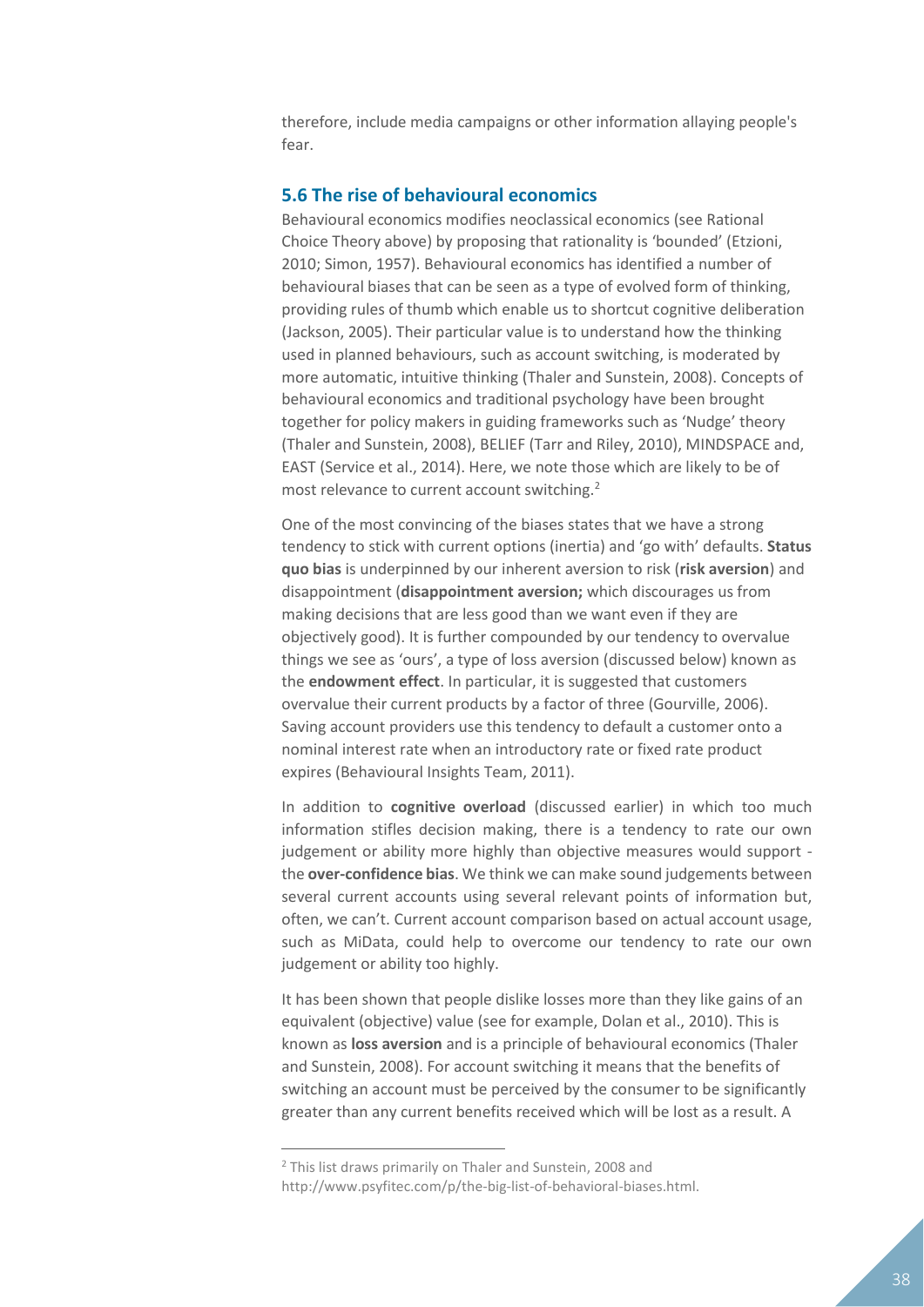re-casting of the gains of switching into the losses associated with a failure to switch may therefore provide a much stronger incentive to switching.

The way information is presented is also important. There is a tendency for people to focus too heavily on one piece of information or reference point (for example, an introductory interest rate), known as an **anchoring** effect. There is also a tendency for people to seek out or give undue emphasis to, information which confirms what they already believe - even if it is wrong (for example, that they cannot get better customer service by switching). This is known as the **confirmation bias**. Together these two biases mean that the most important and salient information for the user needs to be selected carefully. Thirdly, a tendency toward **future discounting** (to value immediate rewards or benefits over future ones) emphasises the importance of expressing – and potentially providing – rewards up-front. This explains the popularity of introductory rates and cash-back rewards (Dolan et al., 2010).

Behavioural economics also discusses the importance of **framing effects**: the way information is framed influences behaviour, such that different choices may be made if the same information is presented differently. For example, people have been found to defer to the middle of three pension choices their employers have offered them, even if the order is switched (Collard, 2009). This means that current account providers (and their intermediaries) have a responsibility to carefully consider how customers' choices are presented.

#### <span id="page-38-0"></span>**5.7 Making information persuasive**

This section focuses on how consumers may be *persuaded* to take on new products or behaviours through effective use of messages and messengers.

'Theories of Persuasion' came into ascendancy with the rise of the mass media, and are as important as ever in the new era of social media. Although change can occur without persuasion, such theories describe the way in which people's behaviours can be influenced if they are exposed to the right messages in the right way. They emphasise three key elements which have been shown to be influential factors in behaviour change interventions (Morris et al., 2012):

- The credibility of the source
- The persuasiveness of the message
- The responsiveness of the audience (Jackson, 2005).

The credibility of the source can be enhanced through: the use of community-based 'champions' (Behavioural Insights Team, 2011), word of mouth from a credible source, kite-marking and independent review (such as those provided by Which? and comparison sites) are likely to be more credible sources of information than marketing (BIS/Cabinet Office, 2011).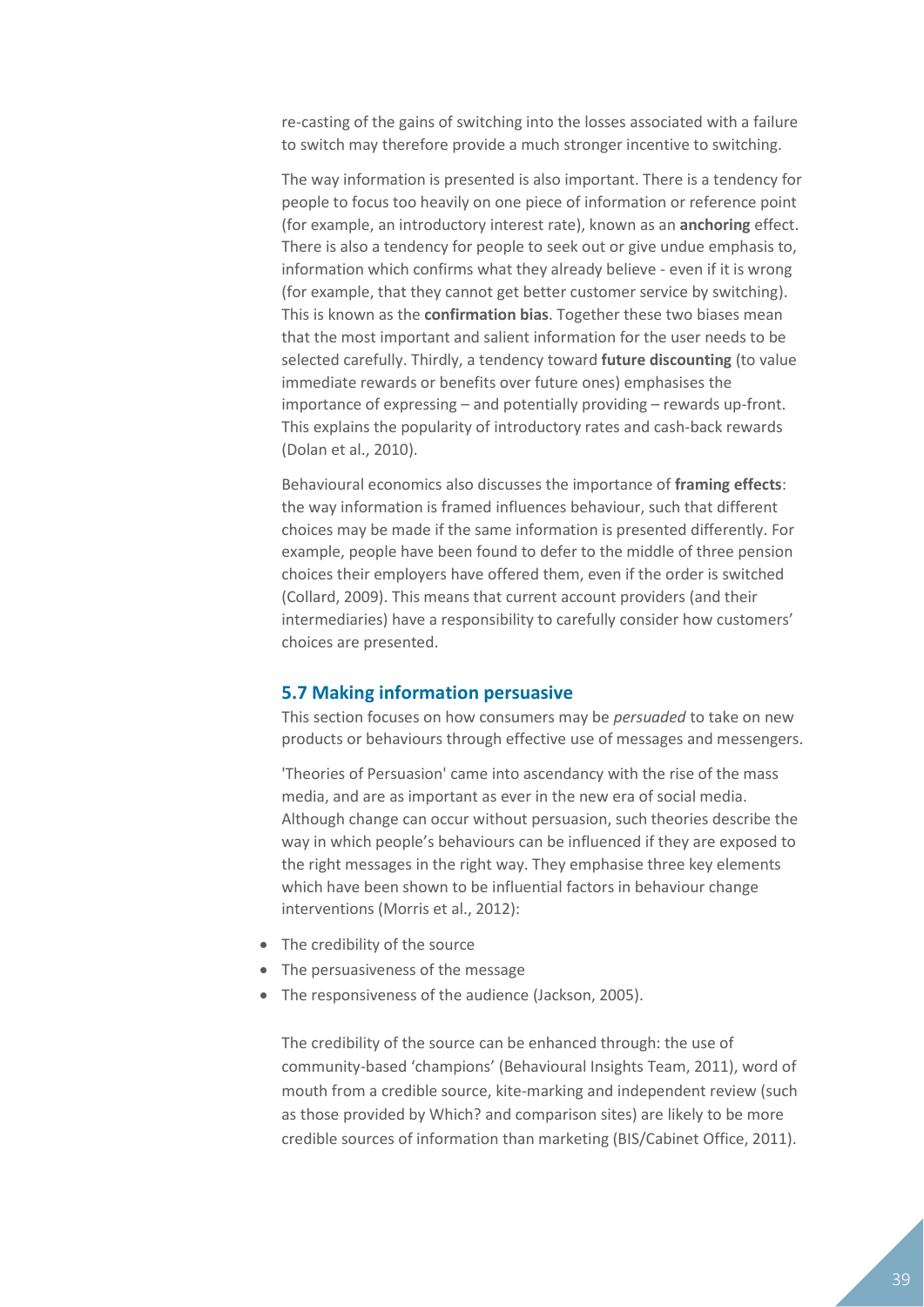The persuasiveness of the message and the responsiveness of the audience can be increased through:

- Immediate relevance (timely)
- A single, positive, well-placed message
- Personally-involving messages with high emotional or imaginative appeal
- Use of clear retrieval cues which help people bring persuasive messages to mind, and
- Use of public declaration of commitment, such as loyalty schemes (Jackson, 2005; Morris et al., 2012).

#### <span id="page-39-0"></span>**5.8 Summary**

People, including customers of PCAs, do not always act rationally and follow Rational Choice Theory in making optimal decisions. In relation to current account switching the most salient aspects of learning from behaviour change theories are:

- The Stages of Change model: different interventions will be required at different stages of behaviour change process.
- The process of behaviour change needs to be manageable with stages in the process broken down into a succession of smaller, manageable steps.
- The perception of a threat can trigger behaviour change, but in the case of PCA switching it may be that switching itself is seen as the threat that prevents people from undertaking it. This relates to the behavioural biases, identified in behavioural economics, of risk, loss and disappointment aversion.
- How information is presented is important and information overload is a barrier to behaviour change. Policy makers need to think carefully about limiting the amount of information presented to people, such as when comparing current accounts. Messages need to address uncertainty and fears and to be persuasive need to come from a credible source.

Importantly, no single intervention represents the solution to behaviour change, and policy makers will normally need multiple interventions to reach different aspects of the process of change.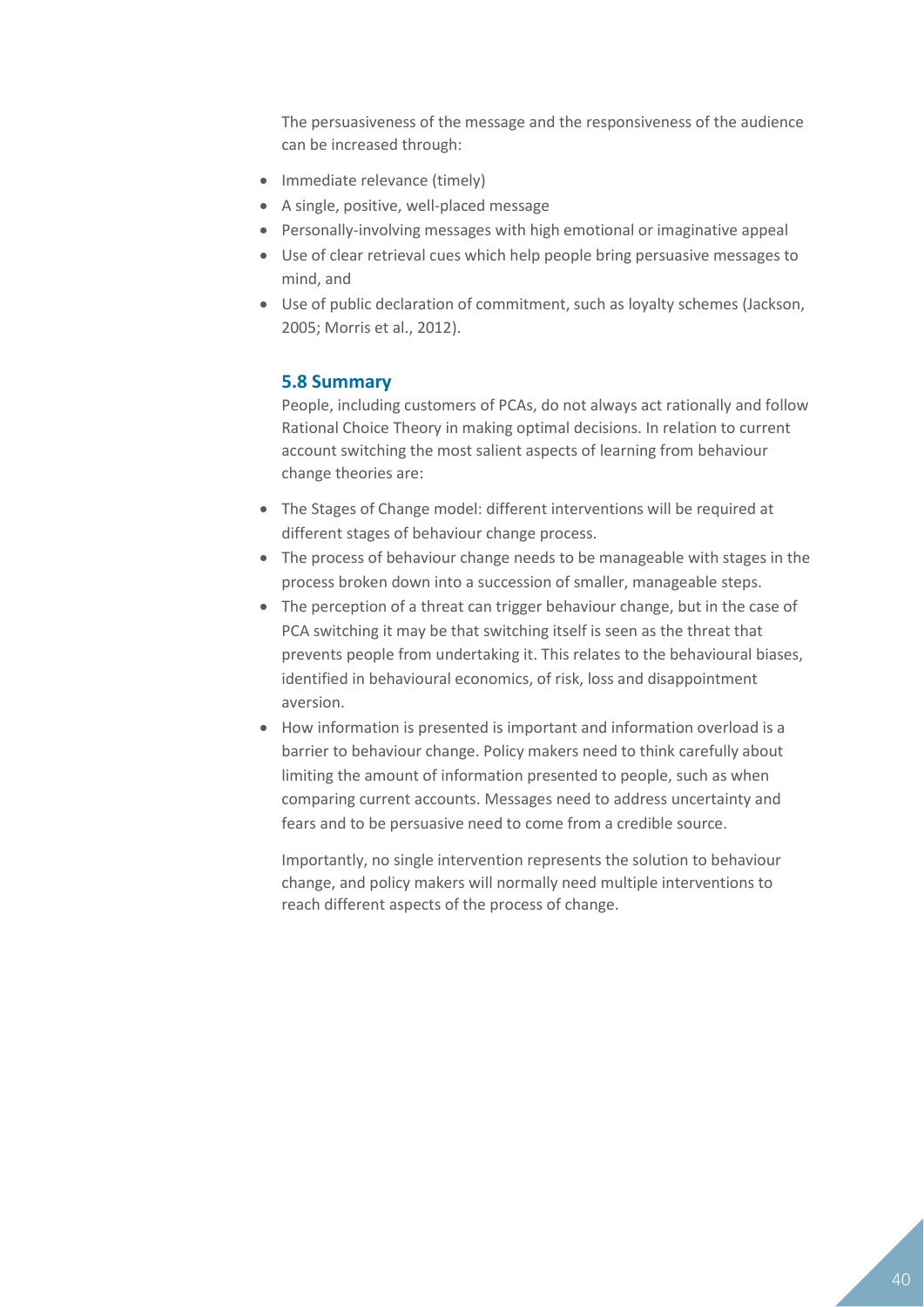## <span id="page-40-0"></span>**6. Conclusions**

#### <span id="page-40-1"></span>**6.1 Barriers to Current Account Switching**

The greatest barrier to current account switching is lack of consumer engagement. The majority of current account customers, around threequarters, have no intention to switch. They are largely satisfied (or perhaps more accurately not dissatisfied) with their existing provider and are committed and loyal to them. They are less influenced by switching costs and are unlikely to be influenced by any reduction in switching barriers as proposed by the CMA (discussed below). They exhibit the status quo bias, or inertia, where people tend to stick with their current options. Their engagement in the current account market will most likely be influenced by push-factors such as a critical incident that changes their opinion of their existing provider, or through an enforced switch due to a change in personal circumstances or a local branch closure.

The most interesting group of customers in terms of raising current account switching rates are those who have considered switching but have not actually done so, representing around one in five customers. These customers tend to engage with the market because of push factors such as a service failure or poor customer service; some are also highly sensitive to switching costs. Reviewing all of the evidence on why consumers stay or switch, three main factors emerge as being central to switching behaviour:

*Risk***:** people are both risk and loss averse. Fears that the switching process could go wrong and perceptions that the gains from switching will not sufficiently compensate for the losses, means that switching is considered too large a risk to take and people are put off.

*Relationship values*: the relationship or bond that customers have with their current account provider appears to be a strong influence on switching behaviour. Customers value the relationship they have with their bank, such as friendly and understanding staff, good advisors and the extent to which they trust and feel confident in their existing provider. Concern over losing this relationship, alongside the benefits that can accrue from being a longterm customer, is an important switching barrier. These emotional aspects of switching receive relatively little attention in solutions to encourage switching (see below), but look to be a key reason why consumers may make sub-optimal choices and stay with their existing provider even though they could get a better deal elsewhere.

**The hassle**: the time and effort involved in searching for a suitable current account alternative and going through the switching process is cited as a main switching barrier. Whilst we agree that the perceived hassle of switching is a key issue that puts people off, the evidence suggest that these procedural costs are not as important as relationship quality.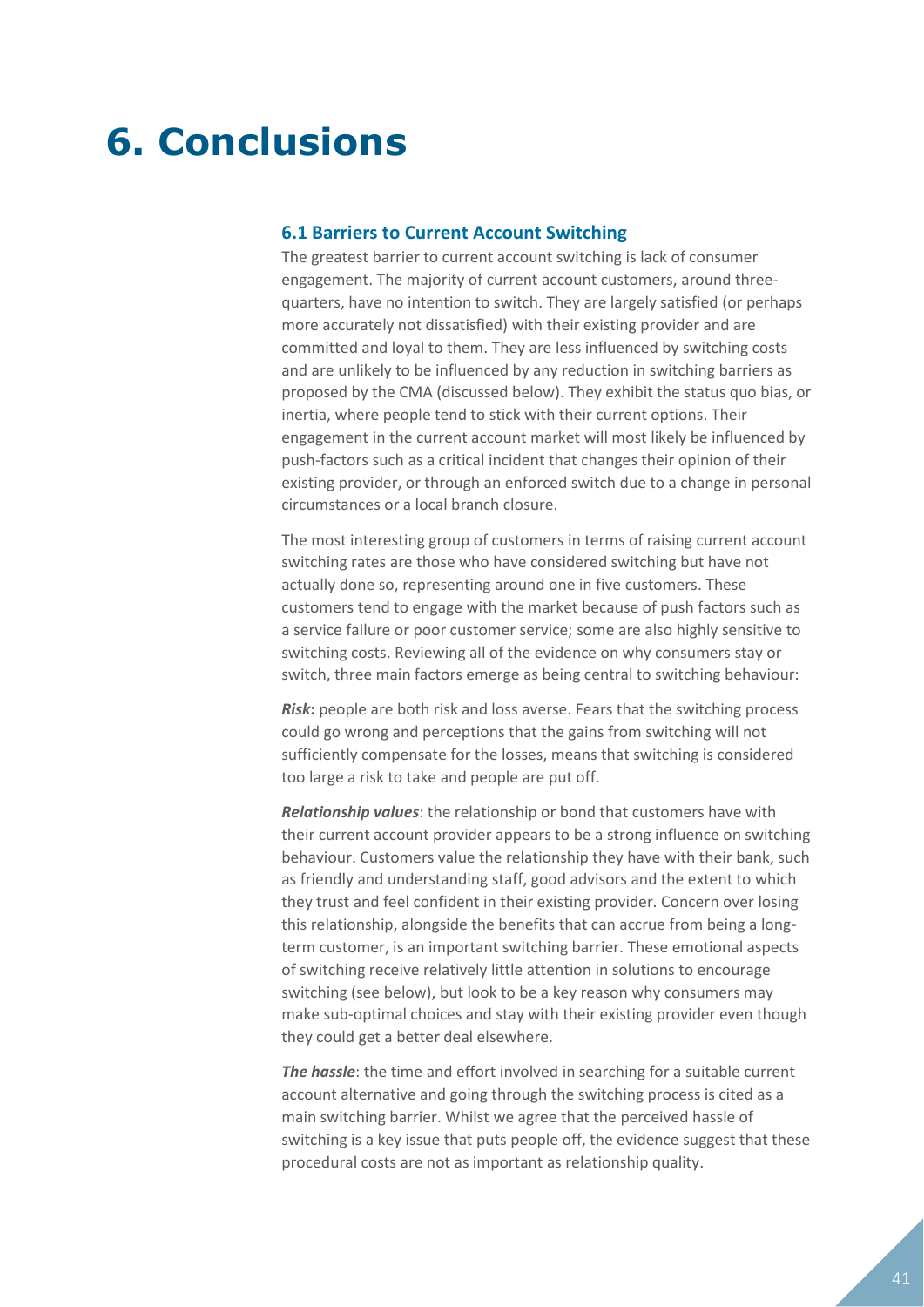#### <span id="page-41-0"></span>**6.2 Remedies to increase switching rates**

Here we present and assess the provisional remedies (or solutions) that have emerged from the CMA's Retail Banking Market Investigation (CMA, 2015b).

The first point to note is that the CMA's suggested remedies to raise switching rates do not try to address the issue of lack of engagement or inertia. Rather, they focus on switching barriers relating to the CMA's engagement framework of: access to information, assessment of information (to select the best product and provider), and ability to **act** on this information and switch.

#### **Lack of trigger points as a barrier to switching**

The CMA identify a lack of natural trigger points e.g. that there is no contract end date for a current account, as a reason why customers may be less engaged with the PCA market. Their suggested remedy is to: *Prompt customers to review their PCA provider at times when they may have a higher propensity to consider a change.* The CMA report identifies a number of event-based prompts that could be used to remind customers of the option to change provider. These include:

- a serious loss of service to customers from an IT breakdown;
- a dispute between a provider and a customer;
- a material change in banks terms and conditions;
- a customer's transition from a young person to student, to an adult account;
- a branch closure; and
- imminent or actual imposition of overdraft charges.

The evidence shows that event-based prompts do act as push factors that trigger some customers to think about switching provider. Tapping into these trigger events would, therefore, be an opportune time to remind customers about their right to switch and how to go about it, although the extent to which it would increase switching behaviour over and above what would occur anyway is not known. A key issue is that the reminder would need to come from a credible source and not overload people with information. Information about how to go about searching and switching for an alternative current account provider needs to presented in small manageable steps that appear 'do-able'.

#### **Pricing information as a barrier to switching**

The CMA identifies pricing information as a barrier to switching in three areas: limited access to information; information is not comparable across banks and products (particularly in relation to overdraft charges); and information is complex to understand. They suggest remedies to:

 F*acilitate price comparisons between providers by making customer-specific transaction data more easily available and usable, including by price comparison websites.*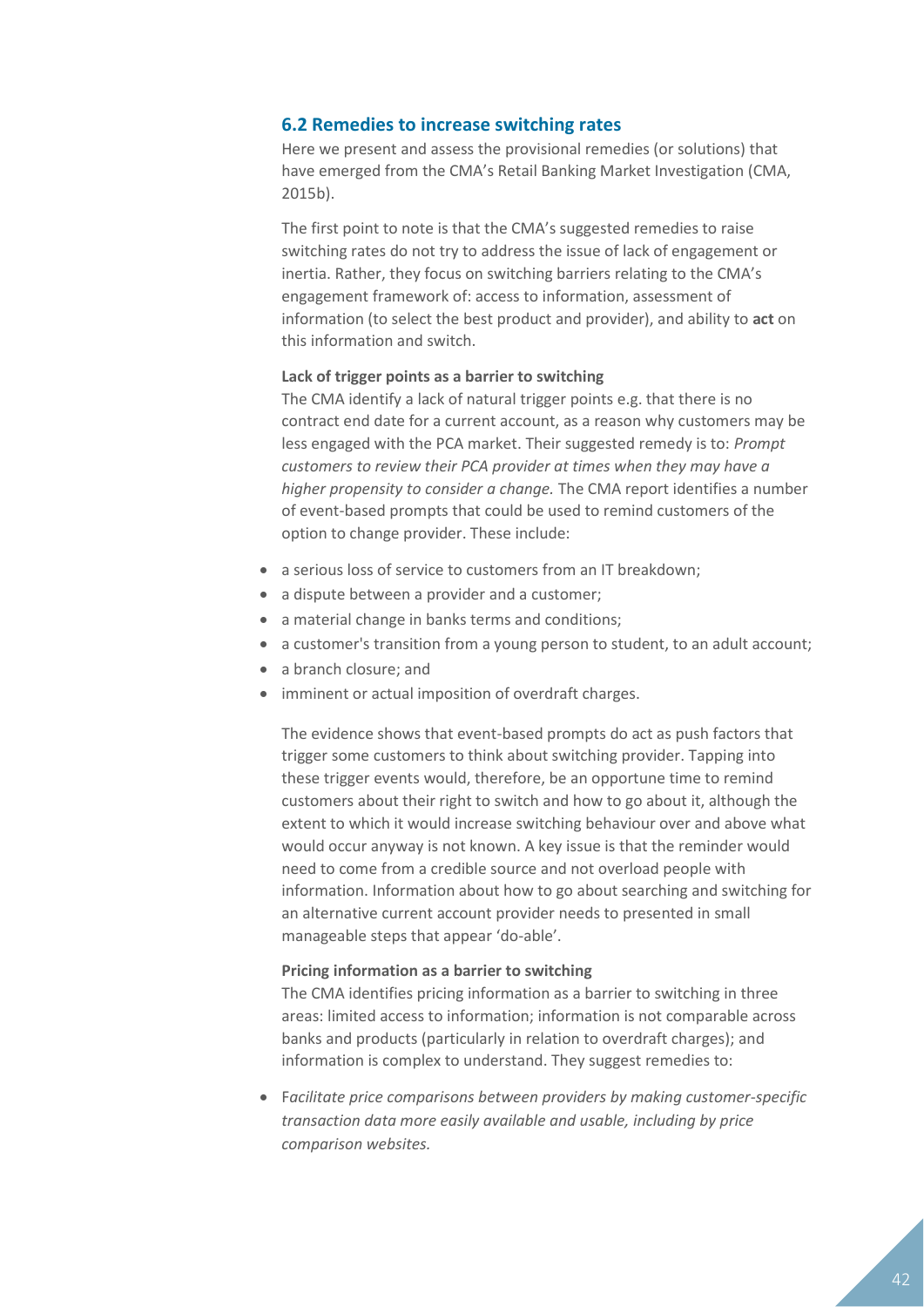*Make it easier for prospective PCA customers to find out, before initiating the switching process, whether the overdraft facilities they were seeking would be available to them from another provider.*

Improving access to pricing information (that is simple to understand) would be beneficial in reducing switching barriers. Price comparisons need to focus on overdraft fees / charges and credit interest rates, as these are the factors customers think are most important to know about, but find the most difficult to compare. There is a risk that those without internet access or lacking in online skills and confidence would be excluded from using price comparison websites, meaning that information also needs to be available through other channels. The evidence from behaviour change theories also suggests that the results from price comparisons should focus on the financial losses customers incur by staying with their existing provider, rather than focus on the gains they could make by switching.

Whilst beneficial, the overall impact of better price comparison information on switching behaviour might be limited. The pull factor of getting a better deal is not the strongest trigger in motivating people to engage in the current account market, but does influence those who are already looking for an alternative to go through with a switch. The evidence suggests that financial gain needs to be quite large to compensate customers for the hassle and risk of moving to a new provider. However, for current account customers who are in credit the monetary advantage of switching is likely to be only marginal. The potential cost savings of switching for customers with an overdraft are larger.

This review has found very little evidence on the switching motivations and behaviour of customers who are overdrawn, other than that they are less likely to switch. Consequently we are unable to make any assessment of the possible impact of the CMA's suggested solution of making it easier for customers to find out, before initiating the switching process, whether the overdraft facilities they were seeking would be available to them from another provider. It is worth noting though, that customers who need an overdraft may be in financial difficulties and not only have other things on their mind, but may be even more wary than others about any disruption to their finances that might arise through switching.

#### **Lack of information on service quality as a barrier to switching**

The CMA identify that service quality is an important factor in customers' satisfaction with their PCA, but that this information is not readily accessible or comparable. Their provisional finding recommend: *enabling consumers to make comparisons between current account providers on the basis of their service quality.*

Customer service is a key influence on switching behaviour and lack of it is a key trigger for engagement in the current account market. Concern about moving away from a known current account provider to an unknown one is also a strong switching barrier. The findings from the evidence review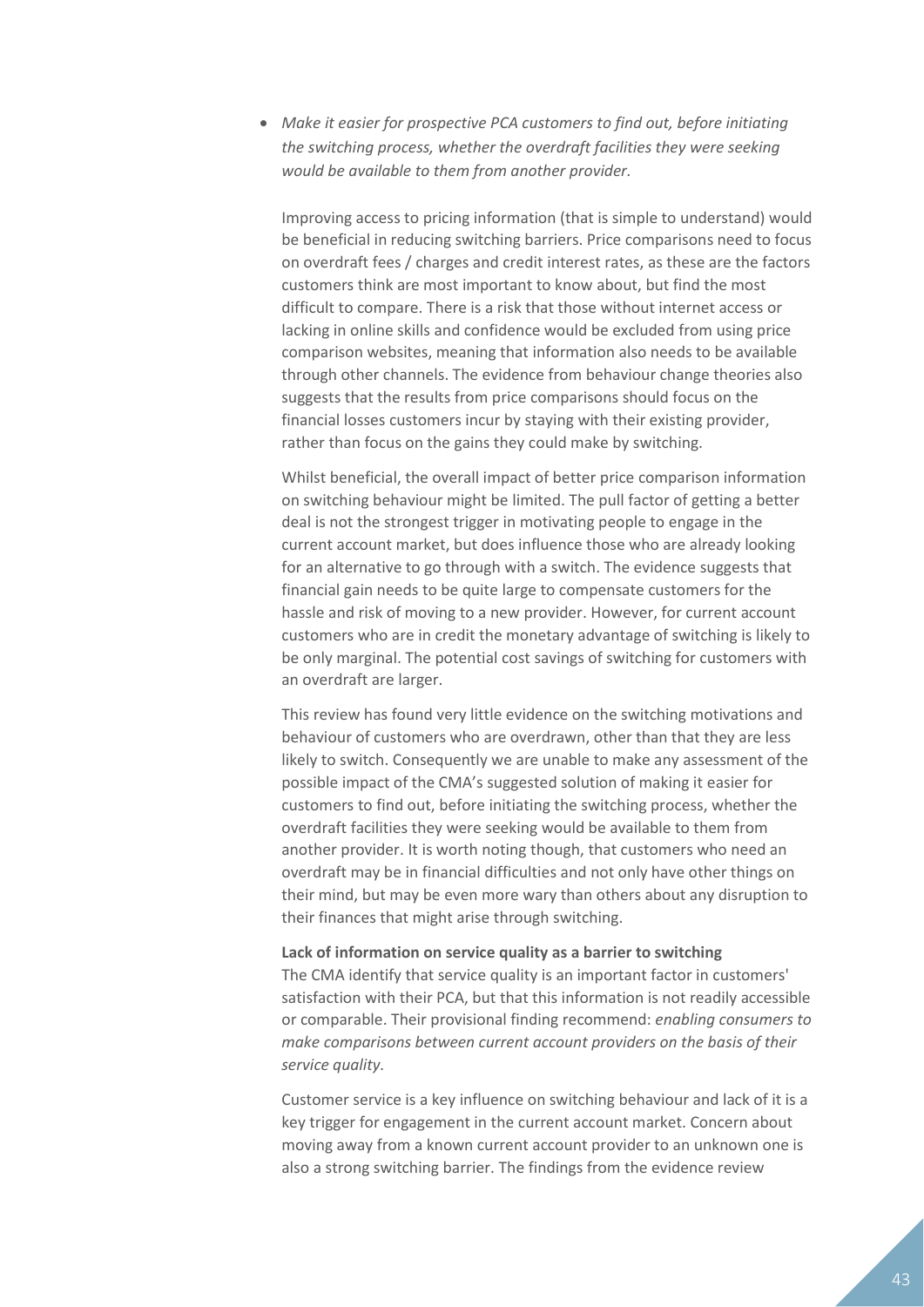strongly support the need for better information on service quality, ideally provided by an independent or kite-marked source to add credibility to the information. However, it is only likely to influence those who are already looking for an alternative provider to decide who to switch to.

#### **Procedural barriers to account opening and switching (CASS)**

The CMA's provisional findings recommend a number of remedies to raise awareness of CASS and to address weaknesses in the CASS system. These include:

- *Increase public awareness (through advertising and promotion) of the potential savings or rewards that could be obtained by changing one's current account provider and of the benefits of using the Current Account Switch Service to do so in terms of security and convenience*.
- *Improvements to CASS covering: redirection of payments for longer than 36 months, giving customers access to their old account history, require Bacs to transfer continuous payment authorities on debit cards when switching through CASS, let customers try the new bank's services first through the partial switch service but offer equivalent guarantees to switchers.*

The evidence shows that public awareness and understanding of CASS does need to be raised. It also highlights that the focus of raising public awareness and increasing use of CASS needs to be on reassuring customers that the CASS process is risk-free, in order to overcome concerns that something will go wrong. An advertising campaign could highlight the positive experiences of past users who might be seen as credible sources of information.

Overall, there is a small group of current account customers who are put off from switching because they are risk-averse and face higher levels of switching barriers. Improvements to CASS to make it 'safer' and raising their awareness of CASS could help increase switching rates amongst this group. Though, as discussed earlier it is unlikely to have any influence on the majority of customers who are not engaged with the current account market. An area where improvement to CASS could have a particularly positive impact is on repeat switchers: switching in the energy market showed that those who had a poor experience of the switching process would not switch again.

#### <span id="page-43-0"></span>**6.3 Overview of conclusions**

The CMA has proposed a set of remedies that are designed to promote higher levels of switching by current account holders. These focus on barriers such as the need for triggers, for better information on price and service quality and to raise awareness of CASS. The evidence reported in previous chapters suggests that these will all assist the minority of customers who would like to switch, but are deterred by lack of information and fears that the switching process will not be straightforward or error free.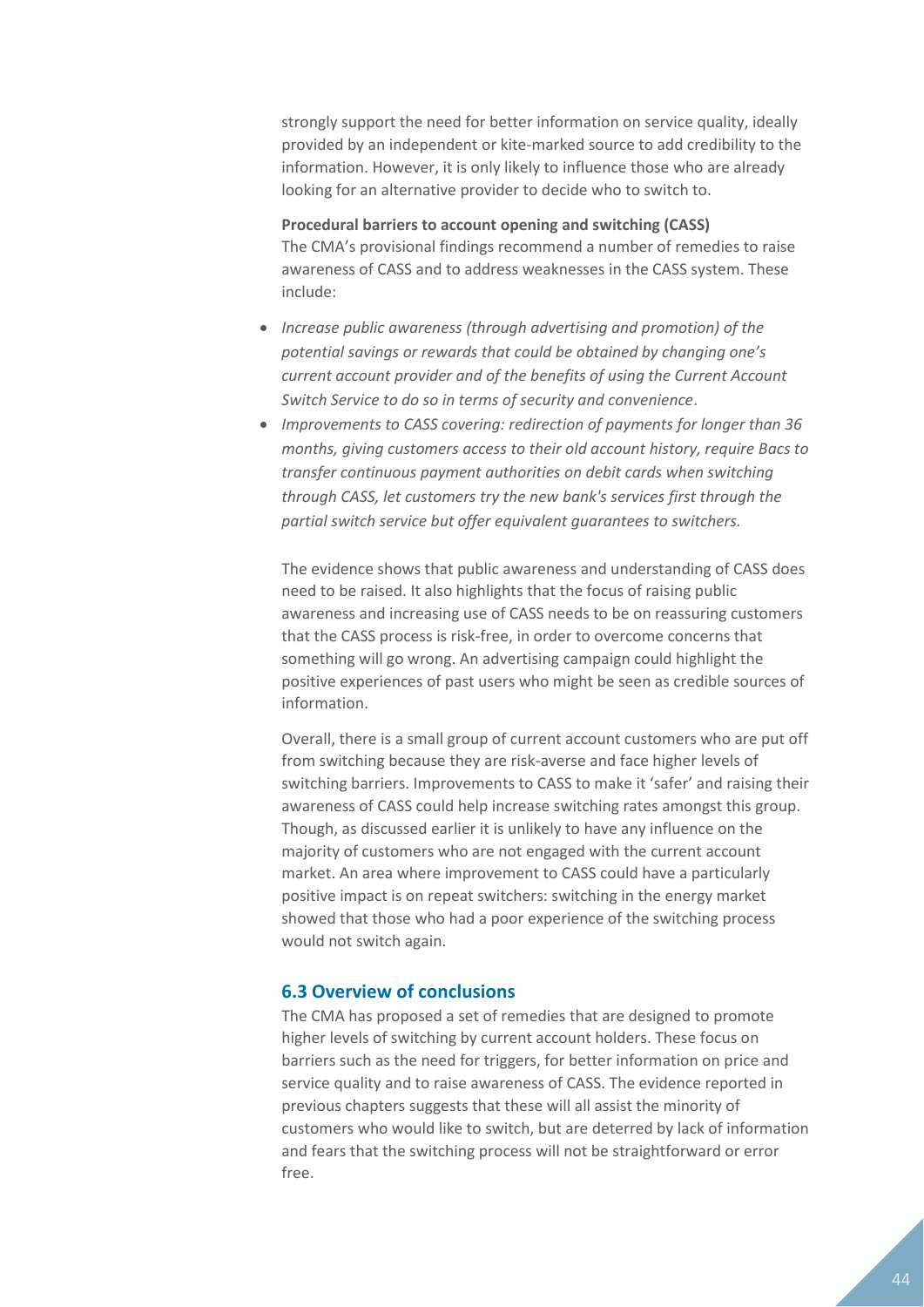What they will not (and are not designed to) address is the inertia that keeps the great majority of customers 'moored' to their existing provider. While many of these people may not be completely satisfied with their current provider, they are not sufficiently dissatisfied to want to consider switching. Indeed, they express a desire for regulators to tackle the culture and service standards of banks and do not think that customers should be expected to switch to get a better service. In part this is a result of experiences of switching in other markets and finding the service offered was no better.

So, although there is still some scope for increasing levels of current account switching it seems very unlikely that they will rise appreciably as a result of the CMA's proposed remedies. Whilst the personal current account market does not appear to be working well in terms of competition, as measured by switching rates, most customers would rather that poor levels of service in the banking industry were addressed, rather than the solution be their having to switch providers in order to get this.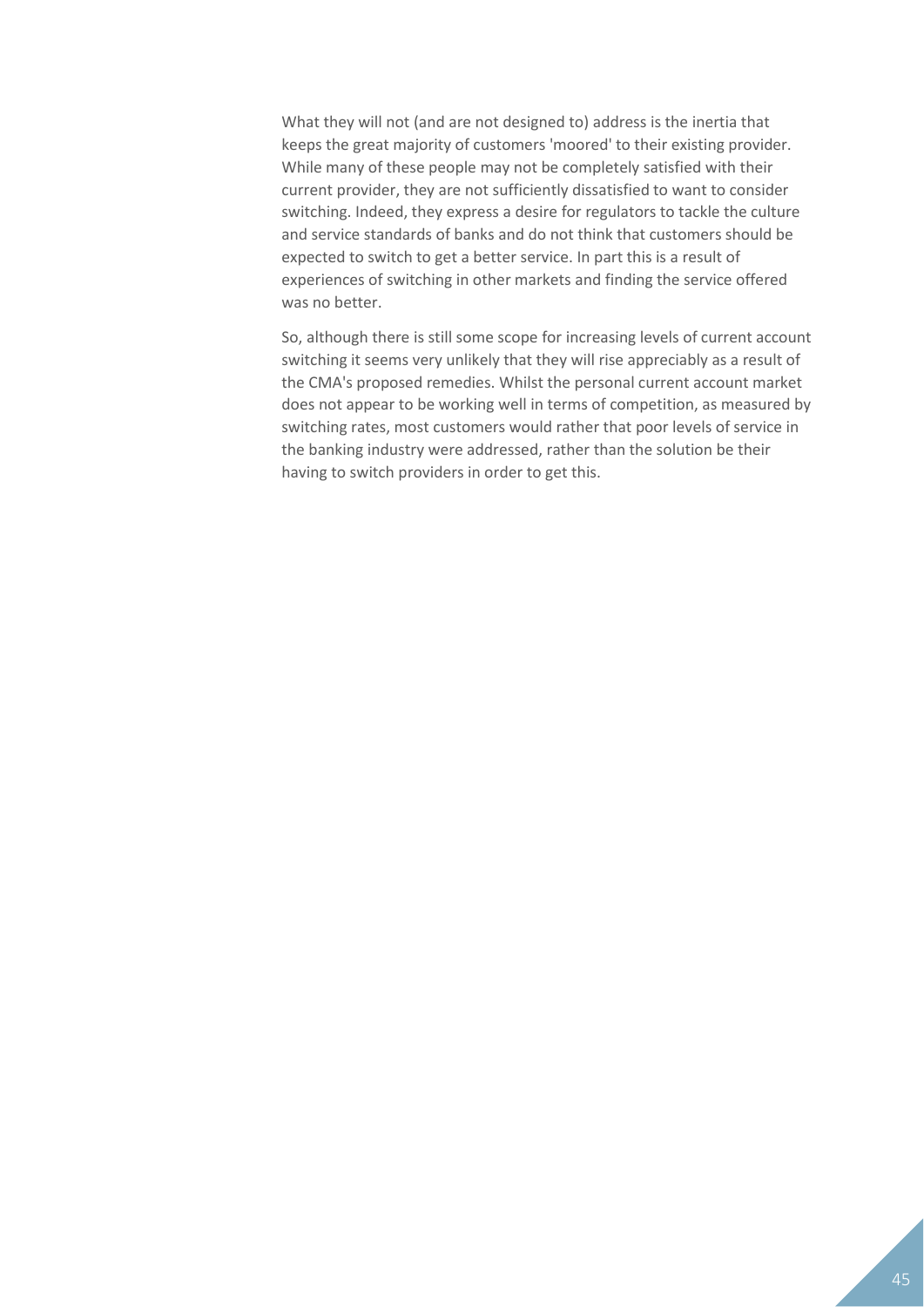### <span id="page-45-0"></span>**References**

- Altman, M. (2012) 'Implications of behavioural economics for financial literacy and public policy', *The Journal of Socio-Economics,* 41: 677-690.
- Australian Government (2011) *Banking Services: cost-effective switching arrangements*. Canberra: Australian Government.
- Bacs Payment Schemes Ltd. (2013-2015) *Current Account Switch Service Monthly Data 2013, 2014 & 2015*.
- Bacs Payment Schemes Ltd. (2015) *Current Account Switch Service Dashboard – Performance Overview*.
- Bansal, H., Taylor, S.F. and St. Jamies, Y. (2005) '*Migrating to New Service Providers: Toward a Unifying Framework of Consumers' Switching Behaviors',* Journal of the Academy of Marketing Science 33(1): 96-115.
- BBA (2014) *Promoting competition in the UK banking industry.* London: BBA.
- Behavioural Insights Team (2011) *Behaviour Change and Energy Use*. London: Cabinet Office.
- BIS/Cabinet Office (2011) *Better Choice: Better Deals. Consumers Powering Growth*. London: Department for Business Innovation and Skills.
- Clemes, M. D., Gan, C., & Zheng, L. Y. (2007) '*Customer switching behaviour in the New Zealand banking industry'*, Banks and Bank Systems, 2(4): 50- 65.
- Consumer Focus (2010) *Stick or twist? An analysis of consumer behaviour in the personal current account market*. London: Consumer Focus.
- Consumer Focus (2013) *Switched on? Consumer experiences of energy switching*. London: Consumer Focus.
- CMA (2014) *Personal current accounts: market study update*. London: Cabinet Office.
- CMA (2015a) *Retail banking market investigation: provisional findings report*. London: Cabinet Office.
- CMA (2015b) *Retail banking market investigation: notice of possible remedies.* London: Cabinet Office.
- CMA (2015c) *Retail banking market investigation. Quantitative analysis of searching and switching in personal current accounts*. London: Cabinet Office.
- Colgate, M., Tong, V., Lee, C. and Farley, J. (2007) '*Back from the brink - why customers stay*', Journal of Service Research 9(3): 211-228.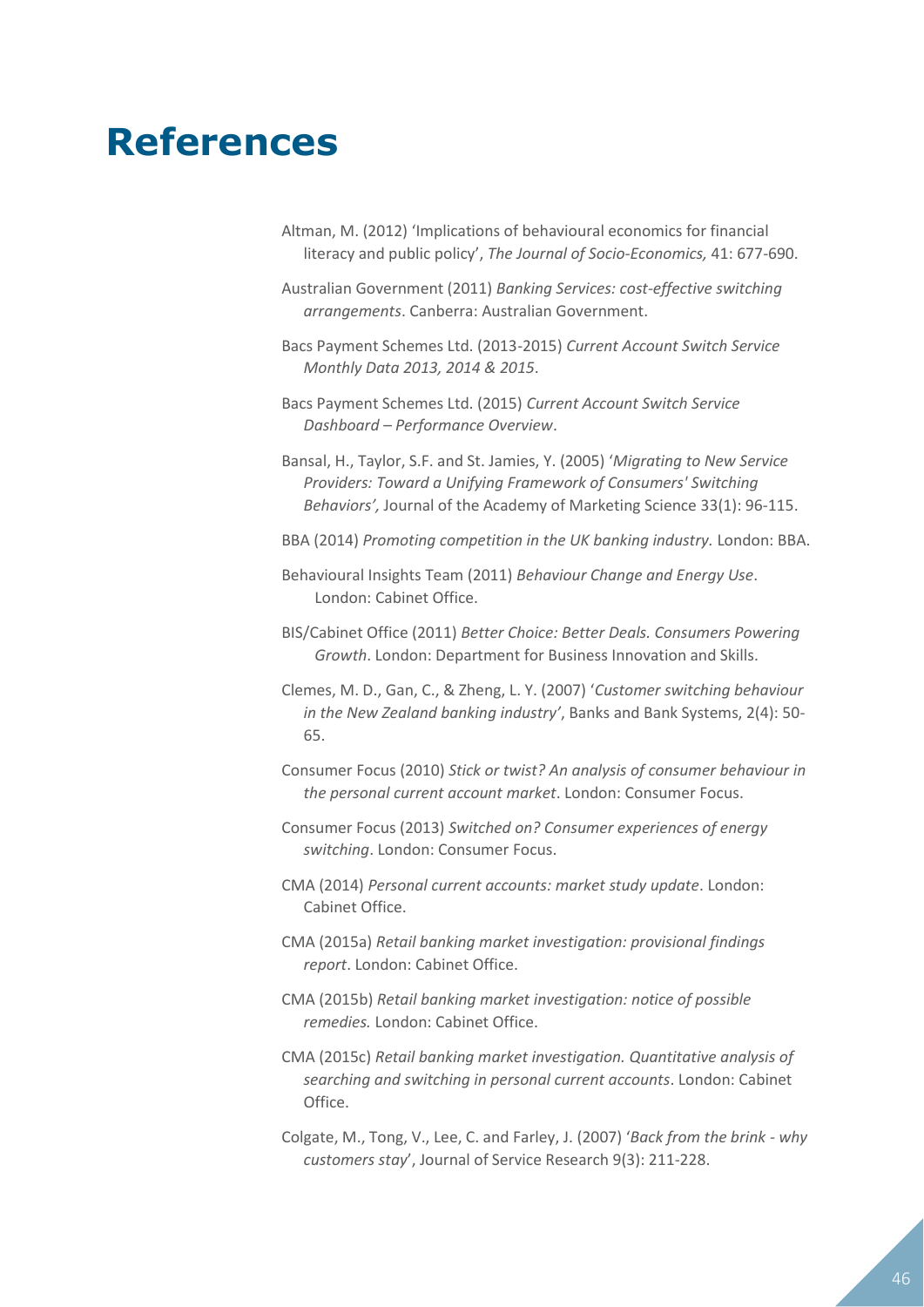Collard, S. (2009) *Individual investment behaviour: A brief review of research*. London: Department for Work and Pensions.

- CommGAP (2010) *Theories of Behavior Change*. Washington DC: World Bank.
- Darnton, A. (2008) *'Reference Report: An overview of behaviour change models and their uses'*, GSR Behaviour Change Knowledge Review. London: Government Social Research.
- Davies, S., Kempson, E. and Wood, K. (2016) *Banking culture: a customer perspective,* Financial Services Consumer Panel, Bristol: University of Bristol.
- Directorate-General for Health and Consumers (2012) *Bank fees behaviour study*. Brussels: European Commission.
- Dolan, P., Hallsworth, M., Halpern, D., King, D. and Vlaev, I. (2010) *MINDSPACE: Influencing behaviour through public policy*. London: Institute for Government Office and Cabinet Office.
- Dugatkin, L. (2012) '*What Is "Behavior" Anyway*?', Psychology Today, July 2012. Available at [<www.psychologytoday.com/blog/the-prince](http://www.psychologytoday.com/blog/the-prince-evolution/201207/what-is-behavior-anyway)[evolution/201207/what-is-behavior-anyway>](http://www.psychologytoday.com/blog/the-prince-evolution/201207/what-is-behavior-anyway).
- Etzioni, A. (2010) *'Discussion Forum II Behavioural Economics: Bounded rationality'*, *Socio-econonmic Review, 8*: 377-397.
- Evans, JStBT and Frankish, K. (2009) *In two minds: dual processes and beyond*. Oxford: Oxford University Press.
- European Commission (2012) *Special Eurobarometer 373: Retail financial services*. Brussels: European Commission.
- Financial Conduct Authority (2015a) *Cash savings market study report: Part I: Final Findings. Part II: Proposed remedies*. MS14/2.3. London: FCA.
- Financial Conduct Authority (2015b) *Credit card market study: interim report.* MS14/6.2. London: FCA.
- Fishbein, M and Ajzen, I (2010) *Predicting and changing behavior: The reasoned action approach*. Hove: Psychology Press.
- Futuresight (2015) *Switching communications provider: the consumer switching experience – Final report*. MCMR/085. London: OFCOM.
- Galotti, KM (2004) *Cognitive psychology in and out of the laboratory*. Belmont CA: Wadsworth.
- Gerrig, Richard J. & Philip G. Zimbardo (2002) *Psychology And Life*, 16th Edn. Boston, MA: Allyn and Bacon, cited by the American Psychological Association: [www.apa.org/research/action/glossary.aspx?tab=2](http://www.apa.org/research/action/glossary.aspx?tab=2)
- GfK (2012) *The Final Report. For the provision of a "Consumer Market Study on the consumers' experiences with bank account switching with*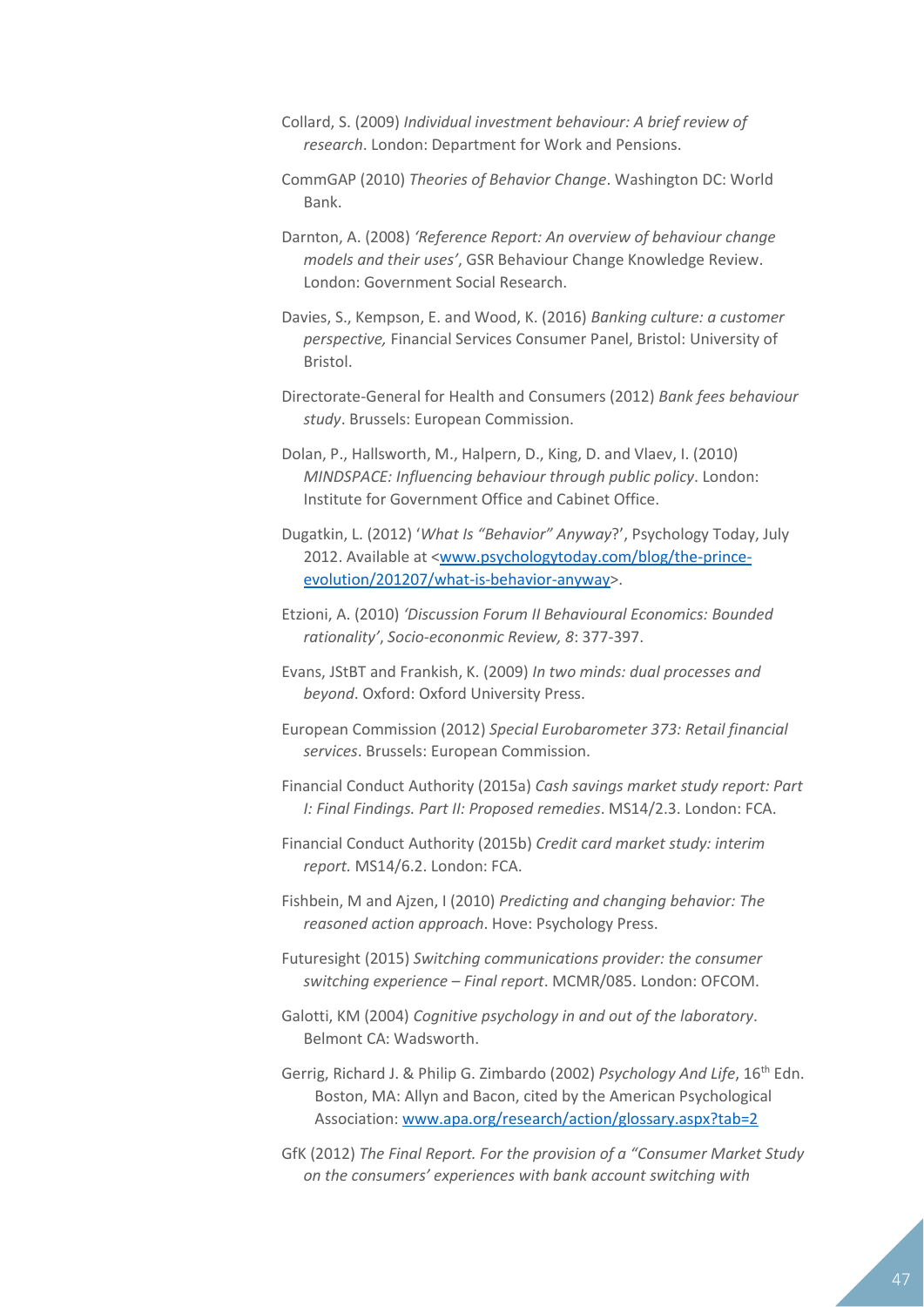*reference to the Common Principles on Bank Account Switching"*. London: GfK.

- GfK (2015) *Personal Current Account Investigation: a report for the Competition and Markets Authority by GfK NOP*. London: GfK.
- Gourville, JT (2006) *'Eager Sellers and Stony Buyers: Understanding the Psychology of New-Product Adoption*', Harvard Business Review, June 2006.
- Jackson, T (2005) *Motivating Sustainable Consumption: a review of evidence on consumer behaviour and behaviour change*. Guildford: Centre for Environmental Strategy.
- Levesque, T. and McDougall, G. H. G. (1996) '*Determinants of Customer Satisfaction in Retail Banking',* International Journal of Bank Marketing, 14(7): 12-20.
- Levin, J. and Milgrom, P. (2004) Introduction to Choice Theory. Stanford, CA: Stanford University.
- Matthews, C., Moore, C. and Wright, M. (2008) *Is switching banks easy? Perception vs experience*, The 21st Australasian Finance and Banking Conference 2008. Available at: [<http://papers.ssrn.com/sol3/papers.cfm?abstract\\_id=1236464>](http://papers.ssrn.com/sol3/papers.cfm?abstract_id=1236464).
- Morris, J., Marzano, M., Dandy, N. and O'Brien, L. (2012) *Theories and models of behaviour and behaviour change*. Farnham: Forest Research.
- Ofcom (2015) *The consumer experience of 2014*. Research report. London: Ofcom.
- Office of Fair Trading (2008) *Personal current accounts in the UK: an OFT market study*. London: OFT.
- Office of Fair Trading (2009) *Personal current accounts in the UK: a follow up report*. London: OFT.
- Office of Fair Trading (2013) *Review of the personal current account market*, OFT1005rev. London: OFT.
- Office for National Statistics (2015) *Internet Access – Households and Individuals 2015*. Newport: ONS. Available at: [<http://www.ons.gov.uk/ons/dcp171778\\_412758.pdf>](http://www.ons.gov.uk/ons/dcp171778_412758.pdf)
- Optimisa (2011) *Current account switching: the proposed seven day switching service – qualitative research with individuals, small businesses and charities*. London: Optimisa Research.
- Optimisa (2013) *Account Number Portability – qualitative market research result*s. London: Optimisa Research.
- Optimisa (2015) *Engagement with current accounts and the switching process*. London: Optimisa Research.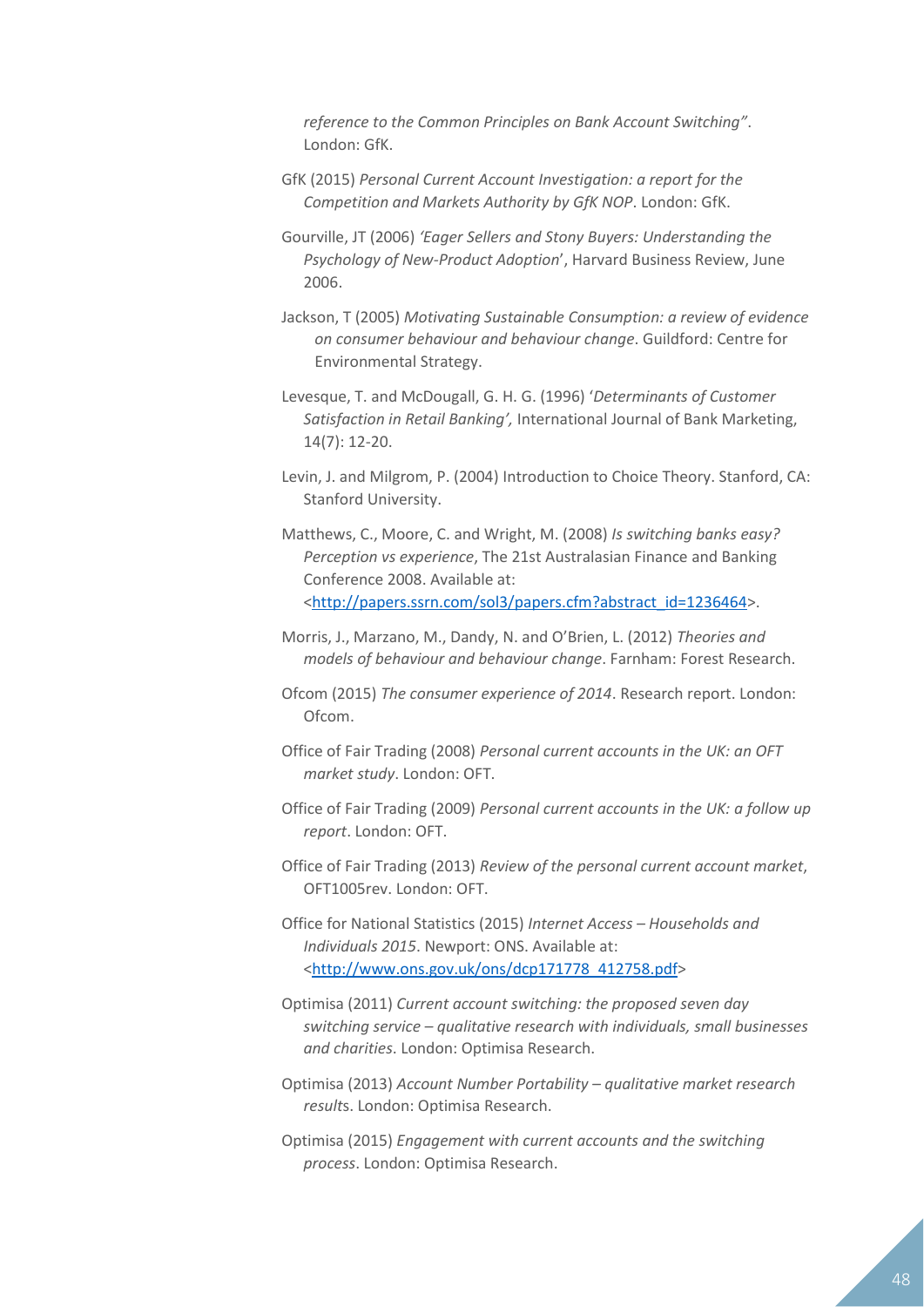- Payments Council (2014) *The current account switch service: one year on*. London: Payments Council.
- Prager, K. (2012) Understanding behaviour change: How to apply theories of behaviour change to SEWeb and related public engagement activities. James Hutton Institute, May 2012.
- Service, O., Hallsworth, M. and Halpern, D. (2014) *EAST: four simple ways to apply behavioural insights*. London: The Behavioural Insights Team.
- Simon, H (1957) cited in Tarr and Riley (2010) below
- Smith, ER and Mackie, DM (2000) *Social Psychology*. 2nd Edn. Philadelphia, PA: Psychology Press.
- Tarr, A and Riley, T (2010) *Employing BELIEF: Applying behavioural economics to welfare to work*. London: Centre for Economic and Social Inclusion
- Tesco Bank (2015) *Current Account Switching: The Consumer Reality*. Edinburgh: Tesco Bank.
- Thaler, R.H. and Sunstein, C.R. (2008) *Nudge: Improving decisions about health, wealth and happiness*. New Haven, CT: Yale University Press.
- The Netherlands Authority for Consumers and Markets (2014) Barriers to entry into the Dutch retail banking sector.
- TNS (2012) *Bank fees behaviour study, Final report*. Available at: [<http://ec.europa.eu/consumers/rights/docs/report\\_6146\\_bankfees\\_en](http://ec.europa.eu/consumers/rights/docs/report_6146_bankfees_en.pdf) [.pdf>](http://ec.europa.eu/consumers/rights/docs/report_6146_bankfees_en.pdf)
- TNS (2014) *Current Account Switching Index – one year on*. London: TNS.
- Which? (2014) *Which? response to CMA Consultation: personal current accounts and banking services to small and medium sized enterprises*. London: Which?
- Which? (2015) *Midata: Which? first look*. Available at: [<http://www.which.co.uk/news/2015/03/midata-which-first-look--](http://www.which.co.uk/news/2015/03/midata-which-first-look--399235/) [399235/>](http://www.which.co.uk/news/2015/03/midata-which-first-look--399235/).
- Wieringa, J. and P. Verhoef (2007) '*Understanding customer switching behavior in a liberalizing service market - an exploratory study',* Journal of Service Research 10(2): 174-186.
- YouGov (2015) *Current Account Switch Service – effectiveness and potential enhancements*. London: Financial Conduct Authority.